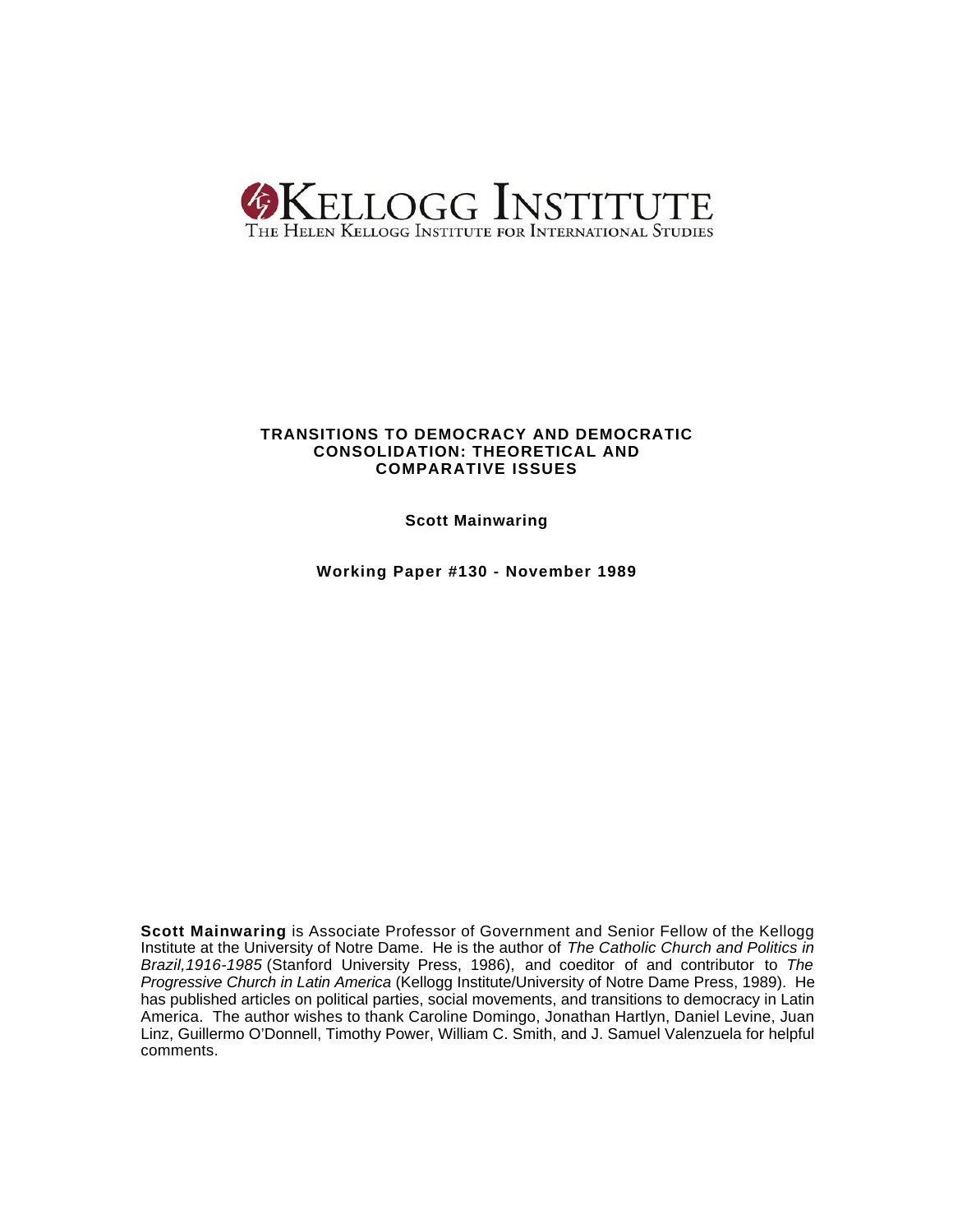# **ABSTRACT**

In the 1980s, an extensive literature has emerged on transitions to democracy and democratic processes in Latin America. Latin Americans and Latin Americanists have produced ground breaking works that have enhanced understanding of these subjects. A number of differences of opinion, usually implicit and not articulated, have arisen. Considering the abundance and quality of the literature, a review of some major themes, debates, and disagreements is overdue. In response, this paper analyzes some of the key comparative and theoretical issues in the literature, in several cases challenging influential arguments.

#### **RESUMEN**

En los años 80', se ha producido una extensa literatura sobre transiciones a la democracia y procesos democráticos en América Latina. Latinoamericanos y latinoamericanistas han producido trabajos pioneros, mejorando el entendimiento de estos temas. Varias diferencias de opinión sobre problemas teóricos, generalmente implícitas y no articuladas, han surgido en esta literatura. Considerando la abundancia y calidad de esta literatura, resulta importante realizar una revisión de los temas, debates y desacuerdos mas relevantes. Este documento analiza algunos aspectos comparativos y teóricos que son claves en la producción literaria reciente, en varios casos examinando criticamente algunos de los argumentos mas influyentes.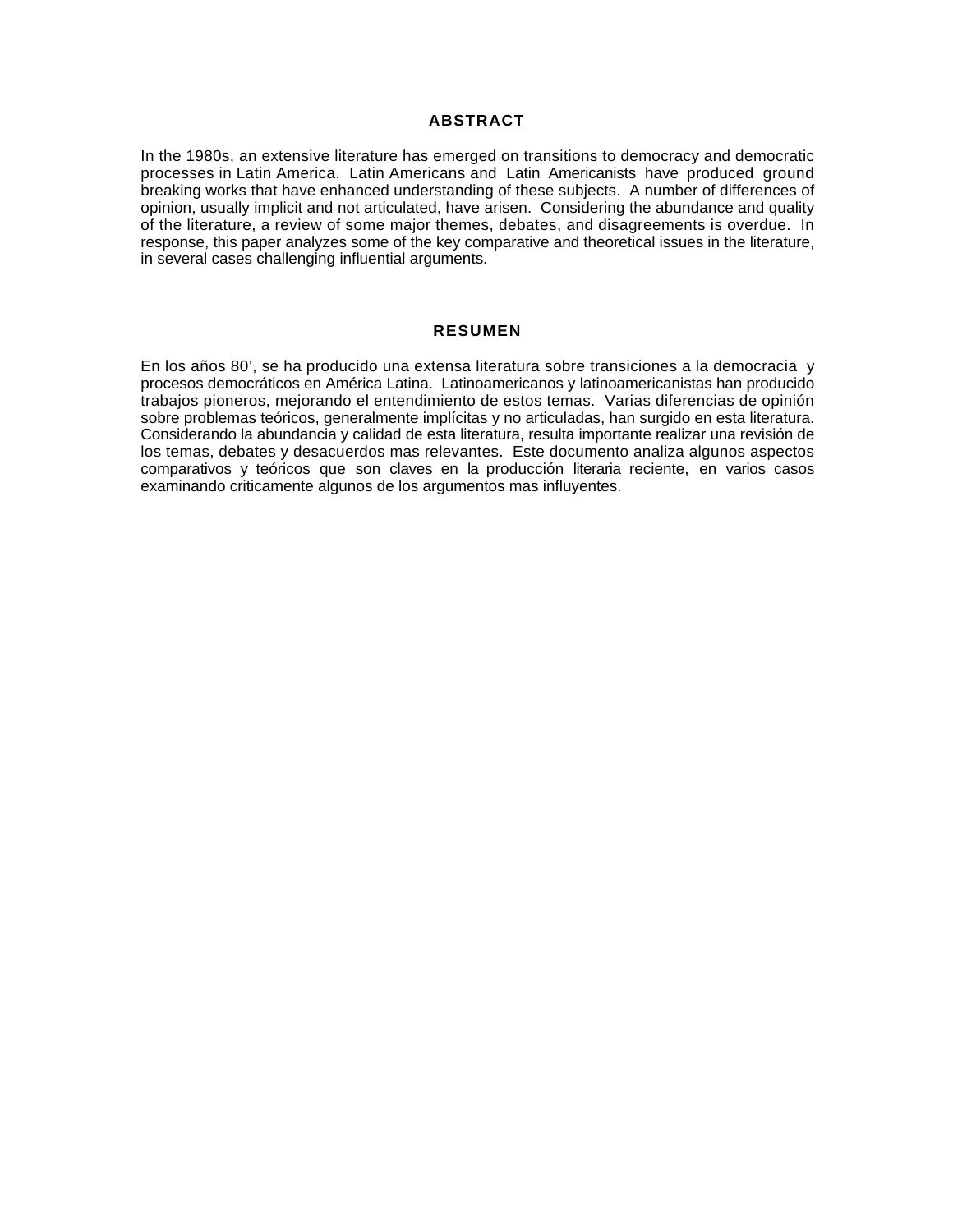In this decade, an extensive literature has emerged on transitions to democracy and prospects for democracy in Latin America. This literature has responded to two fundamental developments in the region. First, the current analyses have appeared in the context of the withering of many authoritarian regimes and their replacement by democratic governments. Never before in Latin American history have so many democratic governments survived for so long as in this decade.1 The sheer number of transitions and the predominance of democratic governments have stimulated academic debates about transitions.

The second development is the increased intellectual interest in and commitment to democracy. Intellectuals have expressed more interest in writing about and supporting democracy than ever before. In previous democratic periods, many intellectuals remained indifferent or even hostile to liberal democracy. After suffering horrendous persecutions, witnessing the deaths of friends and colleagues, and experiencing the palpable reduction of forms of sociability during the past wave of authoritarian rule, intellectuals became convinced of the desirability of democracy. This change is especially marked in South America but has even exercised some influence in the generally inauspicious climate of Central American nations embroiled in civil wars.<sup>2</sup> Along with the renewed normative commitment to democracy has come greater interest in studying democratic transitions and processes. In terms of sheer quantity and often in terms of quality as well, the new literature on these subjects represents a leap over what was produced in earlier decades in Latin America.

A relatively new subject notwithstanding the much older academic concern with democracy, the study of transitions became a veritable growth industry for several years. Along with colleagues engaged in research on Southern Europe, Latin Americans and Latin Americanists have been the leaders in opening this new field of research. Perhaps because is is a more established theme in the social sciences, no comparable innovations have yet appeared in the burgeoning literature on democratic consolidation. Nevertheless, the literature on this subject has enhanced our understanding not only of current problems in Latin America, but also of democracy in general.

Considering the abundance and quality of this literature, a review of some of the major themes, debates, and disagreements has been overdue. This paper takes on that task. It reviews some key comparative and theoretical issues in the literature on transitions to democracy and democratic consolidation. I focus on two kinds of issues: problems around which an interesting, yet usually implicit and inchoate debate has emerged, and questions on which I disagree with influential analysts. I begin with the problem of how transition and democracy should be defined.

# **Key Definitions: Transition and Democracy**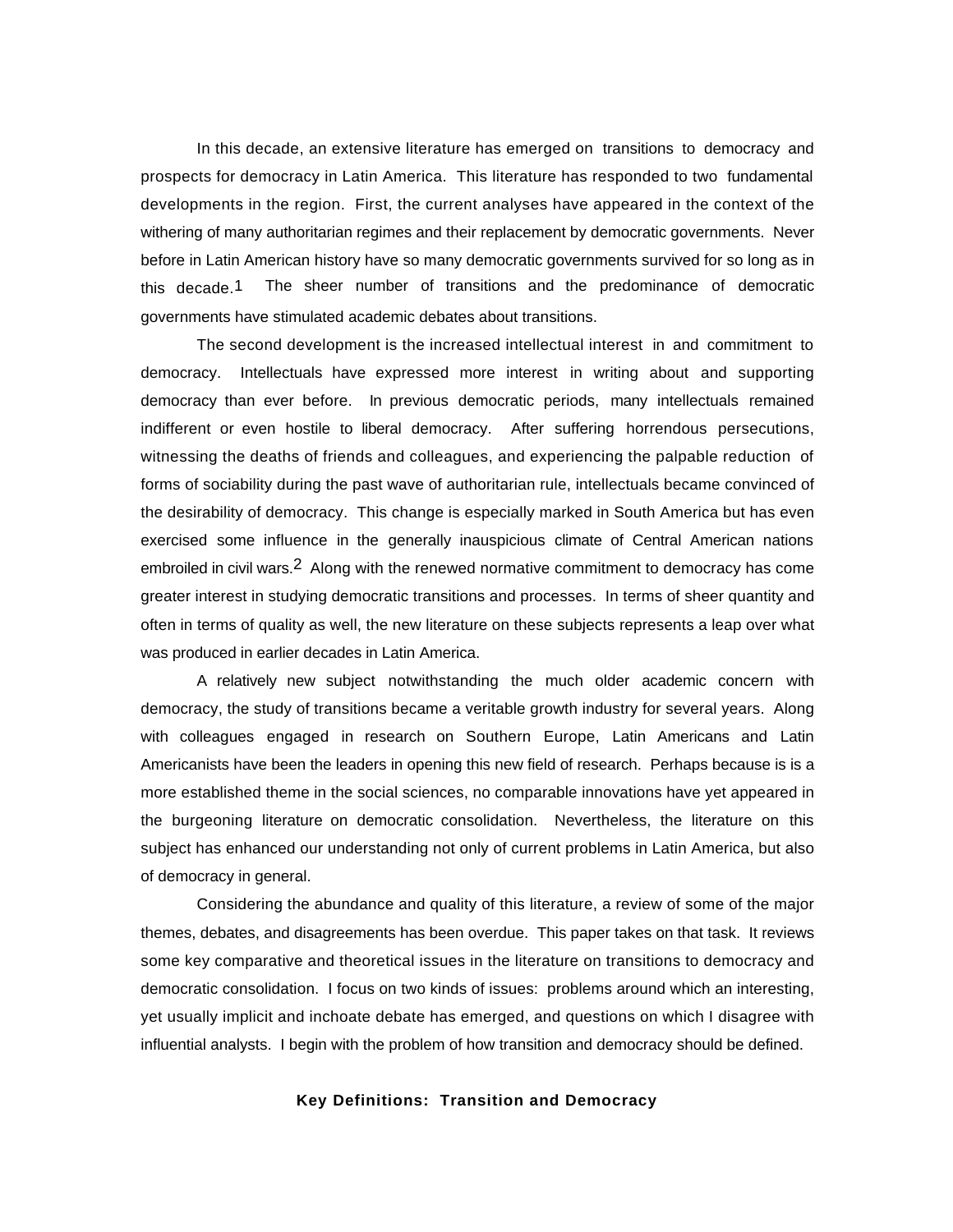The controversy in the literature begins with the very notion of transition. O'Donnell and Schmitter (1986) offer a useful definition in their excellent succinct work. "The 'transition' is the interval between one political regime and another… Transitions are delimited, on the one side, by the launching of the process of dissolution of an authoritarian regime and, on the other, by the installation of some form of democracy, the return to some form of authoritarian rule, or the emergence of a revolutionary alternative" (p. 6). They add that "the *terminus ad quo* of our inquiry (is located) at the moment that authoritarian rulers announce their intention to extend significantly the sphere of protected individual and group rights—and are believed… The advent of political democracy is the preferred *terminus ad quem*" (pp. 10, 11). My only quarrel with their discussion of the concept is their argument that "to the extent that there are any effective rules and procedures, these tend to be in the hands of authoritarian rulers" (p. 6). This is true in the beginning phases of transitions, but it is not the case throughout the transition as a whole. Over time, the authoritarian elites lose their capacity to define unilaterally the rules and procedures.

As O'Donnell and Schmitter use the term, it is clearly conceptualized and delimited. This is not always the case. Nun and Portantiero (1987) opt for a less bounded usage whose meaning is elusive. Writing nearly four years after the inauguration of a democratic government in Argentina, they still referred to "the transition to democracy" in the title of their book. But democracy already existed in Argentina; the problem was ensuring its consolidation. These are different issues and involve different dynamics.

This is not to say that the current rules are fully institutionalized or to deny that there is a process of flux. But there are more fruitful ways of conceptualizing the current moment than speaking of a "transition to democracy." O'Donnell (1988) gets at the difference between the current moment and the period of demise of authoritarianism by speaking of two transitions: a transition to democracy, and then a transition to a consolidated democracy. Another possibility is to distinguish between a democratic government and a democratic regime (Hagopian and Mainwaring 1987). Regime, of course, is a broader concept than government and refers to the rules (formal or not) that govern the interactions of the major actors in the political system. The notion of regime involves institutionalization, i.e., the idea that such rules are widely understood and accepted, and that actors pattern their behavior accordingly.

Debates about the concept of democracy are old indeed, and it would be impossible to provide a detailed overview here. To a considerable extent, Schumpeter's definition (1950: 269), focusing on electoral competition among political elites and parties, has prevailed: "The democratic method is that institutional arrangement for arriving at political decisions in which individuals acquire the power to decide by means of a competitive struggle for the people's vote."<sup>3</sup> Schumpeter's definition has been modified in two ways. Many definitions insist on nearly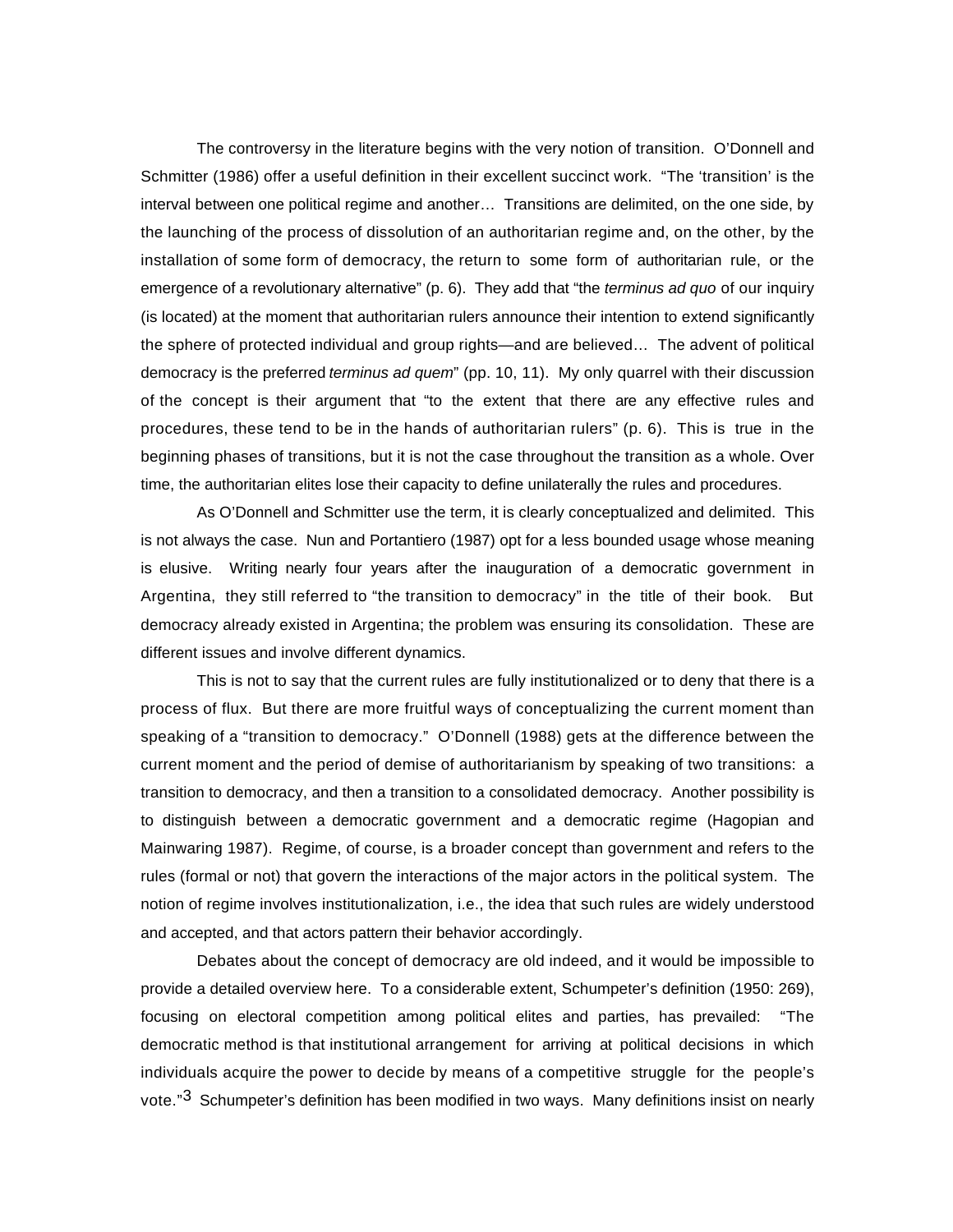universal suffrage, a criterion that Schumpeter neglected.4 By adding this dimension of participation to Schumpeter's emphasis on competition, we arrive at Dahl's (1971) influential scheme for conceptualizing polyarchy. In addition, most definitions of democracy now include the notion of respect for basic civil liberties: freedom of the press, freedom of speech, the right to habeas corpus, etc. This dimension is important because a regime can hold competitive elections with broad participation, yet in the absence of guarantees of civil liberties, it is not unequivocally democratic. Contemporary El Salvador illustrates the point, as Karl (1986b) has argued.

In my view, a democracy must meet three basic procedural criteria: (1) Competitive elections must be the principal route to political office. There must be competitive popular elections for the legislature and there usually are for the president as well in a presidential regime.<sup>5</sup> Fraud and coercion may not determine the outcome of democratic elections. (2) There must be broad adult citizenship. In recent decades, this has meant nearly universal citizenship. Almost all countries have some exclusions—criminals, the insane, military personnel, and the illiterate are often among them. The illiterate, however, may be so numerous that their exclusion undermines the notion of generalized adult suffrage. It is impossible to establish an exact threshold at which exclusions mean that a regime is no longer democratic, in part because the tolerance for exclusions has diminished over time. (3) Democracies necessarily provide guarantees of traditional civil liberties for all; minority rights must be protected.

Although procedural conceptions of democracy have prevailed, some debatable usage of the term still occurs. Seligson (1987a), for example, argued that "Throughout the region, there have emerged formal, constitutional democracies, replete with comparatively honest and open elections, active party competition, and a relatively uncensored press. By mid-decade, only Chile and Paraguay seemed impervious to the trend" (p. 3). In addition to neglecting cases such as Cuba and Haiti that did not meet his own criteria, Seligson confuses the holding of competitive elections with the existence of democracy. Schumpeter's minimalist definition of democracy insisted on the possibility of alternation in power, a condition that Mexico has never met and that Nicaragua fails to.<sup>6</sup> Serious limits on civil liberties make the inclusion of El Salvador, Guatemala, Honduras, and Peru dubious. Finally, Brazil has not held democratic elections for president since 1960, and the extent of military intrusion in politics makes it a debatable case. It can probably be included in the set of democracies, but such inclusion is far from automatic.

As these cases illustrate, even if we stick to a procedural definition, deciding what governments should be classified as democratic is not always easy. This problem is particularly acute at a time when several major Latin American nations with formally democratic governments are in a process of rapid social disintegration, and when democracy is surviving not so much because of its own achievements as because of the seeming exhaustion of alternatives. Aware that they contributed mightily to the current crises and that they have no new answers, the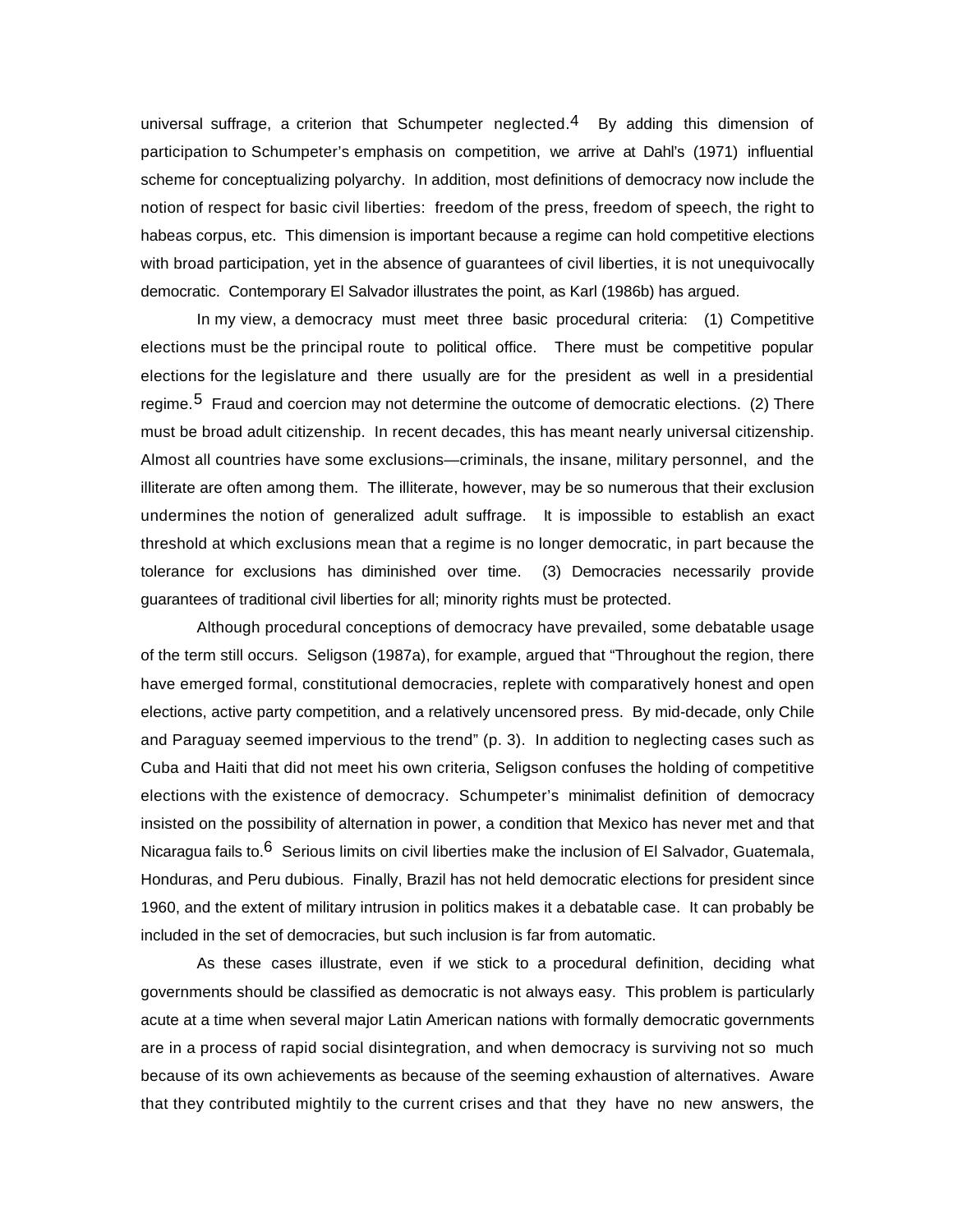militaries are reluctant to intervene again. Conaghan (1985) coined the term "democracy by attrition" to describe the transition in Ecuador, and some years later this felicitous phrase describes the reality in several other countries as well.

#### **Liberalization and Democratization**

A useful beginning point for discussion is the distinction between liberalization and democratization. Political liberalization implies an easing of repression and extension of civil liberties within an authoritarian regime, whereas a transition to democracy implies a change of regimes. Democratization has been used in different ways, but as used here it refers to a movement toward democracy, that is, toward a different political regime. In recent transitions, this movement has occurred through an expansion of political contestation (competition); in most Northern European cases, it occurred primarily through an expansion of participation in polities that already had some competition. The distinction between these two concepts is essential; it calls attention to the value of democracy as opposed to changes within authoritarian rule, and to the fundamental difference between the two.

 What accounts for the beginning of political liberalization? Most authors have focused on elite processes, especially those within the authoritarian regime. Kaufman (1986), O'Donnell and Schmitter (1986), and Przeworski (1986) argue that liberalization begins with schisms within the authoritarian coalition. Chalmers and Robinson (1982: 5) aver that elite groups "find a liberal regime to be the most appropriate and useful manner of organizing political life under the present circumstances." Stepan (1988) focuses specifically on schisms within the military. In some cases, the schisms that precede liberalization begin because of the failures of authoritarian regimes. In others, they begin because of a paradox of success; major successes convince authoritarian elites that they have little to lose by opening the political system, and a good deal to gain: international and domestic legitimacy, as well as the defusion of tensions in the armed forces.

While I largely agree with the current emphasis on splits within authoritarian coalitions as a starting point in processes of political liberalization, exclusive attention to internal tensions can lead to neglecting the impact of opposition actors in general, including mass mobilization. Most transitions involve complex interactions between regime and opposition forces from a relatively early stage (Smith 1987: 183-187).

Stating that internal schisms are necessary if an authoritarian regime is to liberalize is correct. It is difficult to imagine a process of regime change in the face of a uniformally cohesive authoritarian coalition committed to remaining in power. However, liberalization can be affected by actors outside the authoritarian coalition from an early stage. Even though authoritarian elites may seem to hold all the cards, this appearance can be deceiving. Often their actions take into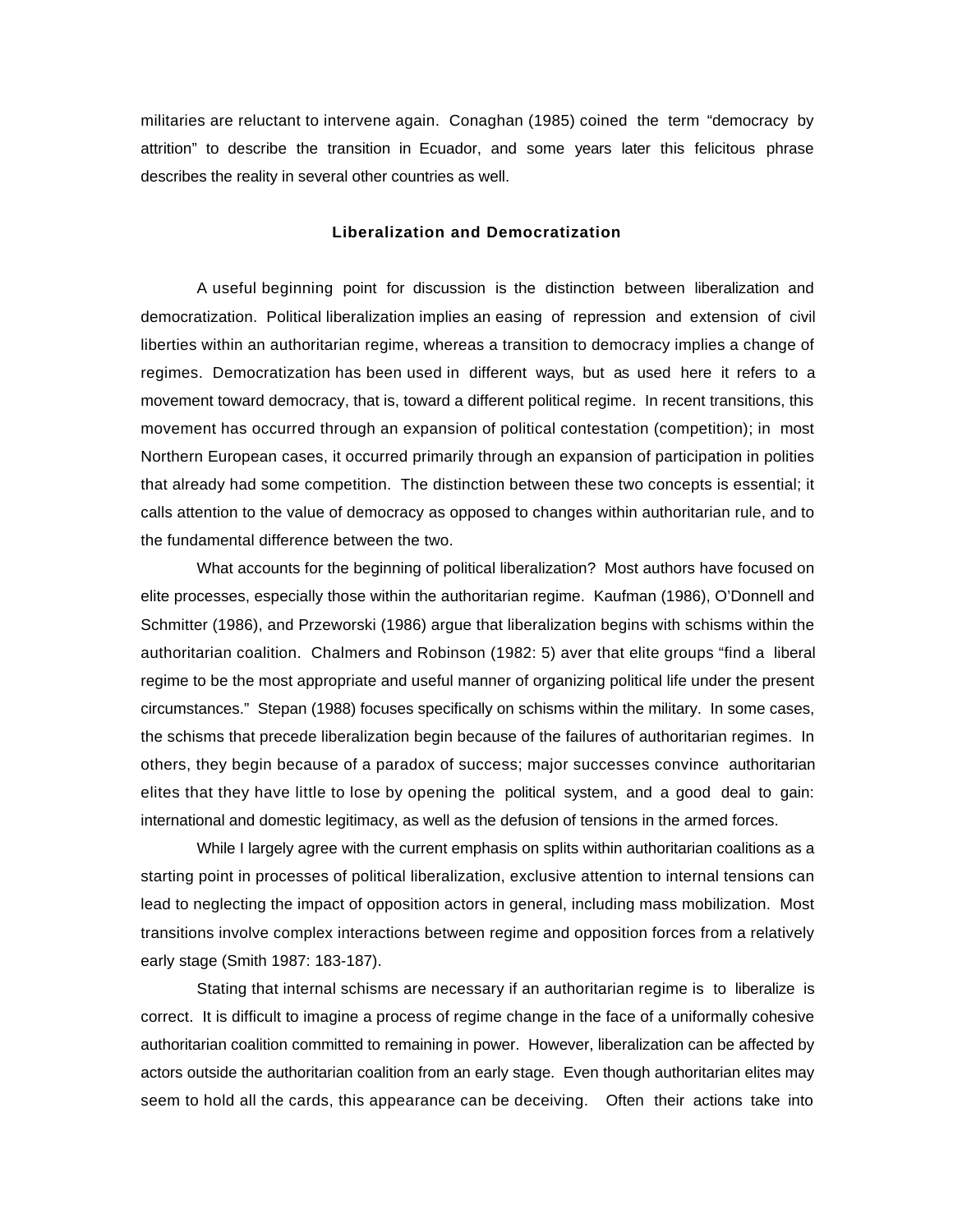account calculations of how the opposition will react, and some government leaders may attempt to coopt moderate opposition groups. Strategic interaction is contextual; some actors within an authoritarian coalition may begin to support liberalization primarily in response to actors outside the coalition.

Moreover, it is not even necessary that major actors within the authoritarian coalition support liberalization for the wheels of regime change to begin moving. It is tempting to think that liberalization begins because some actors in the authoritarian coalition want it to. In many cases this is true, but there is also another possibility. Schisms that have little to do with democracy or liberalization may emerge within the authoritarian coalition. For example, nationalistic actors can oppose the open market orientation of governmental policy, but without dissenting from the idea of maintaining authoritarian rule. Even in the absence of any liberalizing advocates within the authoritarian coalition, this scenario can make possible increasing mobilization against the authoritarian regime, thereby intensifying the internal schisms. In this case, the emergence of a pro-liberalization faction within the authoritarian coalition is not so much a prerequisite for liberalization as a response to the erosion of the regime. The Argentine case of 1969-1973 suggests that this scenario is more than a hypothetical possibility, as O'Donnell (1982) has shown. This case indicates that, contrary to some arguments (Chalmers and Robinson 1982), authoritarian regime leaders may not freely choose to liberalize, but may do so because they want to minimize their losses.

The distinction between liberalization and democratization poses another question: how and why does what begins as a project of liberalization culminate in a transition to democracy? At least three important points are germane. First, the interaction and negotiations between government and opposition are crucial in determining the course of a transition. Second, divisions within the government and opposition are also important. Finally, there are meaningful differences in transition processes, so it is impossible to develop a general model of how transitions occur.

Before turning to these issues in greater detail, it is important to emphasize that liberalization does not always lead to a democratic transition. Liberalization is sometimes aborted and leads to renewed repression, and successful transitions to democracy are usually characterized by constant vicissitudes: threats by the hardliners to lead a coup, efforts by the softliners to use the threats of the hardliners to bolster their own situation, real if temporary reverses in the process of liberalization, authoritarian crackdowns. There are no recent cases, if there are any at all, in which the instauration of a democratic government came about easily.

Although liberalization usually begins with a split within the authoritarian elite, this does not mean that democratization is a product of these elites (Bresser Pereira 1984; Moisés 1986; Smith 1987). The authoritarian elites who initiated liberalization wanted it limited to some form of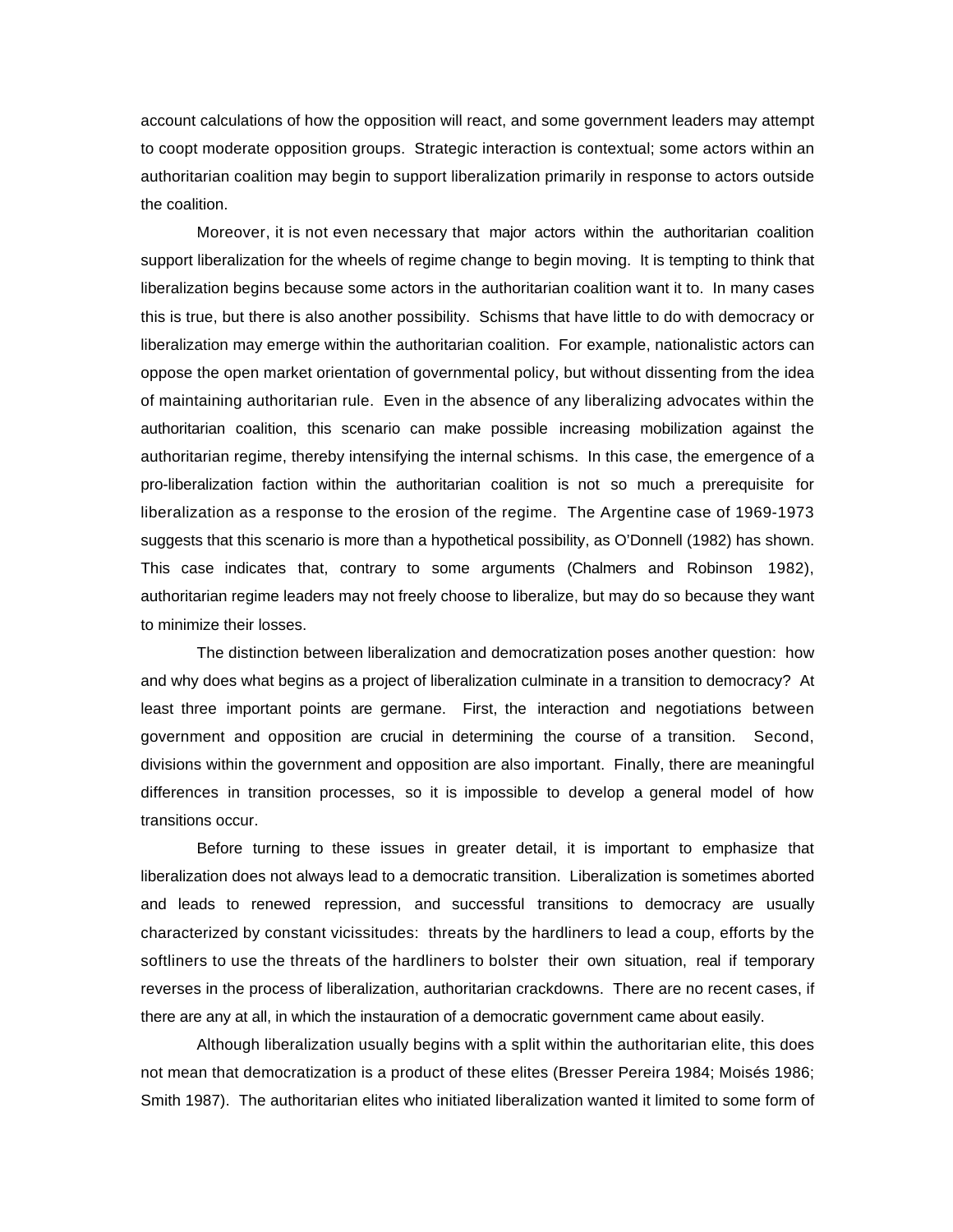political regime in which they would retain power. Some may have envisaged a political regime that allowed for competition for the main electoral positions, but they did so with the illusion that they would be able to win such positions. There are few true democrats among those who initiated liberalization schemes, even if these leaders are often less authoritarian, or at least less disposed to resort to massive repression, than their predecessors.

Even if liberalization begins with a decision by some members of the authoritarian coalition, that decision sends signals to other actors that changes in the political system are possible. Many actors get involved in and influence the political process. From this point on, transition processes are characterized, as O'Donnell and Schmitter argue, by a high level of flux and uncertainty. All recent transitions have been marked by constant interplay between regime and opposition forces once the regime signals its intention to liberalize. In no recent transitions has an authoritarian government been so thoroughly defeated that it was incapable of asserting influence over the transition. Even in a case like Argentina in 1982, in which the government suffered an embarrassing external defeat, the military was able to protect some of its interests. This fact was obscured at the time by the stunning magnitude of the military's failures, but subsequently it has been all too apparent as the armed forces have reasserted themselves in the political scenario. Conversely, even the authoritarian regimes that exercise most influence and control over transitions engage in constant negotiations with and maneuvers to outdo the opposition.

Many authoritarian rulers take the imposed silence that hovers over civil society as a sign of support or at least acquiescence. This fact helps explain drastic miscalculations committed by leaders of authoritarian regimes. Whitehead (1986: 58) on Bolivia chronicles such a miscalculation: "In November 1977, when President Banzer embarked on a process of electoral transition, he had no sense of being defeated." Similarly, General Lanusse ultimately acceded to virtually everything he hoped to block in the Argentine transition of the early 1970s.

Opening the political system subjects regime leaders to conundrums they had not faced during the apex of authoritarianism. As Stepan (1988) shows, military leaders may establish alliances with civilian elites to help them offset the threat of a coup by the hardliners. But establishing such an alliance also has a cost: the civilian elites assume more responsibility and gain greater influence. One of the early steps in most liberalization processes, allowing greater space for expressions of dissent, can lead to massive repudiation of authoritarian rule. Opposition actors of various stripes and colors re-enter the political stage, demanding the end of authoritarian rule. This is the resurrection of civil society of which O'Donnell and Schmitter write. The process contains no inevitable outcomes, but once a certain momentum is gained, it is difficult for authoritarian regimes to contain it. In this sense, transitions bears a certain similarity to reform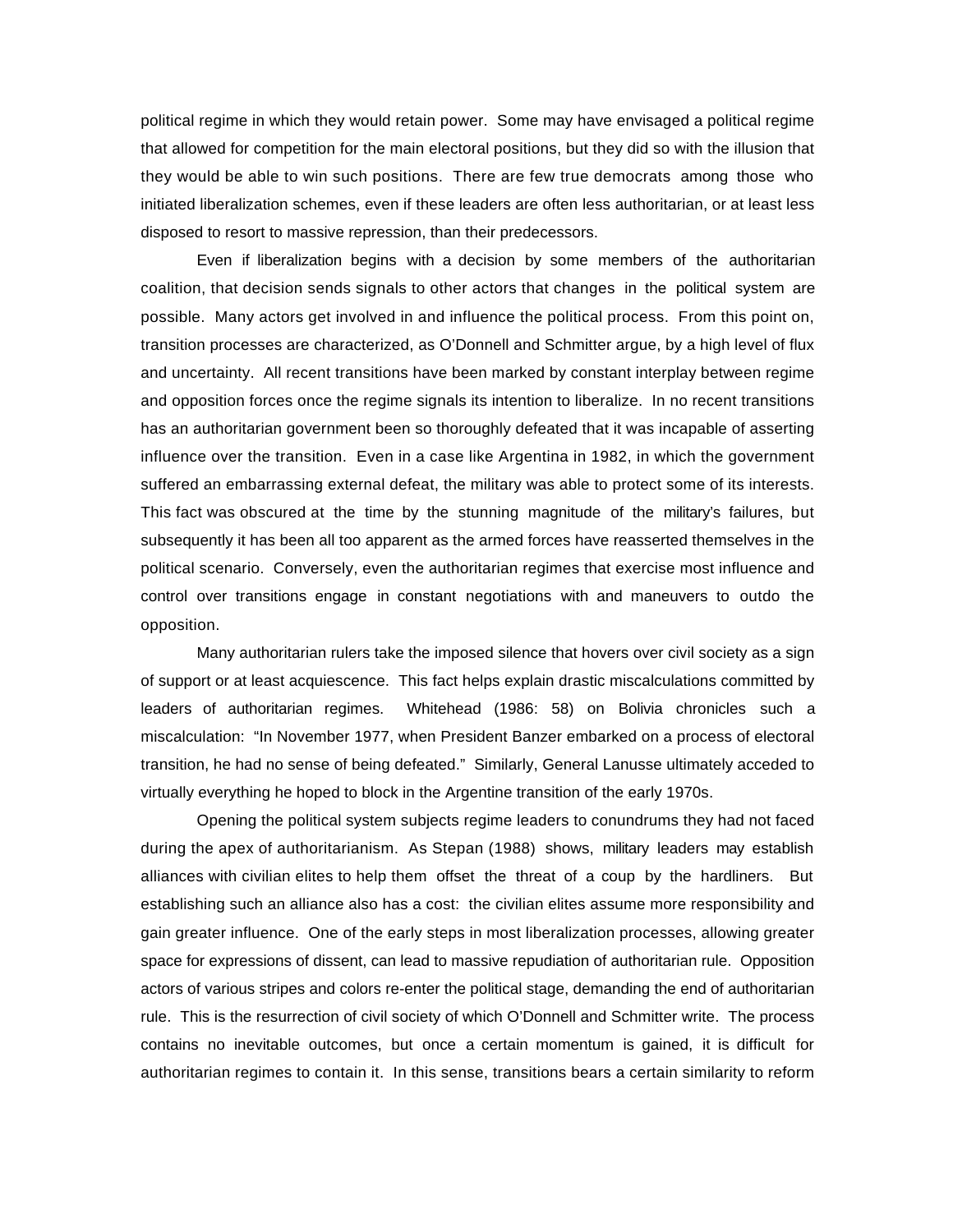measures as discussed by Huntington (1968): such processes can have a snowball effect in which the satisfaction of one demand, far from dampening further demands, does the opposite.

Throughout transitions, divisions within the authoritarian elite and within the opposition are crucial. One could not get very far in understanding these processes with a simple model of regime and opposition forces. As noted above, divisions within the regime itself usually lead to the beginning of liberalization. Some forces within the regime almost invariably try to block liberalization, but others seek alliances within the opposition as a means of overcoming these attempted vetoes. Some actors within the opposition may oppose negotiation with the government and opt for a "maximalist" strategy; when this is the case, the probability of a successful transition diminishes (O'Donnell 1979a). As Cortázar (1987) has argued, this was one of the major problems blocking a transition in Chile until 1988.

O'Donnell's scheme (1979a) for conceptualizing differentiations within the regime and the opposition is an enduring contribution. O'Donnell categorized the regime supporters into hardliners and softliners, the latter being more willing to negotiate with the opposition and to entertain possibilities of promoting liberalization. The main divisions within the opposition are among the opportunistic opposition, generally comprising former regime supporters who have no serious commitment to democracy but who hope to gain something by their tentative and late opposition to authoritarian rule; the moderate opposition; and the maximilists, who are unwilling to negotiate anything with the authoritarian regime and who are generally not committed to political democracy.

Many governments eventually convoke elections as a means of bringing the process to an end, still hoping that they will be able to remain in power or at least score electoral victories that vindicate their rule and give them a cornerstone in a nascent democracy. Most often, these hopes are frustrated. When they subject their legitimacy to the electoral arena, authoritarian rulers depend on political parties. With few exceptions, they have spent much of their time railing against parties in an effort to convince the nation of the desirability of authoritarian rule. Among the more advanced nations of Latin America, Brazil is the only one in which parties and congress functioned during military rule. Authoritarian leaders may have vast advantages in distributing patronage and in controlling and in gaining access to publicity, but they almost never succeed in structuring a viable political party. Brazil and Spain stand out as the exceptions.

#### **Elites, Masses, and Democracy**

In the past two decades, political scientists have focused mostly on the role of political elites in sustaining democracies. The transitions literature has furthered the analysis of democracy as a product of elite interactions. Rustow's seminal article (1970) argued that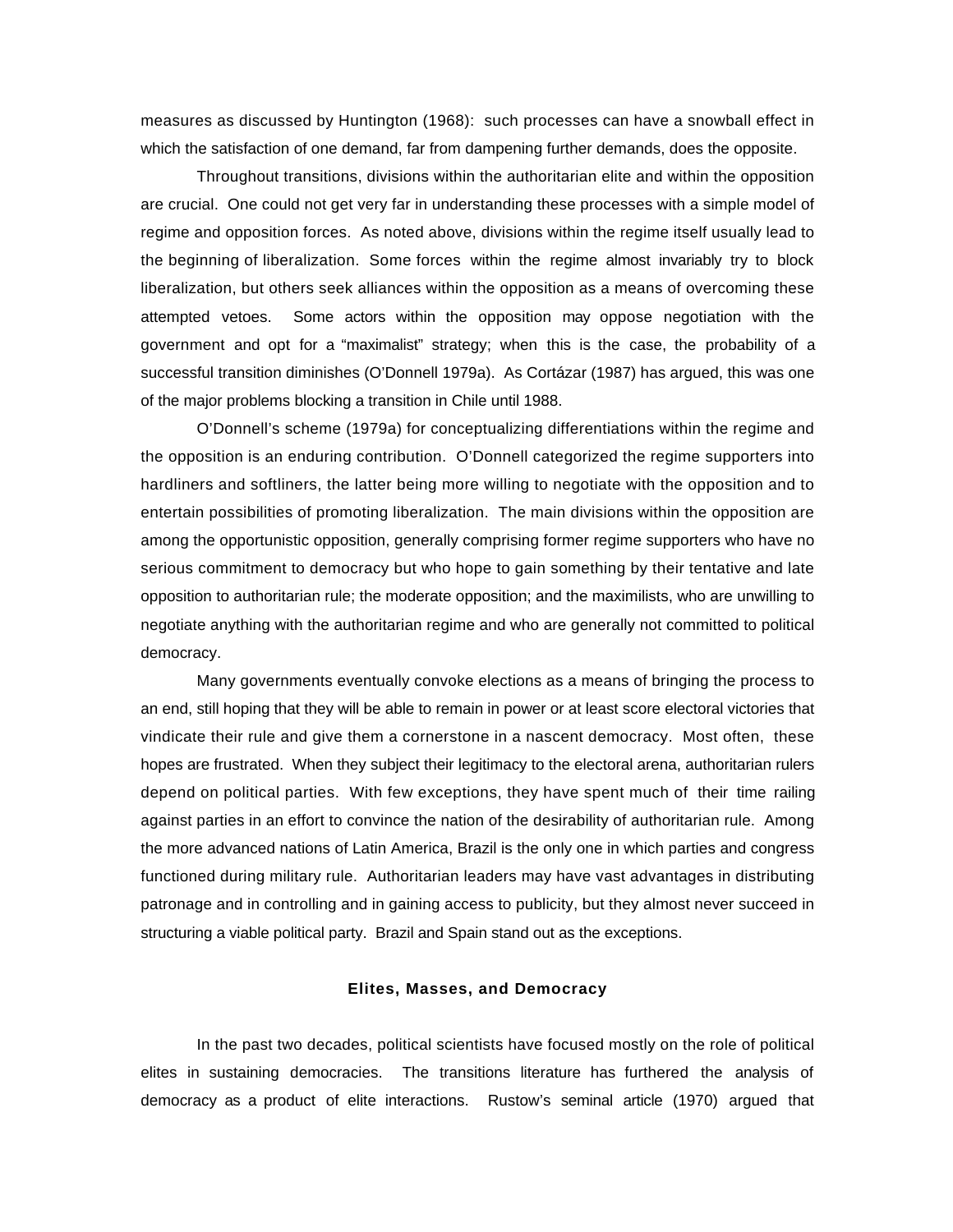democracy "is acquired by a process of conscious decision at least on the part of the top political leadership… A small circle of leaders is likely to play a disproportionate role" (356). Many recent works on transitions have continued this emphasis.

Huntington (1984) wrote that "democratic regimes that last have seldom, if ever, been instituted by mass popular action. Almost always, democracy has come as much from the top down as from the bottom up; it is as likely to be the product of oligarchy as of protest against oligarchy" (212). Despite its careful wording, this passage misses one of the essential features of many transitions to democracy: that they involve a dynamic interaction between elites and masses. Huntington is right that enduring democracies are not created by mass action alone, but Therborn (1977) and Stephens (1987) are equally correct in insisting on the fundamental contributions of the labor movement to democratization in Europe.

Transitions usually begin with splits within authoritarian regimes, but over time more and more actors become involved. Exclusive focus on elite actors will not do for this reason; the efforts of popular sectors to redefine the political scene are also important. In virtually all of the recent transition processes, a panoply of popular organizations struggled against authoritarian governments and on behalf of establishing democracy. Labor unions, peasant groups, neighborhood associations, and church groups played prominent parts in the struggles that ended authoritarian rule. Without some initial cracks in the authoritarian coalitions, their impact was limited, but once such cracks appeared, they bolstered the efforts to oust autocratic governments.

Equally apposite, the *linkages* between elites and masses are often crucial in transition periods. As liberalization proceeds, governments and oppositions alike attempt to win popular sympathies in efforts to bolster their bargaining power. Opposition groups often attempt to organized popular sectors and to win the support of extant popular organizations in their battles against autocrats. Once elections are convoked, competing parties jockey to secure popular favor.

The tendency to understate the impact of common people and see politics as an exclusive elite affair has carried over to discussions of the new democracies in Latin America. Granted, most of these feckless democracies have failed to implement policies that safeguard popular interests. However, their failures do not imply that democratic politics is exclusively an elite affair, or even that the masses are absent in the current political scenarios in these countries.

Some analysts have overstated the extent to which "the people" are not interested in, or do not participate in, democratic politics. In a variety of ways, common people do participate in movements, institutions, and practices that either are controlled or simply do not exist under authoritarian governments. People, and especially leaders of popular groups, may care more about preserving democracy than some of the literature suggests. Caring about this issue, of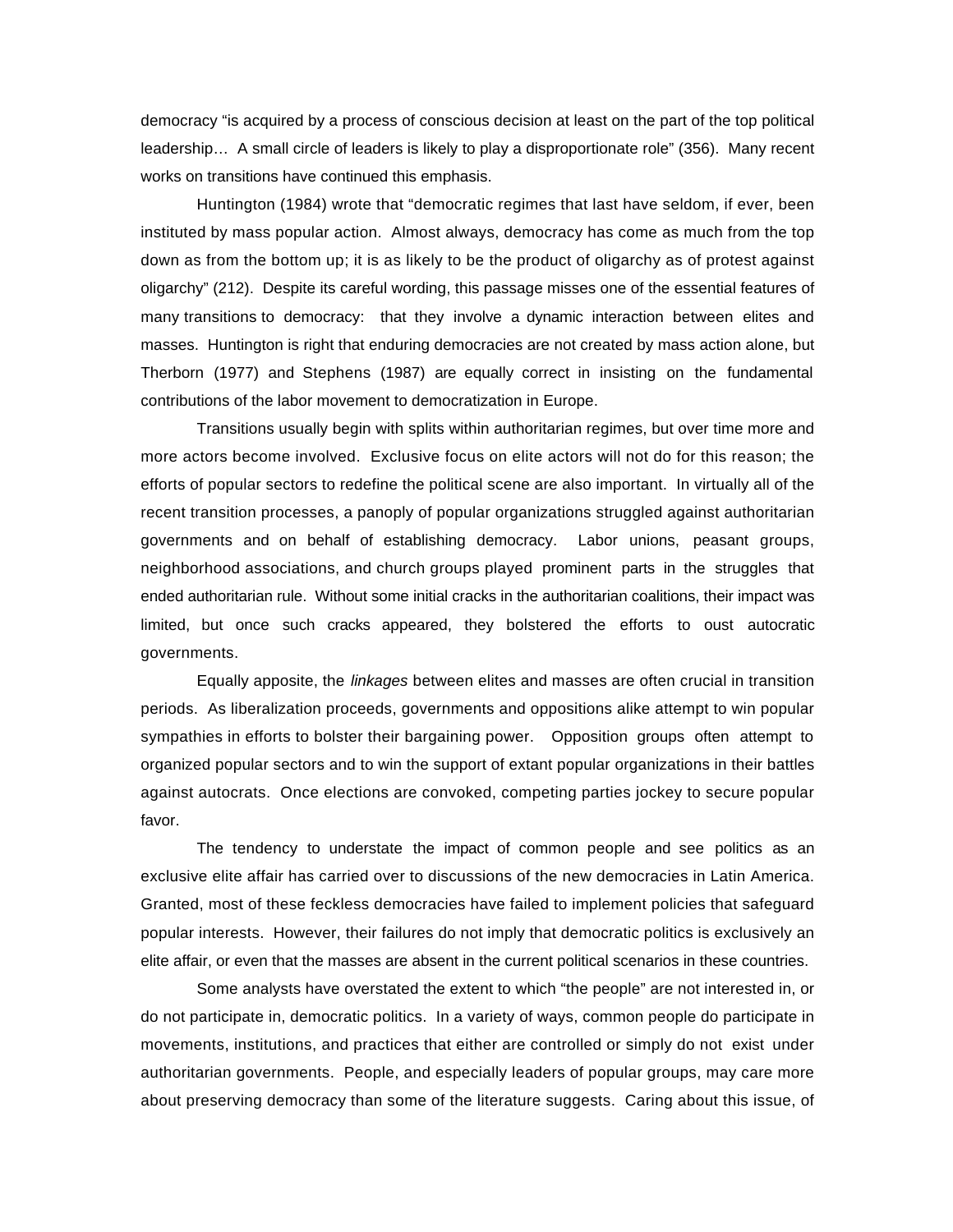course, may not always lead to an effective ability to contribute to democratic consolidation. But a society in which there is broad support for violence as a means of realizing interests does not bode very well for democracy. As Ollier (1986) points out, in Argentina broad acceptance of violence in the early 1970s gave legitimacy to guerrilla organizations, to terrorism of the right, and to markedly authoritarian conceptions and practices among virtually all political actors. Conversely, where popular leaders are committed to democracy and enjoy broad legitimacy in their organizations and movements, prospects for democracy are much better.

Democratic politics allows for more spaces of popular participation than many authors in the current literature suggest. Because relatively few citizens are well informed and because the decision making process in democracies is largely restricted to elites, it can appear that democratic politics depends almost exclusively on elite interactions. However, elites must constantly vie for popular sympathies if they are to build successful political careers. Democratic politics is a system of interactions and accountability between rulers and ruled. One need not romanticize how effective accountability is to perceive that the position of the rulers depends on their ability to appeal to the majority (Dahl 1956: 124-151; Dahl 1961; Sartori 1987: 86-130). This accountability of elites to the masses through elections is one of the characteristic features of democracy.

As Reis (1988) has argued, the nature and beliefs of the electorate affect what kinds of parties are viable. This is one of the many ways in which the beliefs of the masses affect the functioning of democracy. Citizen predilections are not infinitely malleable, even though they are shaped by elite institutions. Of course, the interaction is mutual: the nature of political parties shapes the characteristics of the electorate, just as the electorate's predilections shape the parties.

## **Legitimacy and Democracy**

Earlier I noted that declining legitimacy can help induce authoritarian governments to leave office. However, the explanatory value of the notion of legitimacy has recently been questioned by Adam Przeworski (1985: 133-170; 1986). Przeworski juxtaposes two kinds of explanation of regime change:

- 1) The regime loses its legitimacy, and since no regime can last without legitimacy, it disintegrates.
- 2) Conflicts within the ruling bloc cannot be reconciled, and some ruling factions decide to appeal to outside groups for support.

Przeworski prefers the second alternative; interests, and not subjective evaluations, form the basis of the explanation. But the dichotomy between 1) and 2), between legitimacy and conflicts within the ruling bloc, may not be as sharp as Przeworski suggests. The way conflicts within the ruling bloc emerge and are handled ultimately cannot be divorced from the question of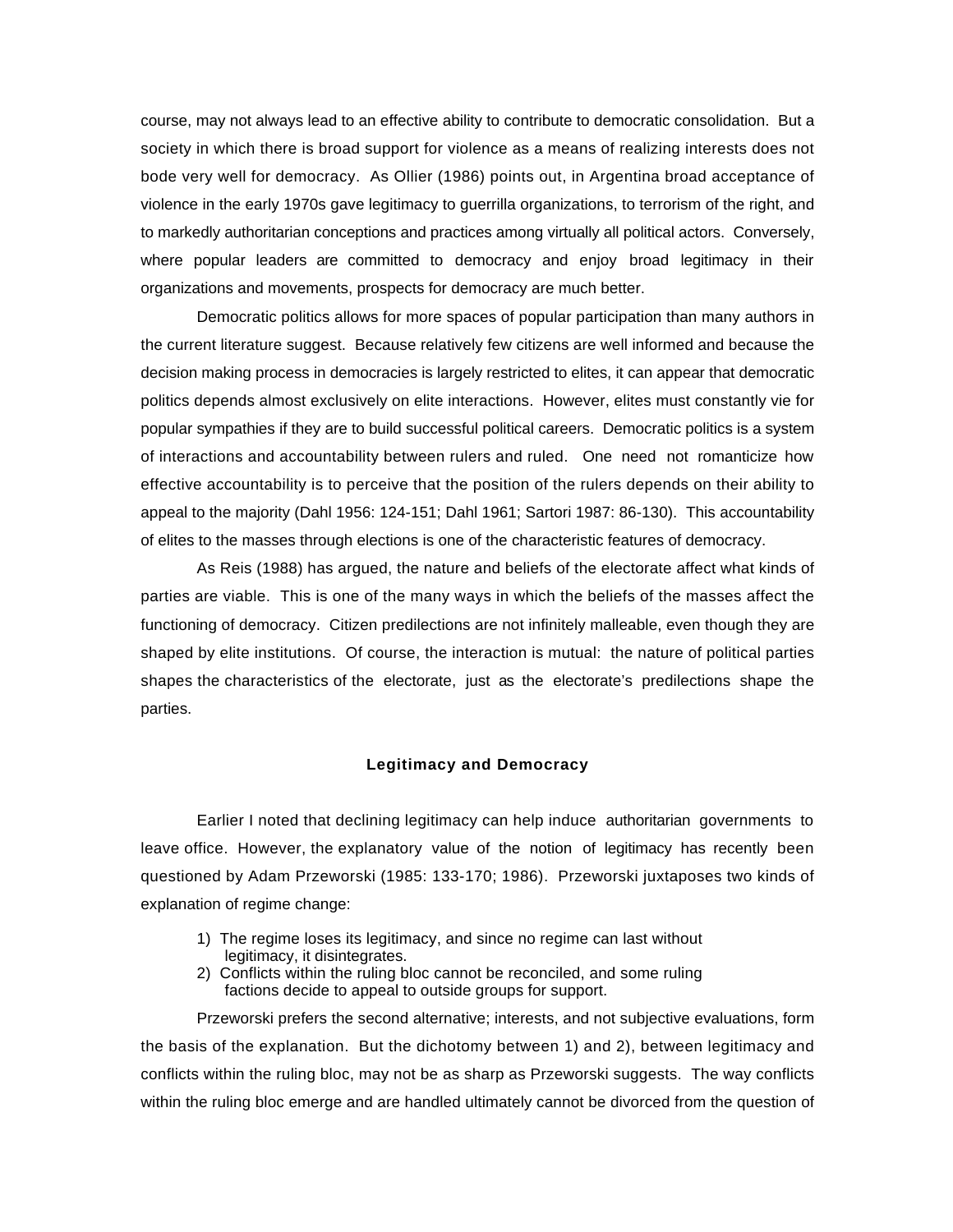legitimacy. When a regime enjoys legitimacy, the problems that governments inevitably face are less likely to unleash unresolvable conflicts within the ruling bloc.

As Linz (1973) has observed, one of the fundamental dilemmas for contemporary authoritarian regimes is that they lack legitimizing formulae. The defeat of the fascist countries in World War II led to an eclipse of ideologies and organizational models that could create long-term legitimacy for authoritarian regimes, at least in the west in the decades since 1945. This backdrop helps explain why authoritarian regimes in the west have enormous difficulty in sustaining themselves in power over a long period of time. If they had enduring legitimacy, authoritarian regimes would be better able to face problems without internal schisms and defections.

My argument here supposes a point that Przeworski disputes: that legitimacy cannot be reduced to self-interest or to some other explanation. Before defending this viewpoint, I concede that regime stability cannot always be explained on the basis of legitimacy. As Przeworski notes, at least three other factors could explain regime stability:

- 1) People are intimidated and coerced into obeying.
- 2) People follow the rules out of self-interest.
- 3) It does not occur to people that a different kind of regime could exist, so they passively assent.

In contrast to Przeworski, however, I believe that none of these three factors, or even all of them, can adequately explain regime stability. Following Weber (1978: 31-38, 212-271), I believe that the stability of a mode of domination based solely on coercion, self-interest, or apathy/resignation is dubious. "Custom, personal advantage, purely affectual or ideal motives of solidarity do not form a sufficiently reliable basis for a given domination" (p. 213). Effective coercion requires considerable cohesion within the repressive apparatus itself, and this cohesion is almost certain to erode if powerful figures in the authoritarian coalition do not accept the legitimacy of authoritarian rule. The coercive apparatus does not exist in isolation, even though communication between it and civil society may be limited.

The self-interest explanation of obedience is crucial to rational choice models. This explanation need not postulate that an actor attempt to undermine democracy simply because his/her interests are not realized**.** The cost of attempting to subvert a democratic regime when no other actors are doing so could explain why an actor does not act against democracy every time his/her interests are countered. Rational actors would join a conspiracy against democracy to further their interests only if there is a reasonable chance of success. Otherwise, the costs of action would drastically outweigh the costs of acquiescence. But without some notion of legitimacy it is impossible to understand why the costs of action are so high in consolidated democracies. Because actors believe in the system, they are willing to make concessions to abide by the rules of the game. Where self-interest is the rationale for obedience, the stability of the political system rests heavily on payoffs, especially of a material nature. Przeworski is quick to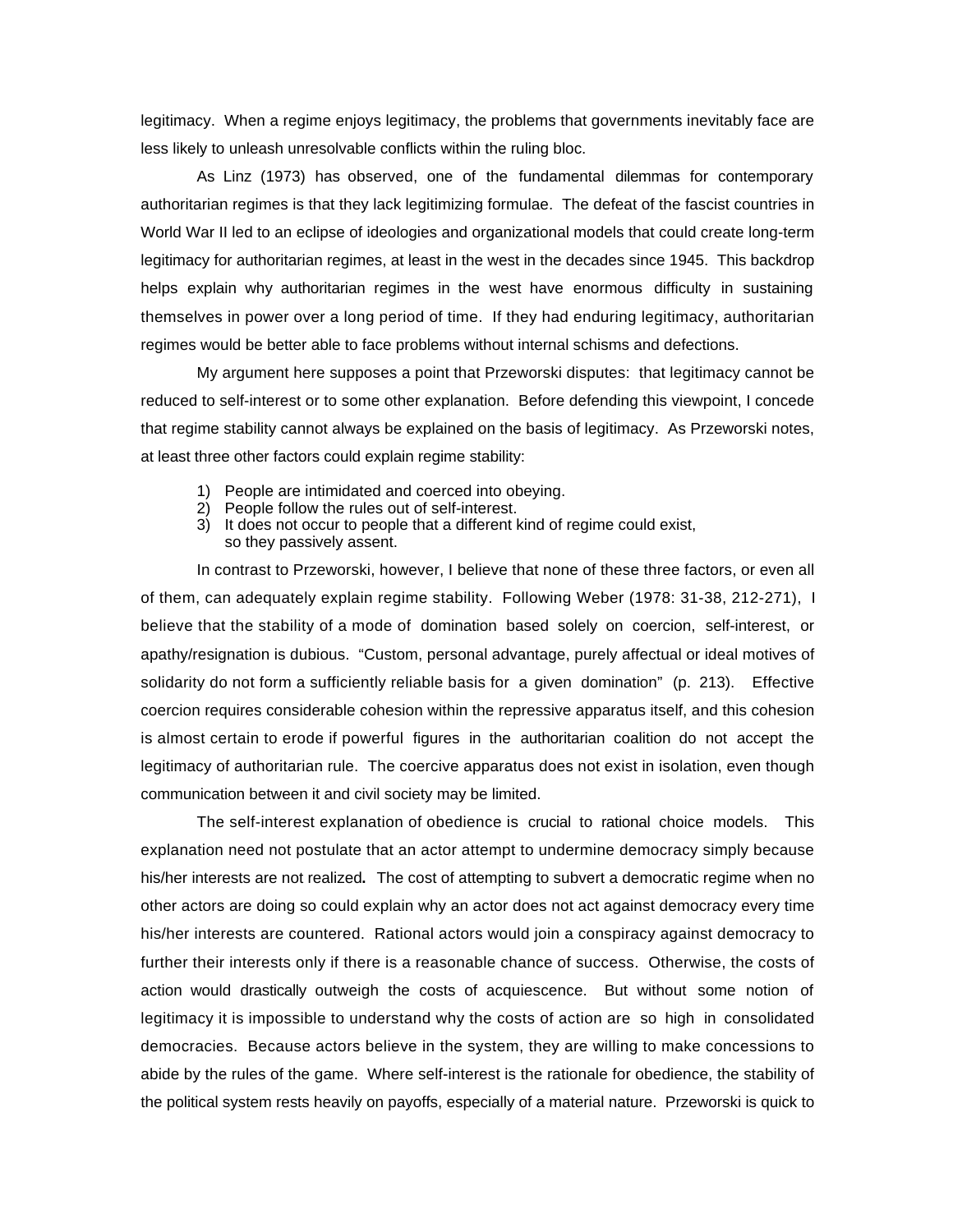recognize this fact (1985: 133-169). Yet all political systems have periods when payoffs are low, and such periods do not necessarily undermine democratic institutions. The difference between consolidated democracies and democracies that falter is not the ability of the former to avert recessions so much as the acceptance by major political actors of low payoffs when recessions come. The cost of anti-democratic action is high only because other actors do not approve of it, regardless of their own objective situation. Legitimacy is every bit as much the root of democratic stability as objective payoffs, and it is less dependent on economic payoffs than Przeworski (1985: 133-169) and Lipset (1959) indicate.7 As many Latin American cases evince, where elites and popular organizations subscribe to democracy primarily out of self-interest, democratic stability is precarious.

Finally, it is true that many people passively assent to a given mode of domination. But no political regime in the contemporary world can exist simply because of the inertia of the population. This is particularly the case of democracy, where the rulers need periodic electoral consecration to retain their positions of power. Moreover, where people passively assent because they cannot conceive of a different kind of regime, this very fact expresses a form of legitimacy.8

Przeworski's critique of the notion of legitimacy supposes that the analysis of politics can be reduced to 1) actors' interests in 2) an interactive context.<sup>9</sup> In his view, concepts of a subjective or perceptive nature, such as legitimacy, identity, or political culture do not enrich analysis. With Pizzorno (1985), I would insist on the ongoing importance of such concepts. Actors bring baggage to the situations and contexts in which they fight for their interests. Depending on their identities, different actors in similar objective situations can respond in radically different ways (Sahlins 1976). Conversely, actors with very different objective situations can respond in similar ways if they have similar identities. Perceptions of self-interest are not only bound by a set of objective conditions, but also mediated by cultural determinations.

In brief, the theme of legitimacy remains fundamental to understanding democratic politics. Legitimacy does not need to be universal in the beginning stages if democracy is to succeed, but if a commitment to democracy does not emerge over time, democracy is in trouble. Where common citizens are not committed to democracy, they will be open to "disloyal opposition" leaders and groups, and such actors are often lethal. This is not deny the problems in operationalizing the concept of legitimacy, but some concepts have heuristic value even though they cannot be neatly operationalized. Nor is this to reduce all explanations of regime change to arguments about legitimacy. Przeworski is right that a crisis of legitimacy is not sufficient to explain regime changes, though, contrary to his argument, it may be necessary.

Three caveats are in order. First, legitimacy among the masses is more important in democratic regimes than in authoritarian ones. If the military is the main pillar behind an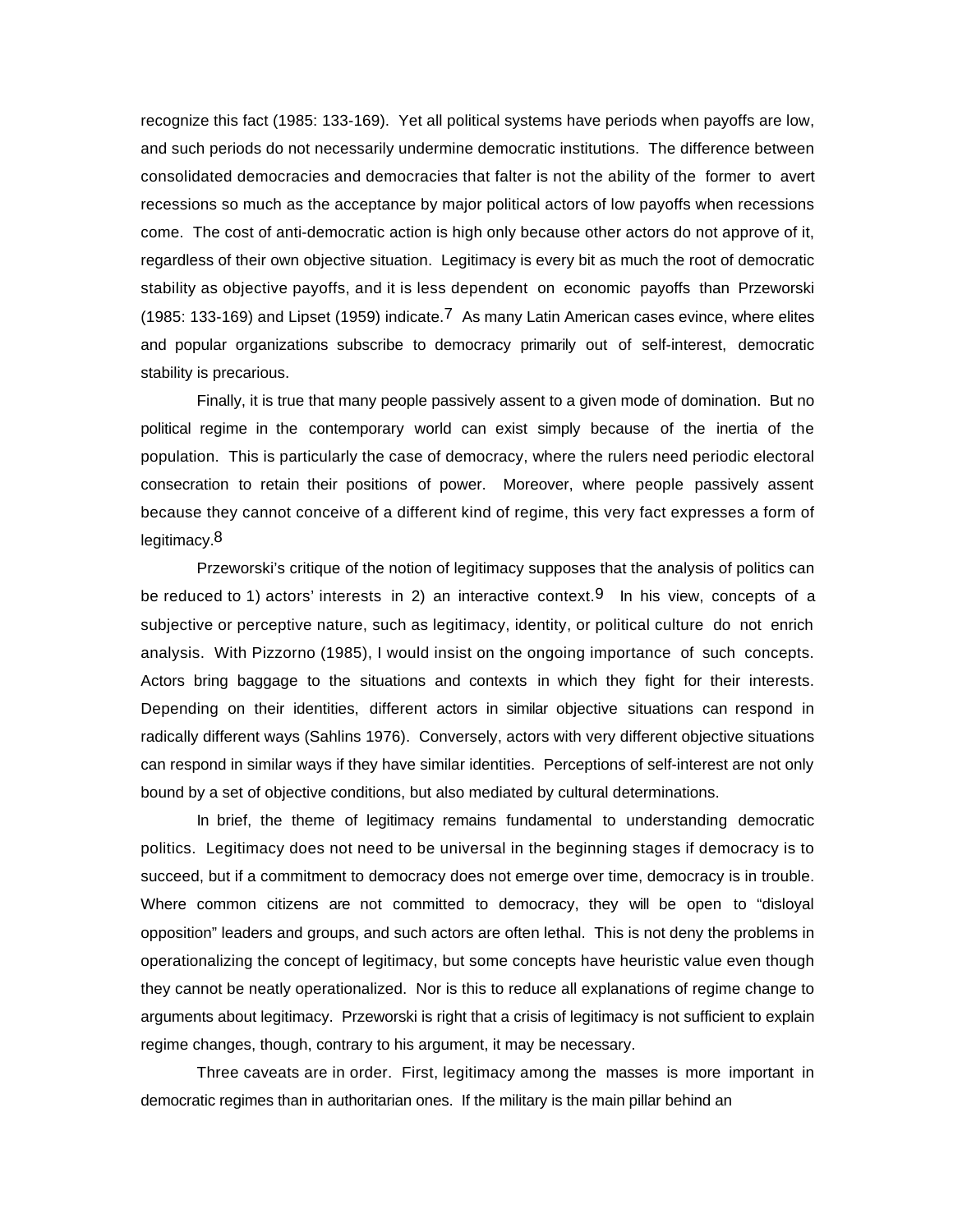authoritarian regime, as long as it remains united, the regime can withstand low levels of legitimacy in civil society. Second, in all political regimes, the legitimacy of actors who participate actively in politics is more important than the legitimacy of passive citizens (see Dahl 1971; Lamounier 1979a; and Linz 1978: 21). This difference is especially pronounced in authoritarian regimes. Finally, the notion of legitimacy should not be idealized. It does not imply that citizens actively participate in government or that they support a particular government. Rather, it suggests a broad acceptance of a political regime, above and beyond any particular government and set of substantive issues. Linz's definition (1978: 18) is useful: "A legitimate government is one considered to be the least evil of the forms of government. Ultimately, democratic legitimacy is based on the belief that for that particular country at that particular historical juncture no other type of regime could assure a more successful pursuit of collective goals."

### **Democracy and Democrats**

In addition to the shift from studying the masses to analyzing elites and institutions, recent democratic theory has focused more on behavior and less on values. Together, these changes meant that elite behavior became the primary focus of attention; even elite values are often seen as secondary. These theorists have consequently downplayed the importance of a normative commitment to democracy on the part of political elites.

Rustow (1970) synthesized this orientation. "Democracy, like any collective human action, is likely to stem from a large variety of mixed motives. … In so far as it is a genuine compromise it will seem second best to all major parties involved… What matters at the decision stage is not what values the leaders hold dear in the abstract, but what concrete steps they are willing to take" (357). In other words, what matters is not that political elites have a normative commitment to democracy, but that they be willing to accept it as a compromise. Huntington (1984) and Karl (1986c) likewise argue that democracy has been an unintended consequence, and that political elites viewed democracy as a means of realizing other objectives.

This dismissal of the importance of a normative commitment to democracy is questionable. Certainly there are cases where democracy emerged in part as an accident. In the United States, for example, the founding fathers foresaw neither the broad participation that emerged in the first half of the nineteenth century, nor a competitive party system. Even so, dominant political elites were committed to the notion of free government; they simply did not foresee or intend the mechanisms that would make modern mass democracy possible. Moreover, conditions in the early democratizing nations are not the same as those in later cases. In Latin America, democracy has worked only where political elites saw it as a best solution, not as an instrumental means of securing some of their interests. Contrary to the argument that democracy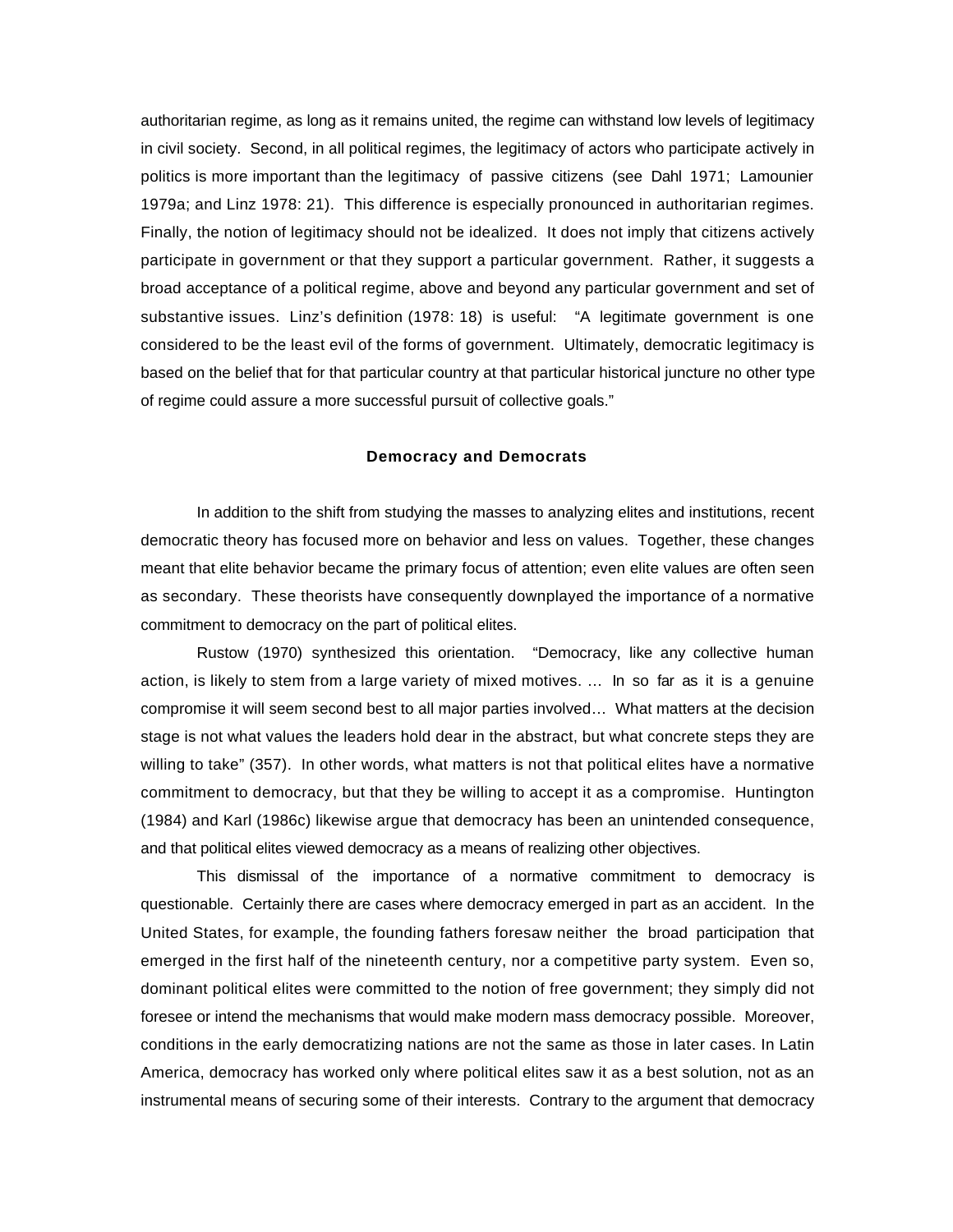has generally been an unintended consequence, it has rather resulted from the purposeful efforts of people who have devoted much of their lives to the democratic cause (Levine 1988).

Many of the particulars of a democracy may represent a second best compromise, but in Latin America democracy has not succeeded unless political elites were committed to it as a first choice of regime type. Indeed, many particulars necessarily represent a second best choice for a wide range of actors, for compromise about particulars is the stuff democracy is made of. Negotiations about electoral systems, labor legislation, responsibilities of the various branches of government, etc., may produce agreements in which all sides compromise. But compromise on these issues does not imply that democracy itself is viewed as a second best solution.

I am not suggesting that all political actors must be committed to democracy if it is to thrive. In many cases, the actors who supported authoritarian rule remain equivocal at best about democracy as a form of government. In the early phases of a new democracy, it is more feasible to induce these actors to abide by the democratic rules out of self-interest, by creating a high cost for anti-system action, than to transform their values. Some powerful actors, including business elites, may have instrumental attitudes towards democracy even in well established democracies. On the other hand, as I argued earlier, democracy without legitimacy tends to be unstable, for all political systems experience periods when payoffs are low. This means that over the medium term, it is important to induce most actors to play by and believe in the democratic rules.

Moreover, while most new democracies can withstand some anti-system actors, if the political elites who are running the government and who lead the main opposition parties are ambivalent about democracy, prospects for democracy are dim (Dahl 1971). Conversely, a firm commitment to democracy on the part of the political elite can help overcome otherwise adverse conditions in constructing democracy (Lijphart 1977). Arguably the outstanding distinctive feature that explains why the oldest democracies in Latin America are found in Costa Rica, Venezuela, and Colombia is the commitment of political elites to establishing and maintaining a polyarchy (Hartlyn 1988; Levine 1973; Peeler 1985). In all three countries, after periods of bitter fighting, political elites realized that for survival they needed to compromise and construct an institutional system that placed preserving democracy above immediate partisan objectives. They have continuously reaffirmed this commitment to preserving democracy, even at the expense of neglecting other important problems. This elite commitment and the resulting institutional arrangements made democracy possible despite formidable obstacles. Inequalities are not noticeably less pronounced in these countries than in the rest of Latin America (though Costa Rica is among the less inegalitarian nations of Latin America), nor were standards of living significantly higher than the Latin American average when democracy was inaugurated. Political elites wanted to construct a stable democracy and devised institutions that made possible their goal.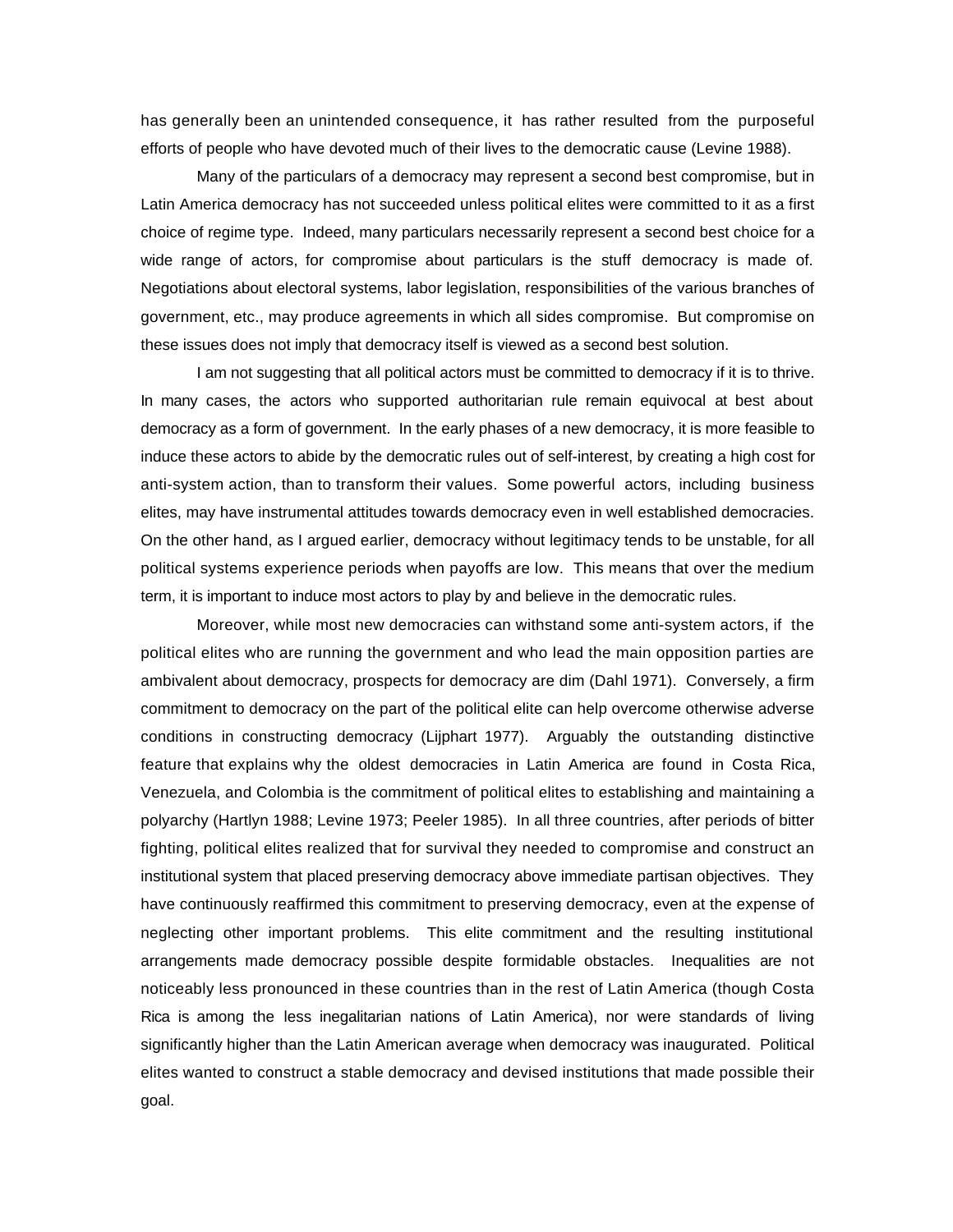Vivid analyses of political elites and actors who were not committed to democracy explain part of the appeal of the contributions by Cavarozzi (1983; 1986), O'Donnell (1982), Ollier (1986), and Viola (1982) on Argentina, and by Malloy and Gamarra (1987) on Bolivia. To the extent that groups and parties fought for democracy, it was primarily for instrumental reasons, i.e., to further objectives that had nothing to do with democracy. Democracy cannot work under these conditions, for no political regime can satisfy a majority of the actors all the time.

While commitment of political elites and parties to democracy is a necessary condition if democracy is to thrive in the medium term, it is not a sufficient condition for stable democracy. It is also essential that elites create institutions that represent interests in society and exercise moderating power over those interests. Societal polarization makes this process more difficult; moderation does not depend exclusively on the will and skill of political elites. Nevertheless, commitment to democracy helps make possible the creation of effective democratic institutions, and it also generates a legitimacy that can help new democracies withstand less-than-excellent policy performances.

Even though the methodological problems in studying beliefs are greater than those in examining behavior, this does not mean that we can neglect the former. The way people, classes, institutions, movements, and state agencies act cannot be inferred from their "objective" circumstances. Notions of what constitutes legitimate political authority and self-interest vary somewhat independently of class and other "objective" factors, and in turn affect the identities of political actors. Political action is contextual and strategic, but it also reflects the ideologies, values, and perceptions of actors.

These abstract arguments about the importance of a normative commitment to democracy are relevant in analyzing the current situation in South America. One of the few auspicious factors in current prospects has to do with a greater commitment to democracy than ever before in South American history. Politicians, intellectuals, and leaders of social movements are more interested in preserving democracy than they ever have been (Coutinho 1980; Lamounier 1979b; O'Donnell 1986; Packenham 1986; Weffort 1984). Objective conditions are dismal, and if they were determining factors, few of the new democracies would have survived this long.

Ideology, values, and expectations affect how citizens evaluate public policy performance. Given exaggerated expectations and demands, a high growth rate coupled with reformist initiatives may not suffice; consider the reactions to Frei in Chile (1964-70) and Illia in Argentina (1963-66). The ascendency of bureaucratic authoritarian regimes coincided with a prolonged period of rapid growth in Latin America, though as Hirschman (1987) notes, only recently have some of the achievements of the 1960-75 period been recognized. Economic problems recurred despite rapid growth, but this is nothing specific to Latin America, nor do these problems adequately explain the demise of democracy (Hirschman 1979; Serra 1979). On the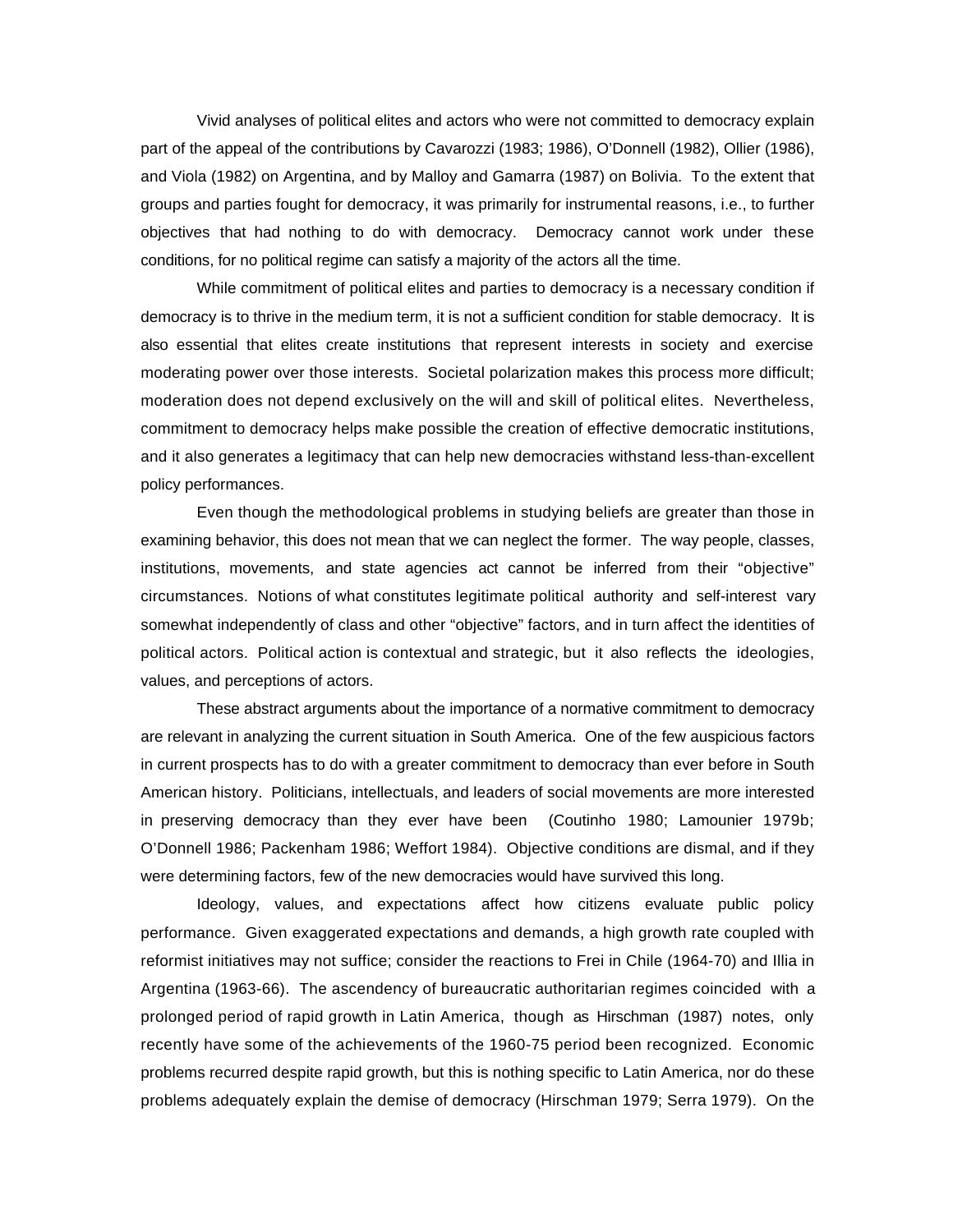other hand, most of South America is currently experiencing what Whitehead (1985) aptly called a revolution of falling expectations. Democracy can withstand economic performances far worse than those that generated widespread discontent two decades ago. Indeed, democracy in southern Europe was consolidated in the context of struggling economies.

This is one of the great—and tragic—paradoxes in Latin America as we approach the last decade of the twentieth century: the period of most dismal economic results the region has experienced since independence has also been the most democratic decade ever. Horrendous inflation rates, economies that are moving backwards, socially regressive policies, and greater misery have accompanied the dawning of democracy in most countries. With the sole exception of Uruguay, democratic governments have not only failed to ameliorate these problems, they have actually presided over their exacerbation. This is not to suggest that democracy will thrive if public policy performance continues to be as dismal as it has been in most countries. It is rather to underscore the importance of subjective evaluations and ideologies as an intermediating factor between policy performance and public response to that performance, in general, and of the new commitment to democracy, in particular.

### **Democracy and Uncertainty**

One of the interesting issues in the literature is the connection between democracy and uncertainty. Przeworski's contributions have highlighted the uncertainty of democracy.

The process of establishing a democracy is a process of institutionalizing uncertainty, of subjecting all interests to uncertainty. In an authoritarian regime, some groups, typically the armed forces, have the capacity of intervening whenever the result of a conflict is contrary to their program or their interests... In a democracy, no group is able to intervene when outcomes of conflicts violate their self-perceived interests. Democracy means that all groups must subject their interests to uncertainty (1986: 58; see also 1988).

To argue that uncertainty is a decisive defining feature of democracy, Przeworski needs to establish not only that the outcomes of conflicts in democracy must be uncertain but also that the outcomes of conflicts in democracy must be, in general, *more* uncertain than in other political regimes. The sentences quoted above evince his awareness of this dual exigency, but Przeworski fails to muster sufficient support to sustain this second point. He overstates the uncertainty of democratic regimes and overdraws the contrast to authoritarian regimes. Przeworski bases his argument about uncertainty on the claim that actors in a democratic system must respect all majority outcomes; this being the case, any previously agreed to decision can be overturned by a new majority, a situation that would logically (if not necessarily empirically) lead to considerable uncertainty. But the starting assumption that actors in a democratic system must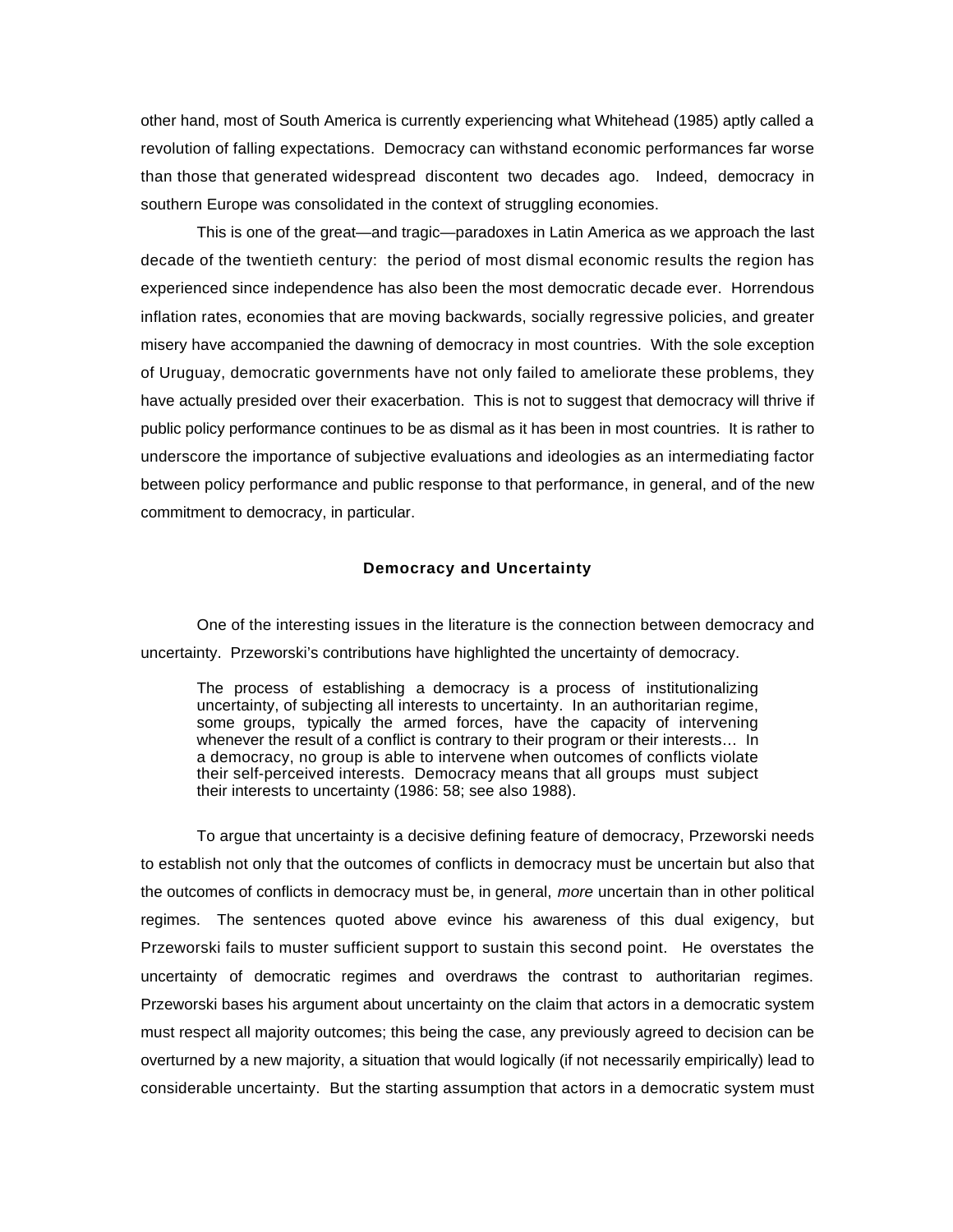respect all majority outcomes is not correct, both because democracy is not simply a system of majority rule, and because some kinds of outcomes would probably upset any democratic system.

The common statement that democracy is a system of majority rule is misleading in two fundamental ways, both of which have important consequences for Przeworski's argument. In the first place, democracy necessarily (definitionally) involves protection of minority rights. This means that decisions of the majority must observe some limits. When these limits are infringed upon, we no longer have democracy (Sartori 1987: 21-38). The range of possible outcomes is therefore not unlimited or completely uncertain; rather, respect for minority rights can entail complex constitutional and political engineering that has major consequences in structuring political life and in limiting the range of possible outcomes. The mechanisms found in consociational democracies to ensure the rights of minority groups are the most evident example (Lijphart 1977). These mechanisms exist precisely to ensure a high level of certainty on key issues.

Second, almost all democracies have written constitutions (Israel, the United Kingdom, and New Zealand are exceptions), and Przeworski's assumption that the rules of the game can be changed with a new majority is not correct for most constitutions. Changing most democratic constitutions is a difficult matter that usually requires more than a temporary majority. Changing constitutions often requires not one but several majorities (for example, both chambers of a bicameral national legislature and ratification by state assemblies). Moreover, constitutional changes often require qualified majorities, i.e., a specified percentage greater than an absolute majority. In brief, it takes more than a temporary majority to change some rules of the game. The difficulty of changing constitutions in consolidated democracies helps explain why major constitutional change does not occur with great frequency.

Of course, some rules are easier to change than those that are found in constitutions. Even so, it often takes more than one simple majority. Moreover, uncertainty in consolidated democracies is reduced by the fact that a majority of professional politicians have generally done well with the current rules. Constitutions have a significant impact on the logic of actors in consolidated democracies: actors structure their behavior according to the rules of the game, and over time they form their political identities in relation to those rules. In short, formalization of the rules of the game, the difficulties of changing some of the most important rules once they have been established, and the tendency of the strongest parties to stick to rules that have done them well mean that it takes more than a majority to overturn some past decisions, that powerful actors usually have a stake in avoiding such changes, and that uncertainty is not so ubiquitous as Przeworski indicates.

There is another quite different sense in which majority predilections need not prevail in democratic politics. As recent experiences in the new democracies of Latin America show, at least two decisive actors have means of ensuring veto power over crucial items on the agenda.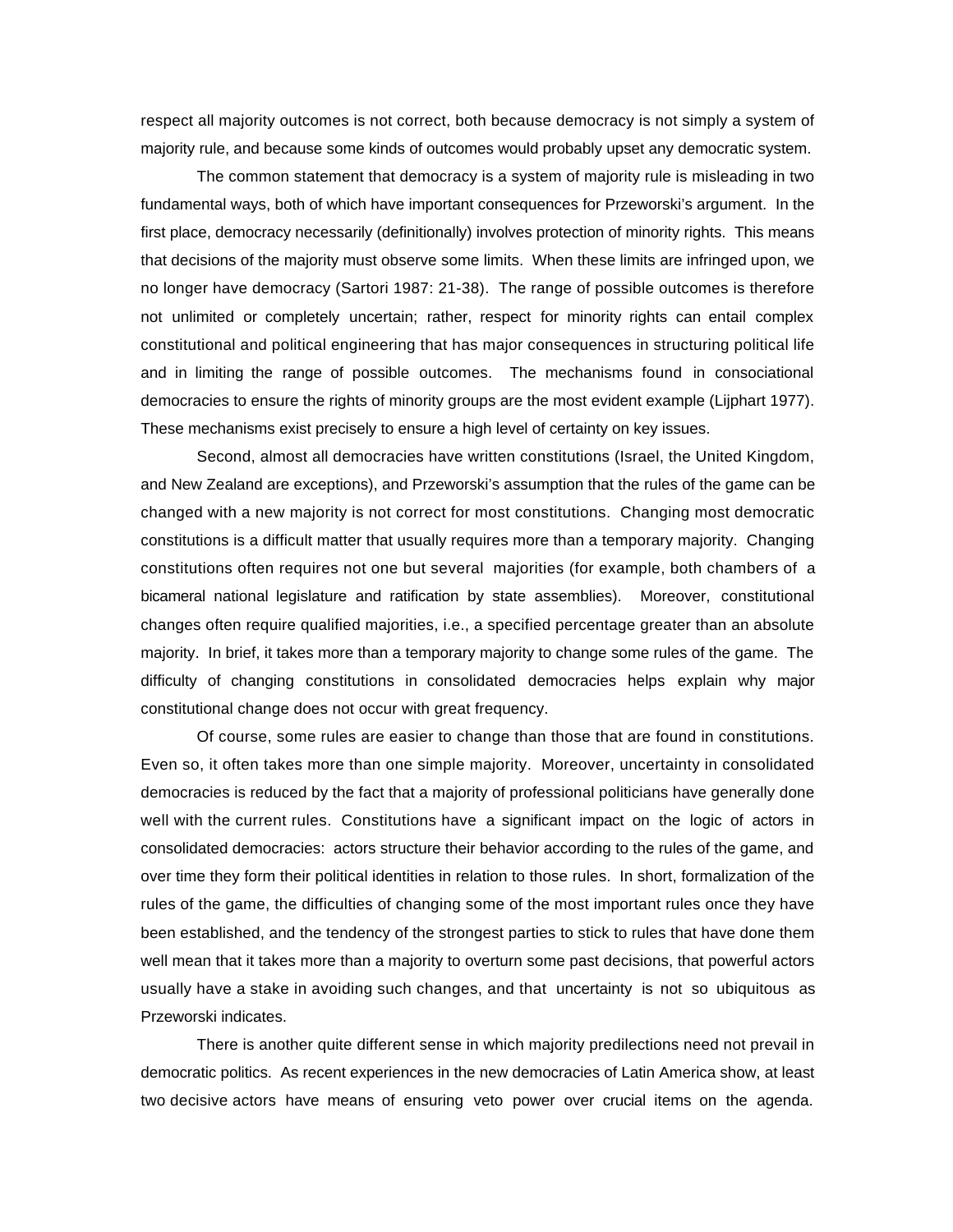Perhaps most important, the new democracies face real limits in terms of military strategy; they cannot abolish the militaries or drastically attack the military institution, even if that is what the majority (of elected representatives, of the people, or both) wants. Such efforts would lead to a military attack on the democracy, and there is little doubt as to which side would win.

The capitalist class also retains some veto power because in the absence of certain broad guarantees, it can sabotage democracy. At a minimum, these guarantees include the preservation of the capitalist system and the continuing opportunity to make profit. Where such guarantees do not exist, the capitalist class can undermine the economy by withdrawing investment, engaging in massive speculation, etc. As Przeworski himself writes elsewhere (1985: 138), "Capitalism is a form of social organization in which the entire society is dependent upon actions of capitalists." This fact gives capitalists considerable political power, as Przeworski (1988) has argued.

Where capitalists act to undermine democracy, its prospects are dim. This is true not so much because capitalists have enormous power of persuasion as because of their capacity to disrupt the economy. Well established democracies can withstand lengthy economic recessions, but new democracies are unlikely to be able to do so, especially when recessions are coupled with speculative behavior, capital flight, high rates of inflation, and the panoply of other problems that beset most Latin American nations. Przeworski writes that in a democracy, "in principle, workers endowed with universal franchise can even vote to nationalize the privately owned means of production, to dissolve the armed forces, and so on" (59). Actually this statement is not true in principle or in practice. It is not true in principle because it is not generally workers who make this kind of decision, but rather executives and legislatures functioning in well defined (and sometimes even seemingly stultified) institutional and legal structures. Workers help elect those who decide, but modern mass democracy is representative democracy, not direct democracy. Consequently, even if workers did vote to nationalize the means of production, this fact in itself would have no legal effect (though it might have profound political repercussions) in democratic regimes. Moreover, even if proper legal procedures were pursued, nationalizing the means of production would almost certainly destabilize any democracy; capitalists, armies, and vast sectors of the middle class would not passively accept this measure.

Przeworski can counter that where an actor holds veto power, we are not really dealing with a democratic government, or at least not a democratic regime. Where an actor's veto power is extensive, this argument is correct. But my claim here is that in all new democracies, the military and capitalists can torpedo some decisions.

Przeworski is right that some groups can avoid accepting undesirable outcomes in authoritarian regimes, but this point, too, can be overstated. As Stepan's works show, even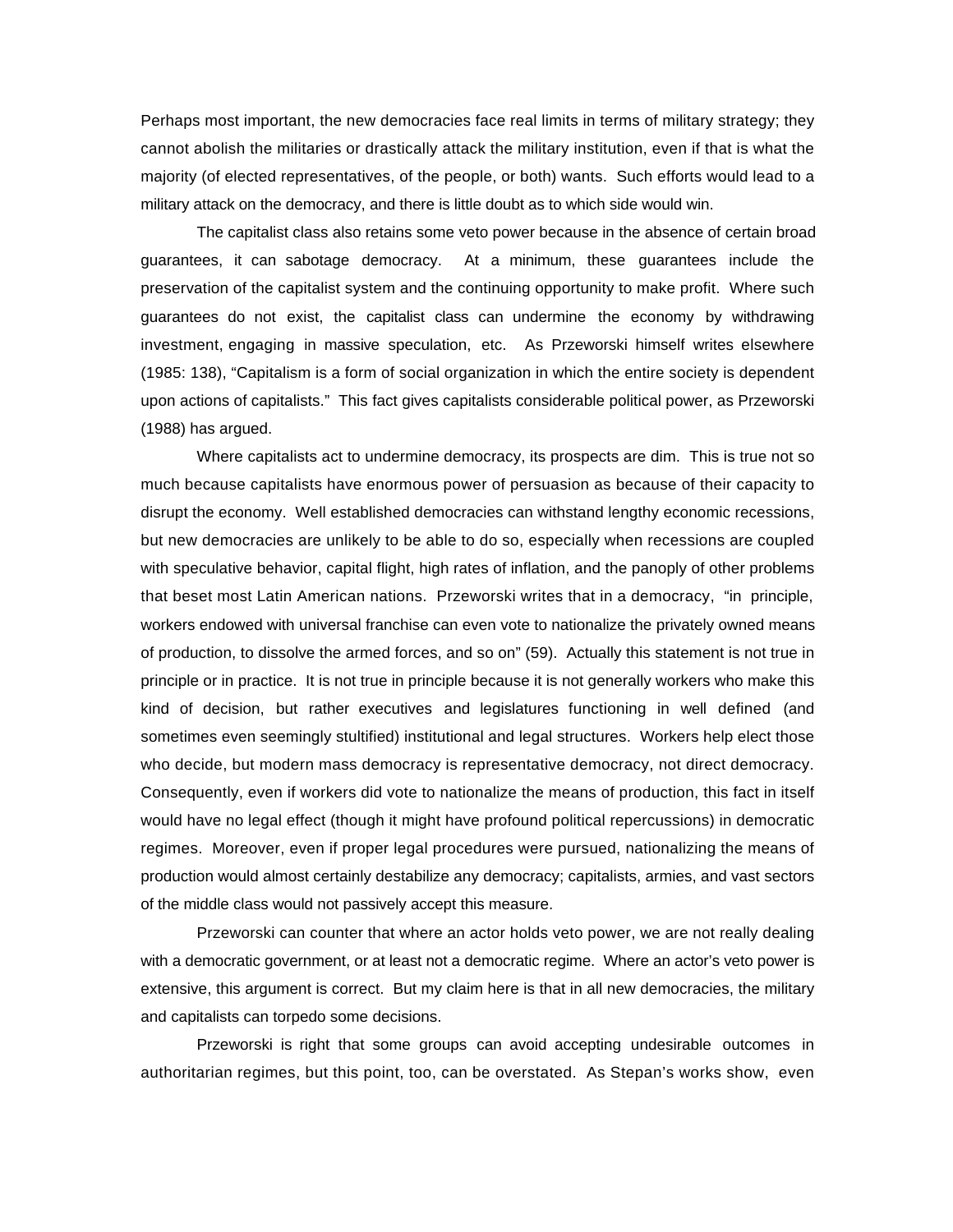military governments do things that the military-as-institution does not like. The military-asinstitution may act against a particular measure, but it does not always win.

Capitalists and conservative middle-class actors often support coups in the name of order, stability, and certainty. But the certainty of authoritarian rule proves more elusive than they imagine in the praetorian pre-coup moments. Military governments often prove far less reliable than civilian groups had imagined—which, as Kaufman suggests, is one of the reasons the initial coup coalition eventually begins to disintegrate. This is so not only because policy outcomes sometimes are very different from what their formulators hoped would be the case, but also because the highly closed nature of the decision making process can produce erratic results. Decision making in authoritarian regimes is usually less institutionalized and hence in a very important sense more uncertain than in democratic regimes. This lower degree of institutionalization of the decision making process frequently has a spillover effect on outcomes, which are often more erratic and every bit as uncertain as in democratic regimes. As Conaghan (1988) has suggested, this is one of the reasons why capitalists in several Latin American countries supported a return to democracy.

Authoritarian regimes sometimes manipulate this element of uncertainty and unpredictability to instill fear and produce demobilization. Przeworski emphasizes the institutionalized character of democratic regimes, but he suggests a radical gulf between a high degree of regularity in procedures and a low degree of certainty in outcomes. Yet the gulf between procedure and outcome is not that great; in many authoritarian regimes, the lack of institutionalization of procedures can result in greater, not less, uncertainty in outcomes for a majority of actors.

Although Przeworski's argument about uncertainty has some questionable implications, it is correct in one meaningful sense. The highest ranking leaders of an authoritarian regime generally face fewer obstacles in decreeing policies than the highest leaders of a democratic government. This situation engenders greater certainty of one kind (i.e., the ability of the highest leaders to ensure that they will be able to implement their policies), but it creates uncertainty of other kinds (e.g., arbitrary decision making). Moreover, if we analyze the implementation side of policies, the differences between authoritarian and democratic governments in establishing certainty are considerably less dramatic.

On first impression, Przeworksi's emphasis on uncertainty is reproduced by O'Donnell and Schmitter (1986). O'Donnell and Schmitter begin their essay with a section entitled "Introducing Uncertainty," and reiterate throughout the "extraordinary uncertainty of the transition, with its numerous surprises and difficult dilemmas" (p. 3). Later, however, they explicitly disagree (p. 67) with Przeworski's emphasis on uncertainty as the central distinguishing characteristic of democracy.10 To characterize the transition period as one of considerable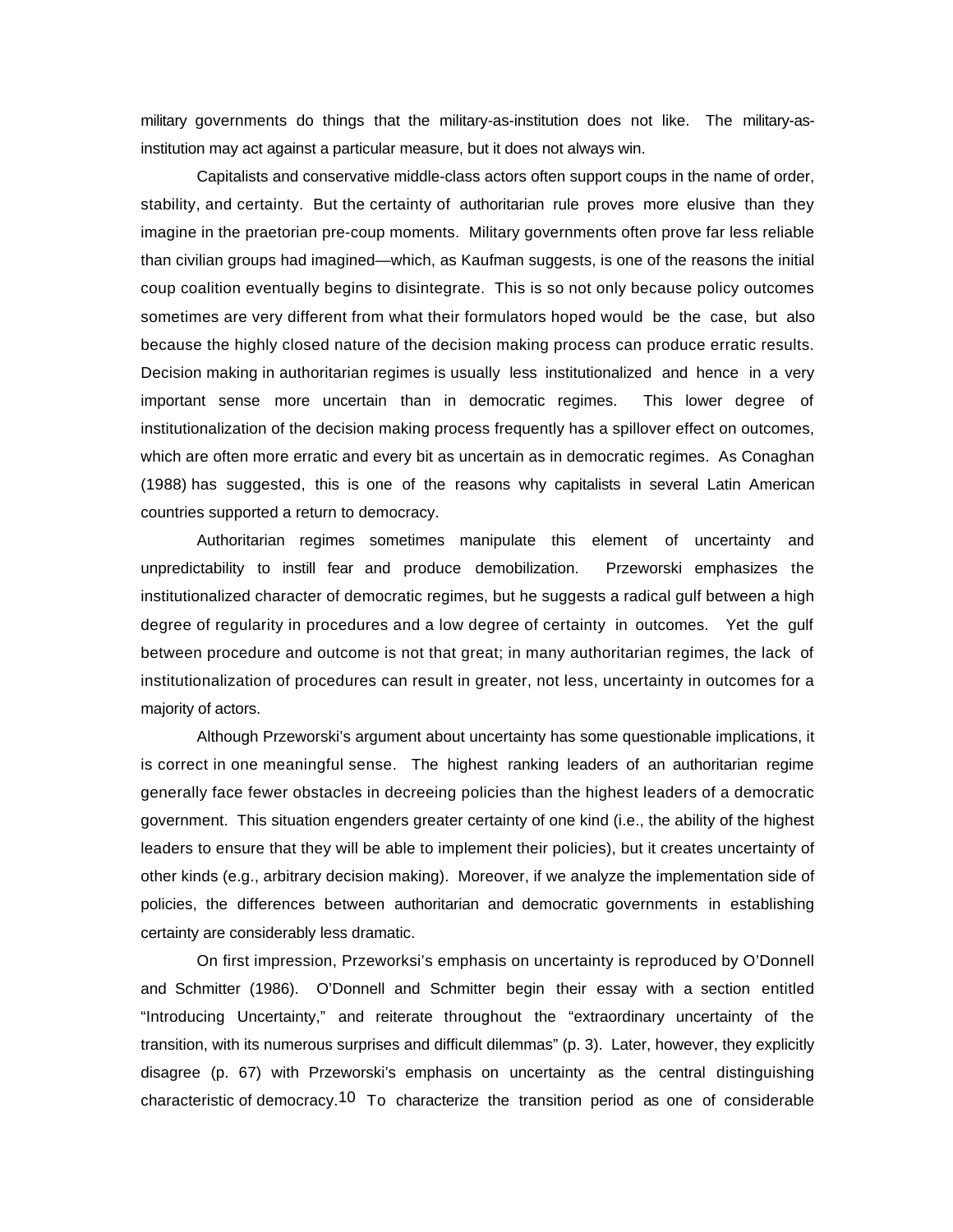uncertainty is different from arguing that uncertainty is a central feature of democratic regimes, for in the former case the very nature of the regime is undergoing redefinition, while in the latter it is well institutionalized. During democratic transitions, the basic rules of the political game are in constant flux; indeed, actors cannot even know what the rules are. For this reason, O'Donnell and Schmitter are ultimately more convincing than Przeworski on the issue of uncertainty.

### **Different Modes of Democratic Transitions**

To what extent do transitions follow a general pattern, as opposed to several differentiated patterns? Some important common points can be found in most contemporary transitions, but a great deal is lost if we remain only at this general level, for the dynamics in transitions differ markedly. This is not an argument for a "particularistic" strategy, of focusing only on the peculiarities of each individual case. Rather, I would call for a multiple strategy of awareness of general dynamics and problems, as well as empirical analysis of concrete cases. But there is a necessary bridge between these two domains: comparative analysis. Without neglecting general tendencies and country level specificities, it is essential to put country studies in comparative perspective and, conversely, to differentiate among kinds of transitions in more general reflections. Both tasks require thinking about the main modes of contemporary transitions.<sup>11</sup>

Despite some helpful efforts, this problem has not been wholly resolved. In this section, I first look at how this issue has been addressed in the literature, then present a skeleton outline of a typology of transitions that I have found useful.

O'Donnell and Schmitter do not explicitly address this question at length, but their analysis generally differentiates between kinds of transitions. They correctly argue that the dynamics of transitions are very different in cases of "successful" as opposed to "unsuccessful" authoritarian regimes. Elsewhere, O'Donnell (forthcoming) has extended this analysis in fruitful ways. At times, however, they make general affirmations that appropriately characterize some transitions but that do not apply to others. Two examples illustrate the point.

First, they argue that liberalization and eventual democratization "involves a crucial component of mobilization and organization of large numbers of individuals" (p. 18). This may be true, but it overlooks crucial differences among transitions. In Argentina in 1982-83, mobilization occurred only after an extraordinary defeat of the authoritarian regime, and even then, surprisingly little mobilization took place in the immediate aftermath of the Falklands-Malvinas war. In a similar vein, the assertion that "political democracies are usually brought down by conspiracies involving few actors" is debatable. In Chile in 1973 and Brazil in 1964, a mass mobilization against democracy did occur.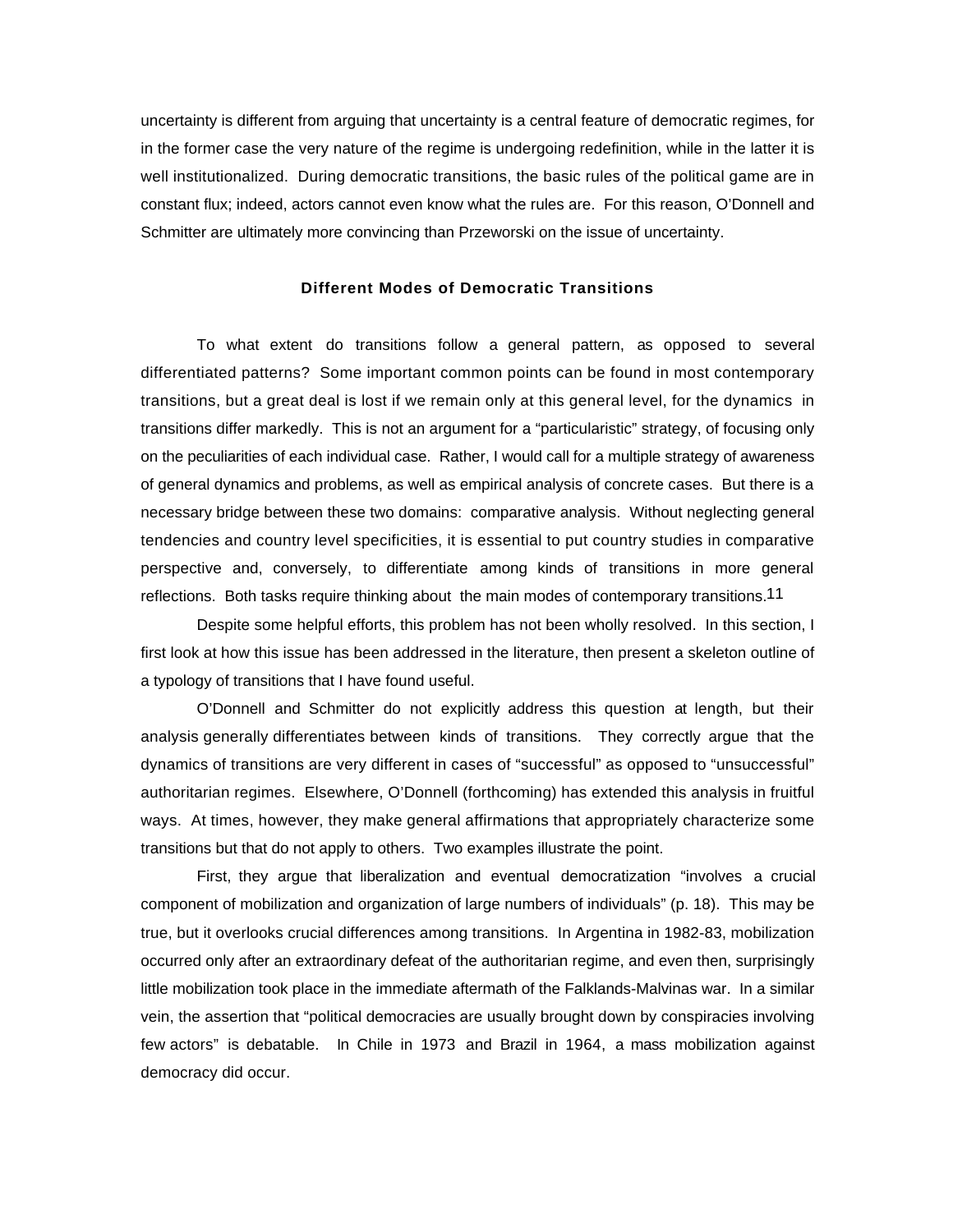O'Donnell and Schmitter also argue that a cycle of mobilization accompanies transitions. In early phases, the opposition is quiescent because of the massive costs of opposing authoritarian rule. But over time, liberalization enables the opposition to mobilize, and a "resurrection of civil society" takes place. Finally, after the transition follows a process of demobilization with a return to democratic normalcy. Again, however, this cycle depends on the kind of transition and on specific cases. In Argentina, in 1982-83 there was no massive mobilization following the military's bellicose adventure. Mobilization increased notably after elections were already announced, hence, after a transition was all but certain. O'Donnell and Schmitter state that "the popular upsurge during the transition is by no means a constant" (p. 54), but some of the time they write as if it were. The "enormous backlog of anger and conflict (that) accumulates during these authoritarian regimes" (p. 53) again cannot be generalized. There was no such widespread collective anger toward the Franco regime (McDonough et al. 1981; López-Pintor 1987) or toward the Brazilian regime. On the other hand, not all transitions are followed by demobilization. Argentina between 1973 and 1976 was anything but a demobilized society (see Viola 1982).

Baloyra's attempt (1987b) to construct a model of transitions is less attuned to differences among cases. He argues that regime transition is begun by the deterioration of the authoritarian government, wrongly assuming that deterioration is always a condition for initiating the process of extrication. In fact, some authoritarian regimes begin a process of liberalization at a moment of strength rather than from a position of weakness. The authoritarian regimes in Brazil, Spain, and possibly Ecuador are examples. Baloyra argues that "a collapse of the incumbent government followed by a marked discontinuity in the nature of the regime" is a necessary condition for regime transition (p. 10). This obscures crucial differences in processes of democratic transition, as well as flying in the face of much empirical evidence. Among the recent transitions in Latin America, only in Argentina can we speak of regime breakdown. The other authoritarian regimes suffered internal erosion (varying in magnitude from one case to the next), but none of them collapsed.

Baloyra developed a typology that distinguished among four patterns of democratic transitions: early-internal, delayed-external, delayed-internal, and late-external. In addition to being somewhat cumbersome, these terms are neither self-explanatory nor well explained. Baloyra says that the first two patterns are difficult to distinguish (p. 17), which means that regime transitions as radically different as those in Spain and Argentina are grouped close to one another. Conversely, transitions that differ in fundamental regards, such as those in Ecuador and Portugal, are grouped in the same category.

Morlino's typology (1987) gets us no farther. He proposes comparing democratic transitions on the basis of nine variables, ranging from the duration of the transition to the level of continuity in administrative and judiciary positions between the authoritarian and democratic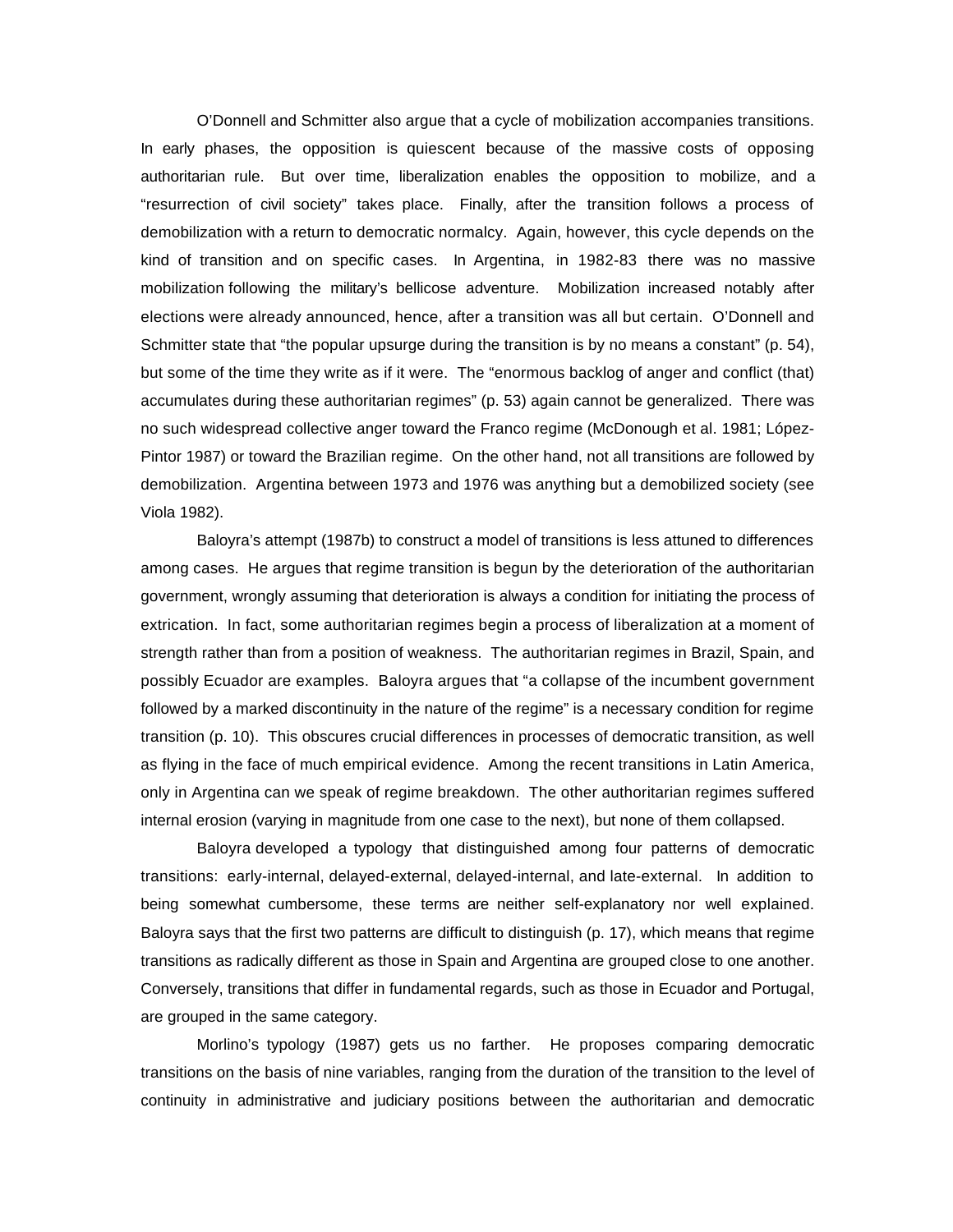periods. The problem is that even if we measure these dimensions in a simplified polar model (high X low), with two possible rankings, we would still get 512 feasible kinds of transitions. To be useful, a typology must be more parsimonious.

Stepan's "Paths toward Redemocratization" (1986) is an ambitious attempt to conceptualize the major modes of redemocratization. Notwithstanding the chapter's comparative breadth and interesting arguments, it does not wholly succeed. The problems begin with the the notion of *re*democratization, which is used excessively loosely. Indiscriminate use of the word redemocratization can obscure one of the most important differences in current political processes in Latin America: some countries really are undergoing a process of *re*democratization, while others are for the first time having a reasonably sustained experience of polyarchy. Uruguay's democratic institutions are far more solid than those of any other country that has recently undergone a transition, and this difference stems largely from the fact that it is Latin America's outstanding example of redemocratization (Gillespie 1986; González 1988).

Stepan establishes eight (or ten, depending on how we count) paths toward redemocratization. In the first three, war and conquest play a decisive part: 1) internal restoration after external reconquest; 2) internal reformulation; 3) externally monitored installation. In the second broad category, authoritarian elites themselves initiate the move toward democratization. Stepan subdivides this category into three, but still considers it as only one path. Why these subdivisions are not considered distinct paths, as is the case with the subdivisions of redemocratization through war and conquest or through society-led transitions, is not apparent. One of the three categories, redemocratization initiated by military as government, is apparently a null set. The final four paths are all led by opposition forces: transitions caused by social upheavals, party-pact induced transitions, an organized violent revolt coordinated by democratic parties, and a Marxist-led revolution. Two of these four paths (the first and last) are null sets, and the penultimate has only one historic case—Costa Rica. Stepan indicates that most empirical cases fit into more than one path of democratization.

This panoply of paths to democracy usefully draws attention to the variety of ways in which democracies can be instituted. Nevertheless, the fact that there are so many null sets helps point to a problem: we are not consistently dealing with paths to democratization or kinds of transitions, but rather in some cases with a categorization of what forces lead different transitions. The reason why few transitions fit well into the categories is that most transitions have an interactive character. They are based on negotiations, dialogues, bluffing, and power plays among different regime and opposition forces, rather than led by a particular actor from beginning to end. This point, captured by O'Donnell and Schmitter, is generally missing from Stepan's analysis. What makes this absence surprising is that Stepan's excellent book (1988) on the military in processes of democratization in Brazil and the Southern Cone insists on this point. He shows how intrastate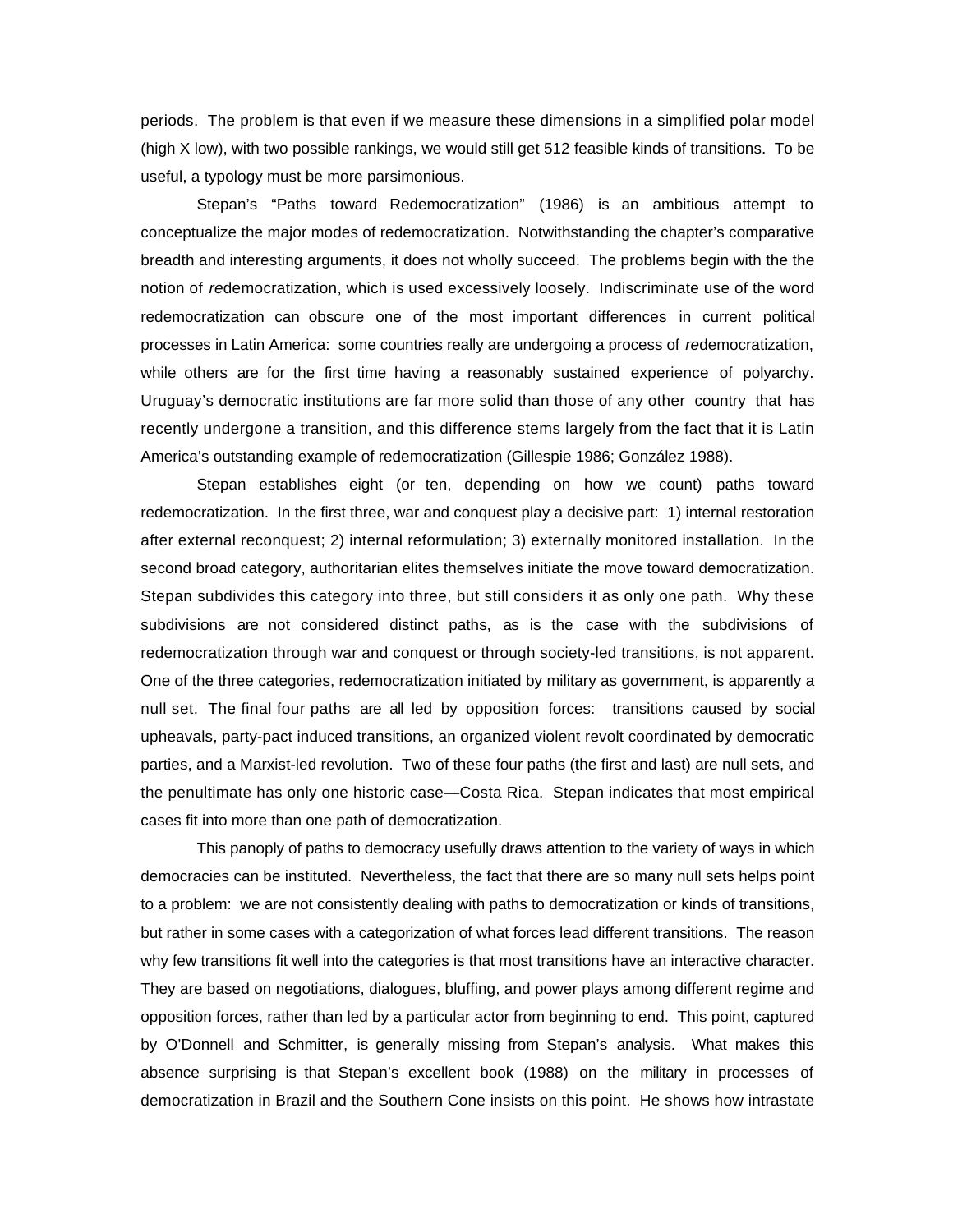conflicts have induced military leaders to seek support in civil society as a means of furthering their own project.

Share (1987) develops a four-fold typology of transitions to democracy, derived by focusing on two dimensions. "First, is the democratic transition brought about with the participation or consent of leaders of the authoritarian regime, or does it transpire without such participation or consent?" (529). The former transitions are termed consensual; the latter, nonconsensual. Second, "does the transition to democracy occur gradually, transcending a single generation of political leaders, or is it a relatively rapid phenomenon?" (530). These two dimensions produce the following two X two matrix:

### **Figure 1**

|         | <b>By Regime Leaders</b>       | <b>Against Regime</b>                        |
|---------|--------------------------------|----------------------------------------------|
| Gradual | Incremental democratization    | Transition through<br>revolutionary struggle |
| Rapid   | Transition through transaction | Transition<br>through rupture                |

## **Democratization led by or against Authoritarian Regime**

Following Dahl (1971), Share notes that incremental consensual democratization—the pattern followed by the early democratic nations—is increasingly implausible in the contemporary world. Among other reasons, this is because in later processes of democratization, demands for mass participation emerge simultaneously with greater competition in the political system. There are no cases of a gradual transition against the leaders of an authoritarian or oligarchic regime. Thus the category of "transition through protracted revolutionary struggle" is a null set. This means that only two remaining categories describe contemporary transitions: transition through rupture and transition through transaction. At this point, Share's typology comes very close to distinctions made by O'Donnell forthcoming (transition by collapse versus transition by transaction); Linz 1981 (ruptura por golpe versus reforma pactada); or Martins 1986 (continuous versus discontinuous transitions).

I do not radically disagree with Share's typology or these other distinctions, and indeed think they are on the right track. But where Stepan's typology may be insufficiently parsimonious, Share's is excessively parsimonious. Few of the current transitions in Latin America can be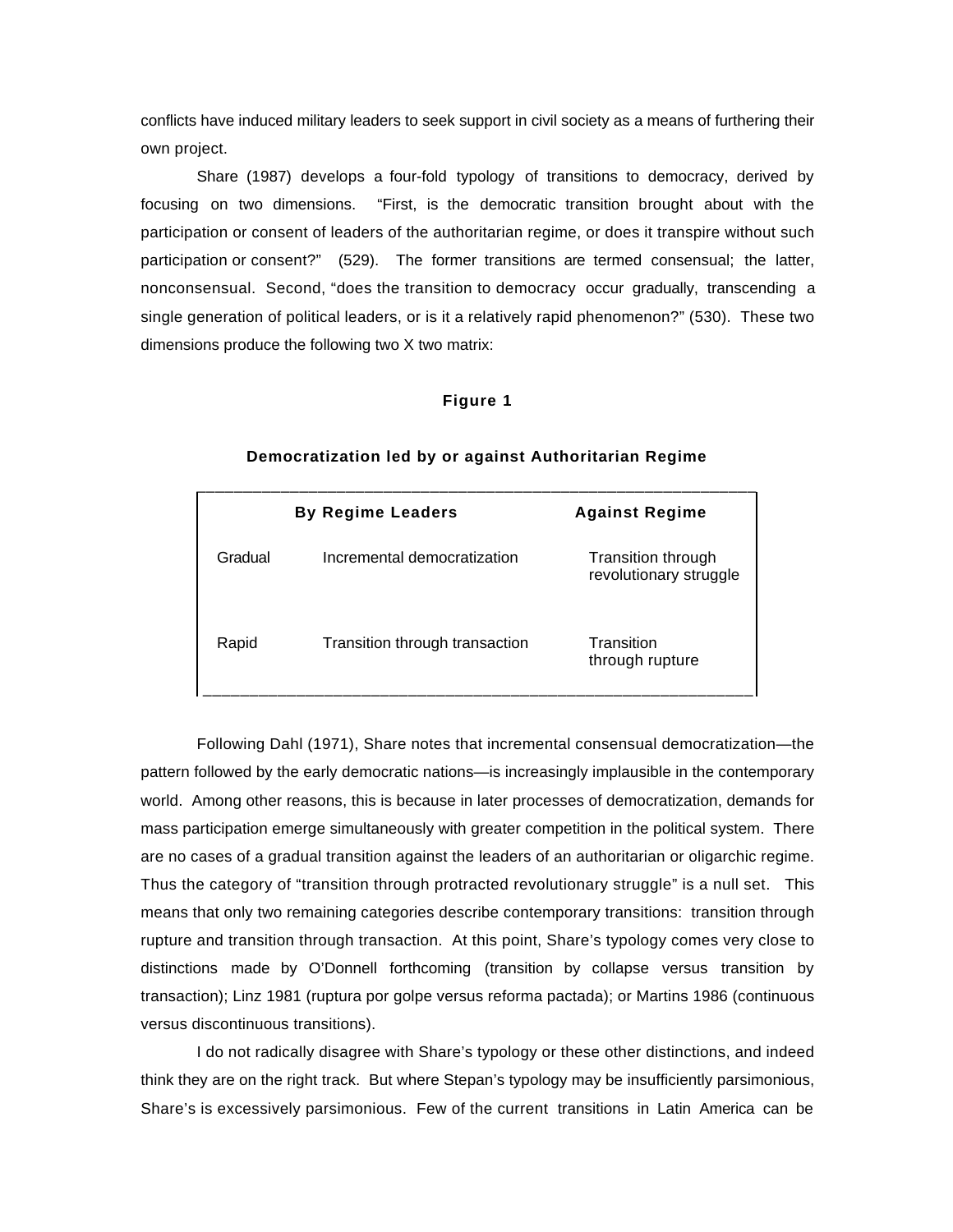described as cases of transition through transaction *or* transition through rupture. The Brazilian case most closely approximates the model of transition through transaction, but the regime erosion between 1982-85 led it to deviate from the paradigmatic Spanish case. The Argentine transitions of 1971-73 and 1982-83 both fit in the category of transitions through rupture. But the recent transitions in Peru, Uruguay, and probably Ecuador and the Dominican Republic do not fit either category well. The transitions in Peru and Uruguay were negotiated, and the outgoing authoritarian regimes were able to impose some basic rules over the transitions. This excludes them from the category of transitions through regime defeat. On the other hand, neither of these military governments influenced or controlled the transition process as strongly as the Spanish or Brazilian regimes. Neither of them was capable of organizing a political party that could compete in democratic elections. For these reasons, it would be misleading to classify the transitions in Peru or Uruguay in the same category as the Spanish or Brazilian transitions. Share is aware of this and seems to group the Peruvian and Uruguayan transitions in the category of "ruptures," but this is equally inappropriate. Moreover, doing so would imply that almost every single contemporary transition would be lumped together, while three of the four ideal types would have few, if any, contemporary empirical references. This situation calls attention to the need for an intermediate category between transitions through transaction and transitions through rupture.

In comparing recent transitions in Latin America and Southern Europe, I have worked with a three-fold typology (see Mainwaring and Viola 1985; Mainwaring and Share 1986).12 A transition through regime defeat takes place when a major defeat of an authoritarian regime, such as those suffered by Argentina in 1982-83, Portugal in 1975, and Greece in 1974, leads to the inauguration of a democratic government.<sup>13</sup> Just as democratic governments face serious crises, respond inadequately to challenges, and sometimes break down, so do authoritarian governments. The processes by which they break down are varied, and such breakdowns may lead to a different form of authoritarian regime rather than a democracy. In some cases, however, regime elites hold elections and leave office as one of the ways of dealing with breakdown. Here the authoritarian leaders have little choice; they must relinquish office, given severe internal schisms and delegitimation.

At the other end of the spectrum, in a transition through transaction, the authoritarian government initiates the process of liberalization and remains a decisive actor throughout the transition. It chooses to promote measures that eventually lead to democratization. This does not imply that the opposition plays an insignificant role in the process or that the government controls the entire process. In the middle is transition through extrication; an authoritarian government is weakened, but not as thoroughly as in a transition by defeat. It is able to negotiate crucial features of the transition, though in a position of less strength than in cases of transition through transaction.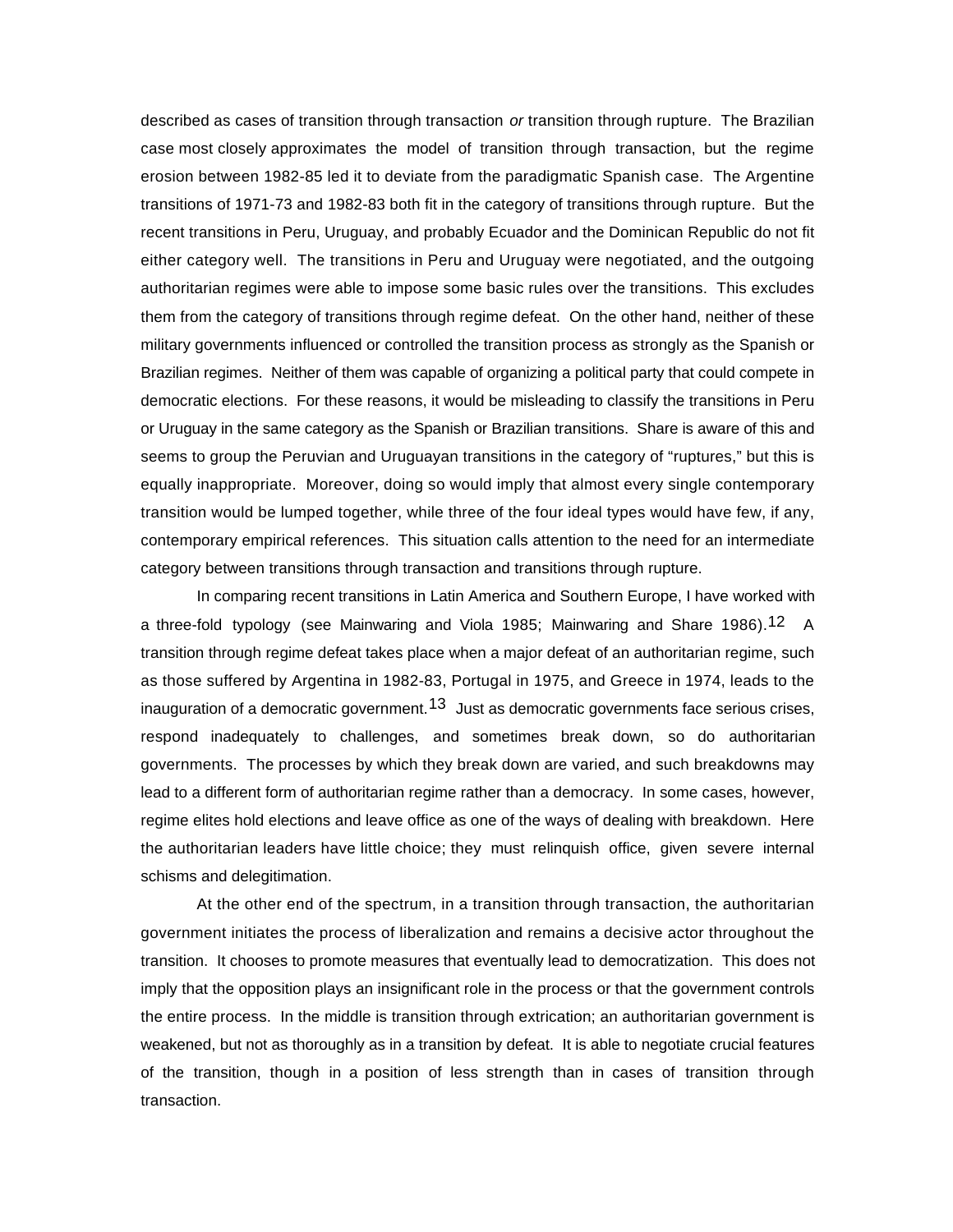Figure 2 below outlines these three possibilities.

# **Figure 2**

## **Paths from Liberalization to Democratization: A Typology of Contemporary Transitions to Democracy**

**I**. Transition through transaction: the authoritarian regime chooses to continue opening the political system because:

> A) The costs of staying in power increase and/or the costs of liberalizing decrease

- 1) The costs of staying in power increase because of:
	- a) a succession crisis
	- b) declining military cohesion
	- c) declining legitimacy
- 2) The costs of democratizing decrease because of:
	- a) elimination of perceived threat
	- b) stability of socio-economic order

B) The initial idea was to intervene in a crisis situation and restore democracy after a short interlude

- **II**. Transition through extrication: the authoritarian regime is weakened, but remains strong enough to dictate important terms of the transition
- **III**. Transition through regime defeat: the authoritarian regime collapses

The underlying idea of this typology is to indicate differential positions of power in the negotiations, dialogue, power plays, and other interactions that characterize all contemporary transitions. This typology underscores decisive differences in how much authoritarian regimes influence the transition process. The three-fold typology developed out of my conviction that two-fold typologies did not do justice to the important intermediary category of transitions through extrication. As noted above, neither the category of transition through transaction, nor that of transition through rupture, captures the reality of most recent transitions in Latin America. Of course, one could object that all transitions are different and that ideal types never do justice to reality. But this kind of objection leads to vacuous empiricism, for it denies all possibility of categorization. Alternatively, one could claim that three categories are still too few—but at a certain point, the inevitable tradeoff between parsimony and completeness tips in the other direction.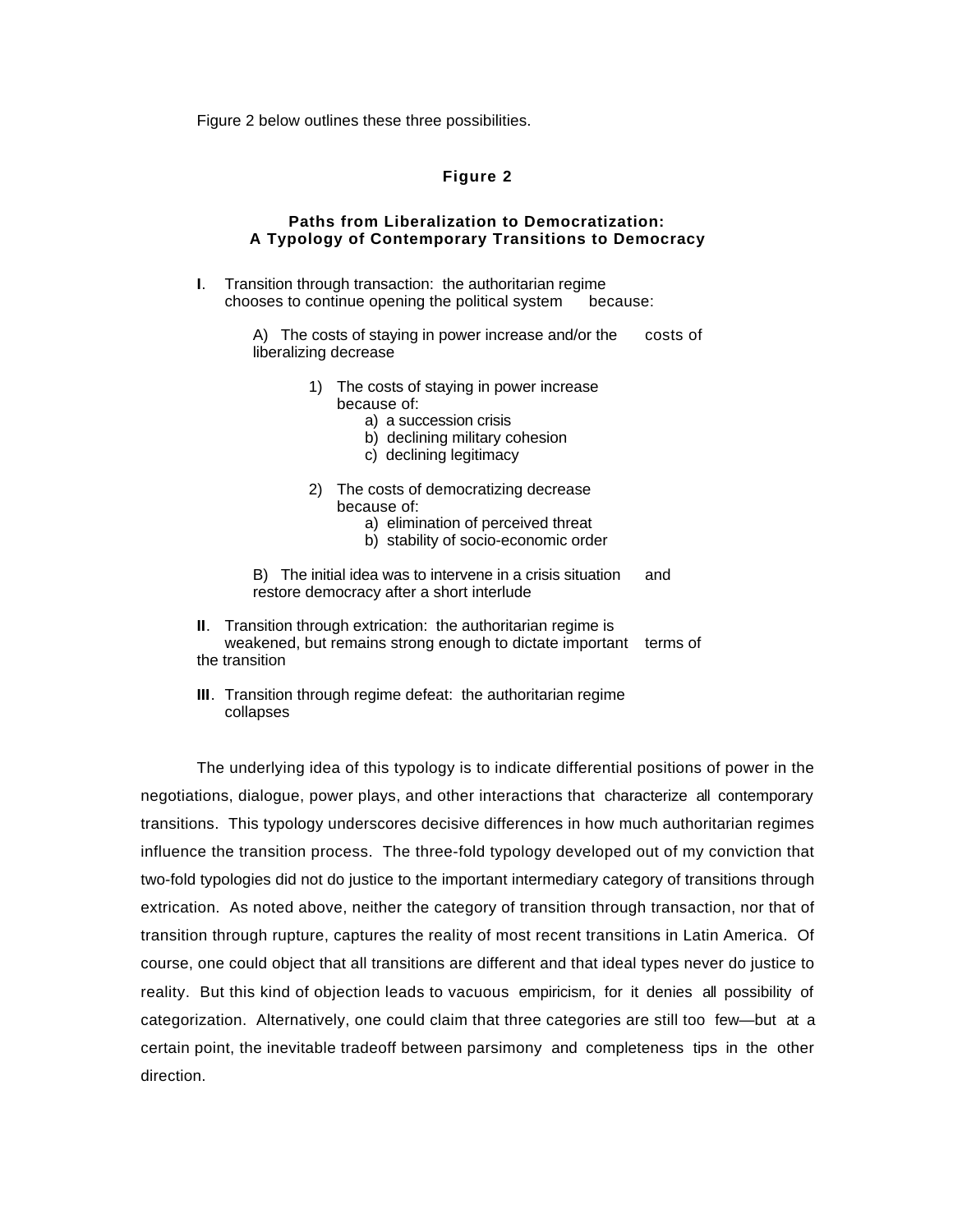Transitions through transaction are especially noteworthy because of the element of choice by government leaders. It seems paradoxical that an authoritarian government would pursue policies that could lead to its own extinction, but some regime leaders may perceive important benefits in doing so (Mainwaring and Share 1986; Stepan 1988). The conscious choice of a government to promote democratization can be understood in terms of the costs and benefits of authoritarian rule. As Dahl (1971: 15) put it, "The more the costs of suppression exceed the costs of toleration, the greater the chance for a competitive regime." Or to state it slightly differently, the perceived costs of staying in power increase and/or the perceived costs of undertaking democratization decrease.

The perceived costs of staying in power might increase for three principal reasons (Mainwaring and Share 1986). A succession crisis can unleash grave difficulties for an authoritarian regime. Succession rules are clearly spelled out in democratic regimes, but this is usually not the case in authoritarian regimes. This fact in itself makes succession a more difficult problem for authoritarian regimes to face. In addition, most authoritarian regimes are "top-heavy" in the decision making process; the president and a few close associates make most of the weighty decisions. The histories of many authoritarian regimes are integrally connected to a single personality. Often, this individual is the only person who can maintain the authoritarian coalition intact. This may be because of his/her particular political skills, or because no one else has the trust of the major actors who support the authoritarian coalition, or both. Leadership succession tends to be most complicated in cases where a single leader has ruled for a long time and where he/she enjoys charismatic legitimacy among some decisive political actors. But almost without exception, succession poses serious problems for authoritarian regimes. It is not rare for authoritarian regimes to collapse when a ruler dies or appears likely to die in the immediate future. Alternatively, the difficulties created by succession may lead new incumbents to decide that remaining in power is likely to be too costly.

Military regimes generally face tensions that can lead them to withdraw from office. In particular, there is almost invariably some tension between the military as government and the military as institution. The military as institution strives to remain above politics and to keep intact the professionalism and unity of the armed forces. The military as government, conversely, involves the military in politics, albeit to varying degrees. Political differences within the military as government or between it and the military as institution can cause troublesome divisions within the armed forces. Military leaders may opt for leaving office as a means of reducing these divisions.

Finally, declining legitimacy can increase the costs of staying in power. In the post-World War II era, authoritarian regimes have lacked a stable legitimizing formula in the western world. It is common for authoritarian regimes to justify their actions in the name of furthering some democratic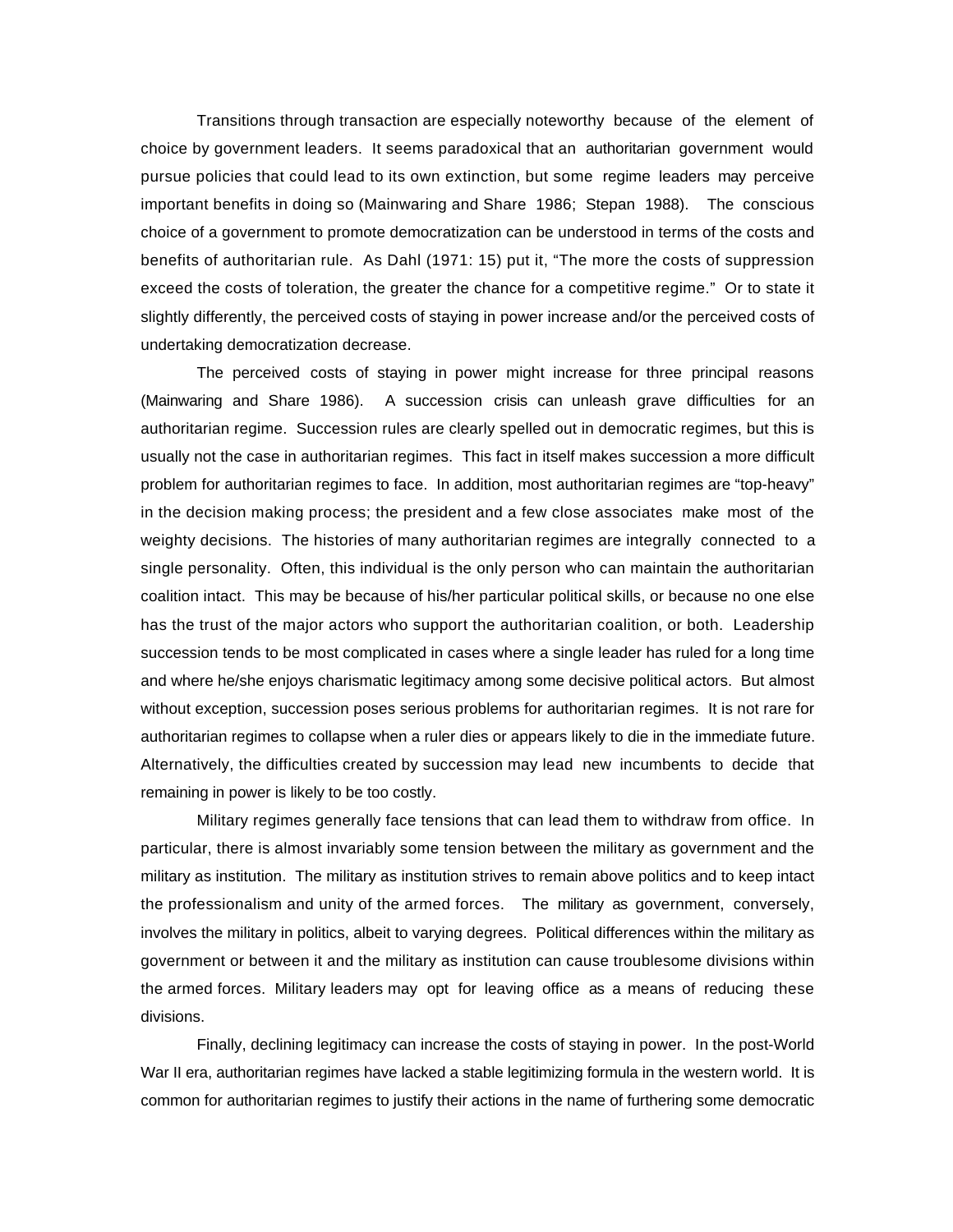cause. This justification may be plausible to some sectors of the nation, and it may help win legitimacy for a limited period of time. But appealing to safeguarding democracy is a two-edged sword for authoritarian governments, for their very appeals eventually call attention to the hiatus between their discourse and their practice.

Most authoritarian governments initially seek a kind of "negative legitimacy": they are against chaos, corruption, eroding moral values, inflation, and communism. In praetorian moments, such appeals can have considerable success; arguably, what a majority of citizens most want from government is stability. Yet negative legitimacy formulae are almost inherently unstable in the contemporary western world. If a government "restores order" in the economy and the polity, the problems that legitimated military intervention no longer exist. If it fails to restore order, its inability to deal with the "threats" to the nation can suggest that it is no more effective than the civilian government that preceded it. Garretón (1986) termed this initial phase a "reactive" period and noted the unstable bases of such appeals.

The costs of democratization for an authoritarian regime can decrease for two main reasons. First and most important, if the regime has defeated the "subversive" threat that challenged the dominant order, reestablishing a more open political system does not seem threatening. In many South American cases, the military wiped out guerrilla organizations, thereby eliminating the biggest "enemy." In most cases, the left that survived began to eschew violent revolution as an ideal, so the prospect of revolutionary upheaval became dim. Second, if in addition the military has managed some economic successes, the prospect of economic chaos seems remote. This is especially so if the economy has done well over a period of time.

A special case of regimes that initiate political liberalization deserves separate mention. Sometimes coups have responded to an immediate sense of threat, and military leaders actively plan to return power to civilians within a delimited period of time. This is the "moderating pattern" of which Stepan (1971) wrote; it has been common in Brazil. These military governments never seriously entertain the possibility of staying in power for a long time.

Many authoritarian rulers may perceive compelling advantages in relinquishing power and may imagine that they can reproduce the Spanish or Brazilian path. In most cases, this perception is an illusion, because this kind of transition requires conditions that few authoritarian regimes meet (Mainwaring and Share 1986; Share 1987). In particular, in order to effect a transition through transaction, an authoritarian regime must have a high level of support in civil society. Ironically, however, when authoritarian governments have considerable support they generally resist making changes. Most authoritarian governments undertake changes only in response to crises, when controlling the major contours of a transition is extremely difficult, given conspicuous defections from the regime and a bolstering of the opposition.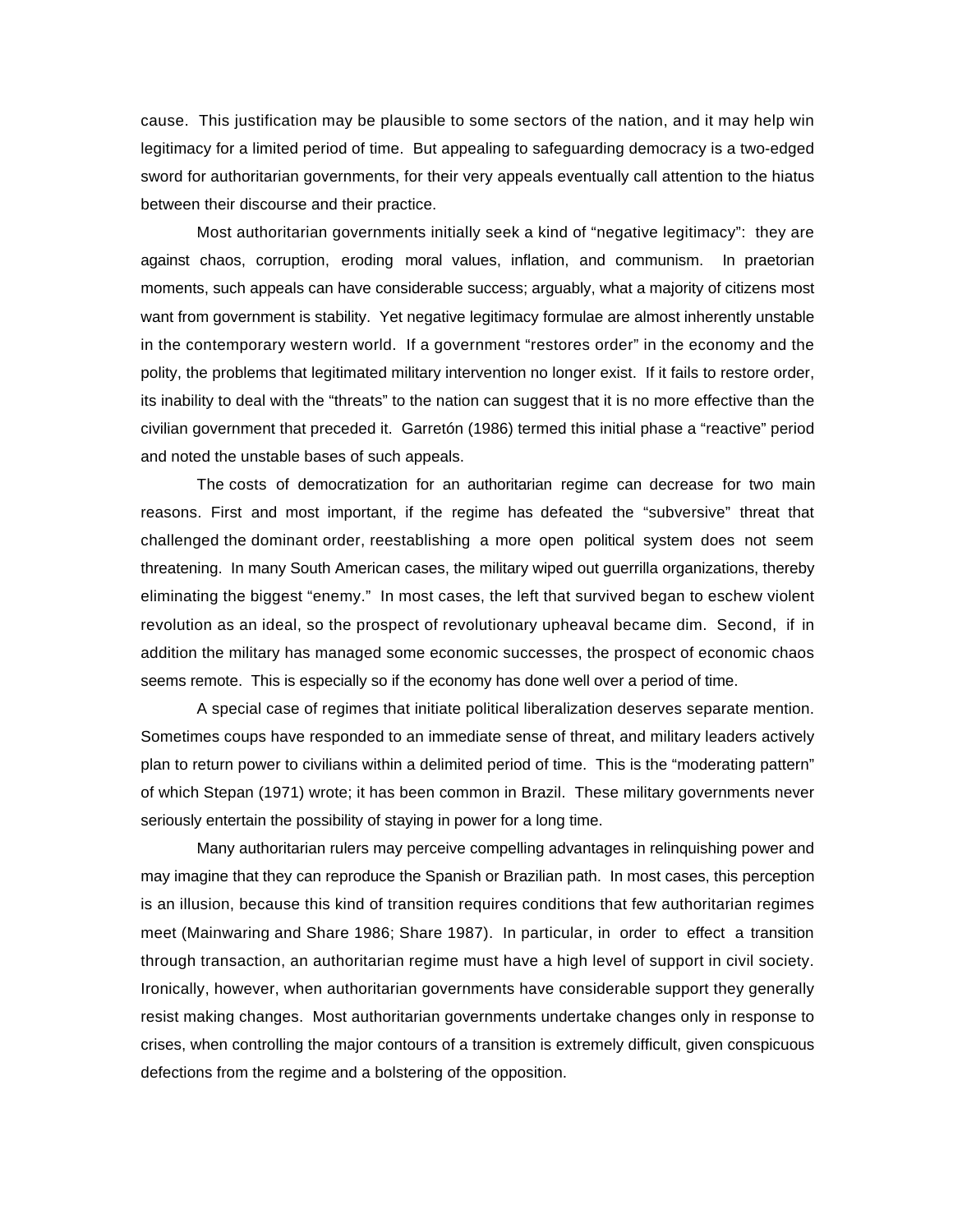### **Socio-Economic Conditions, Political Factors, and Democracy**

For as long as they have analyzed democracy, social scientists have argued about the conditions that facilitate this kind of political regime. Here I address only one side of this debate: the relative importance of socio-economic conditions and of political factors in the strict sense. These two factors do not exhaust the myriad approaches to studying democracy, but they have had considerable weight. Arguably the most important dividing line in contemporary work on democracy is between those who see it primarily as a result of propitious economic, social, or cultural conditions, and those who see it primarily as a result of political institutions, processes, and leadership.

In the 1950s and 1960s, the dominant trend in political science was to emphasize the socio-economic, structural, or cultural requisites of democracy. These approaches have subsequently been criticized (for example, Barry 1978: 47-98), and in the past two decades, political science has generally emphasized the autonomy of political factors more than it did in the 1950s and 1960s. Among Latin Americanists, this change toward greater focus on political variables came about somewhat later and is less pronounced. In the second half of the 1960s and first half of the 1970s, the dependency and the bureaucratic-authoritarian paradigms were prominent; both saw politics primarily as derivative. This is not to argue that the formulators of these paradigms saw politics as unimportant, or that they disregarded the value of democracy. Rather, it means that they saw politics as primarily determined by the broader socio-economic system and by international variables. Both paradigms have been widely criticized, in part *because* they tended to see politics as derivative.

Increasingly, social scientists who study Latin America have emphasized the autonomy of political factors. Democracy has been seen more as a product of political elites and arrangements, electoral and party systems, than of a level of modernization, a mode of interaction with the international system, or a form of social structure. Only the naive would argue that these latter factors are insignificant, but the emphasis has shifted somewhat. González (1988), Lamounier (1979b), Levine (1973), Linz (1973), Santos (1987), A. Valenzuela (1978), and A. Valenzuela and J.S. Valenzuela (1983), among others, have contributed to this redefinition of the field. There is something of a "new institutionalism" in the study of Latin American politics, <sup>14</sup> just as there is in political science in general (March and Olsen 1984).

Where does the present literature on democratic transitions fit in? The dominant trend is toward greater emphasis on the autonomy of politics with respect to social structure and class. Several authors in the O'Donnell/Schmitter/Whitehead volume were leading contributors to the earlier dependency and bureaucratic-authoritarian paradigms: Fernando Henrique Cardoso, Julio Cotler, Luciano Martins, O'Donnell himself. All of them have reformulated their understanding of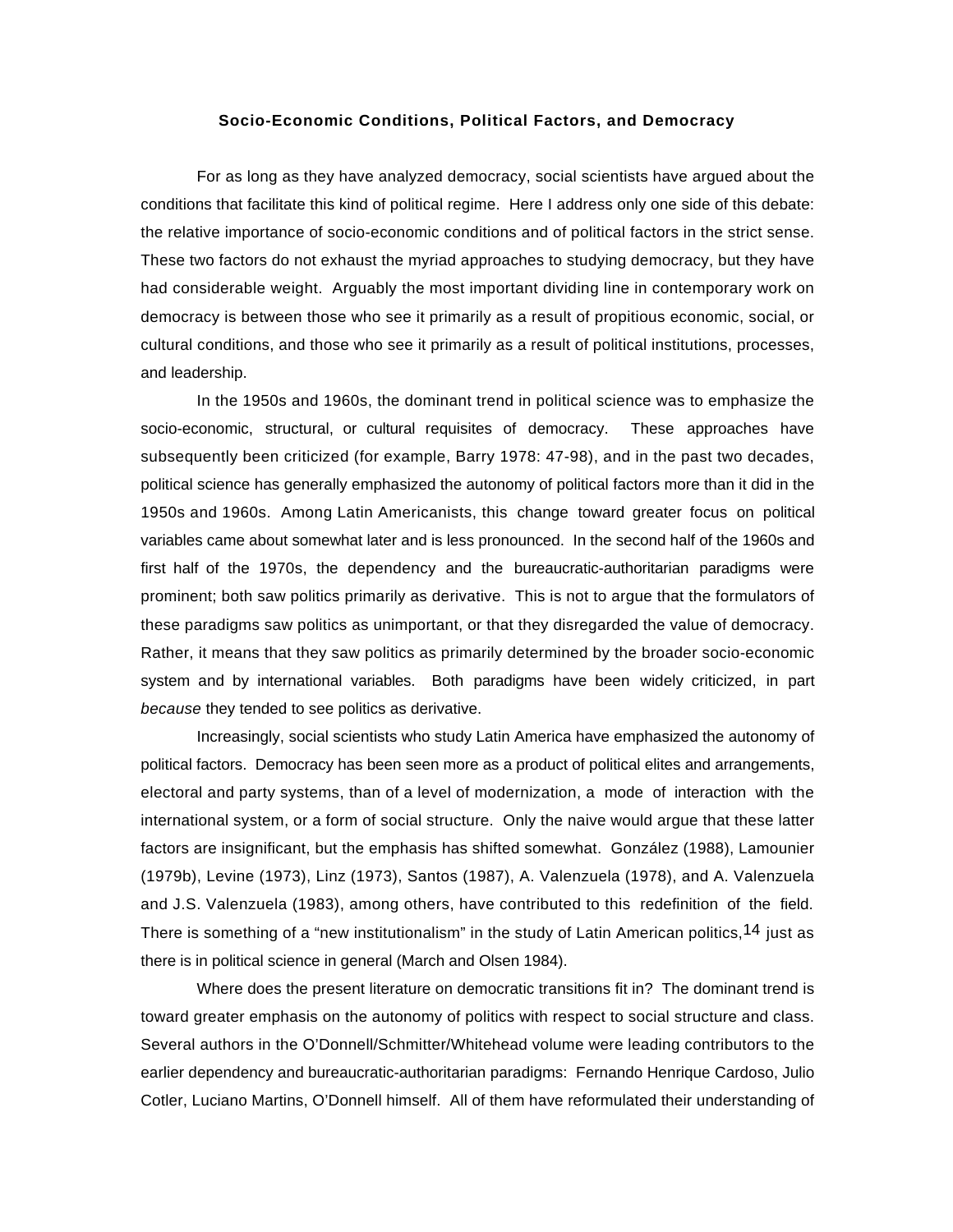democracy somewhat over the years. All emphasize the autonomy of politics more than they did in years past.

Among recent works that have underscored socio-economic factors that make democracy possible, those of Karl (1986a) and Seligson (1987a and 1987b) are representative. Karl's well crafted piece seeks to establish a balance between socio-economic and political factors, but it probably overstates the extent to which Venezuelan democracy was dependent on petroleum revenue. Mexico benefitted from enormous oil wealth in the 1970s, but did not evolve into a democratic polity. Only now, with the economy in shambles, has real political competition emerged. Argentina has long met some basic structural conditions generally conducive to democracy, but has not managed to create a stable democracy. Finally, Venezuelan democracy has withstood a severe and protracted economic crisis in the 1980s. Karl is not oblivious to these facts but assigns greater weight to oil's importance than I would. Several works by Levine (1973, 1978, 1989) provide an alternative explanation of democracy in Venezuela, focusing more on the attitudes and behavior of political elites and parties. Levine recognizes the importance of oil in Venezuelan politics, but assigns it a less decisive role than Karl does. Karl (1986a) criticized Levine's book (1973) for understating the importance of oil in the construction of Venezuelan democracy; Levine's recent article (1989) pays more attention to oil than his book did.

Seligson's two chapters in *Authoritarians and Democrats* argue that the rapid economic growth much of Latin America experienced in the 1960s and 1970s helps explain why the 1980s have been a decade of democracy. Essentially following Lipset (1959), Seligson affirms that a minimal level of economic development is a necessary but not sufficient condition for democracy. Operationally, he focuses on two measures that indicate a crucial threshold below which democracy does not work: a per capita income of \$250 in 1957 dollars and a literacy rate of 50%.

The high correlation between level of economic development and democracy has been noted by many authors (Lipset 1959; Dahl 1971; Bollen 1979; Huntington 1984) and is beyond dispute. Nevertheless, the manner in which Seligson formulates his arguments is debatable. Despite the strong correlation between per capita GNP or literacy and democracy, the case of India suggests that there is no *necessary* minimal threshold. Conversely, the fact that three of the countries with the highest literacy rates and GNPs per capita in Latin America—Argentina, Chile, and Uruguay—suffered authoritarian involutions in the 1960s and 1970s is troublesome for his argument. Seligson does not claim that economic development and literacy are sufficient conditions for democracy, but in Latin America the fit between GNP or literacy and democracy is terrible. This notably poor fit led to O'Donnell's formulation (1973) that at a certain stage in industrialization, the more developed countries might be subject to greater pressures toward authoritarianism than the intermediate ones. O'Donnell's book has been criticized on other scores, (see Cammack 1985; Collier 1979; Linz 1975; Remmer and Merkx 1982), but his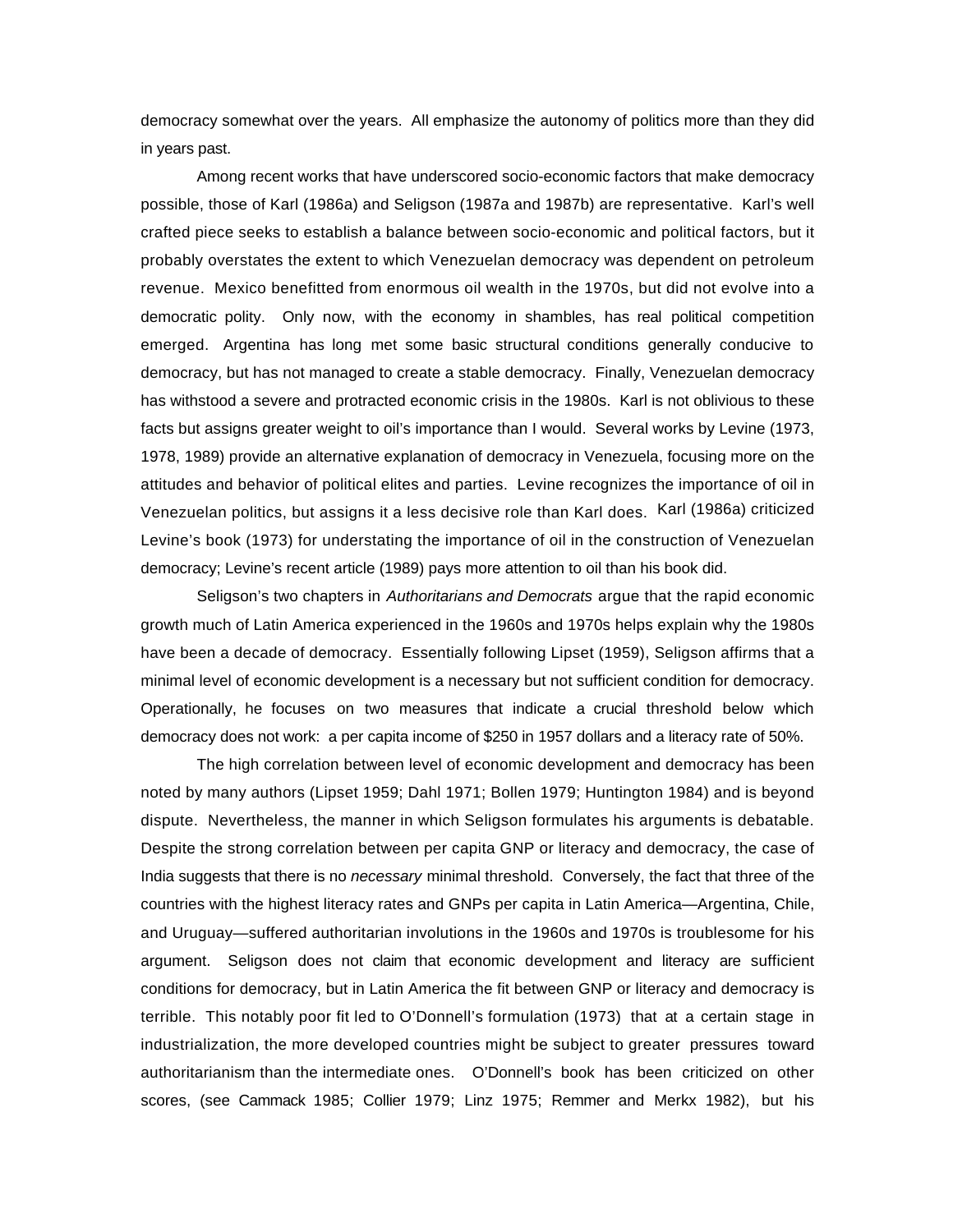argument about the weak correlation between modernization and democracy in Latin America has endured. Coulter (1975) showed that on a global level, this correlation was strong, but that in Latin America it did not exist. Finally, Seligson's own data (Figure 8.5) contradict his assertion that Central America has reached the minimal threshold necessary for democracy.15 Today, only Guatemala and Costa Rica are above the threshold; with the protracted wars, both El Salvador and Nicaragua have slipped below it.

The level of aggregate development is an important factor in supporting democracy, but it is only one of several such factors. The sequence of economic development also appears to matter, 16 as do degrees of inequality (see Dahl 1971 and Stephens 1987). Political arrangements (the party system, the electoral regime, a presidential or parliamentary system) can have a decisive impact on prospects for democracy. González (1988), Linz (1984), and A. Valenzuela (1978, 1985) have made original contributions in this line of analysis in recent years. Lijphart (1984) makes apparent that no single institutional arrangement is necessary for democracy, but it still seems plausible that some arrangements are more conducive than others. In a different vein, Sartori (1976) calls attention to the crucial importance of party systems in the functioning of democracy. Levine (1973), Rustow (1955 and 1970), and once again Dahl (1971) and Linz (1978) have underscored the fundamental weight of elite values and/or behavior in the consolidation of democratic regimes, a point I discussed earlier. Hartlyn (1988) emphasized elite pacts in this same process.

This is not to argue that socio-economic conditions are not important in assessing prospects for democracy; there is massive evidence that they are. But unfortunately, the best explanations of what makes democracy work are not very parsimonious. Socio-economic conditions, political arrangements and institutions, and cultural patterns and ideas all weigh in making democracy viable.<sup>17</sup> This is not to make the vapid argument that everything matters; such a perspective leads nowhere. Dahl's *Polyarchy* (1971) exemplifies a clear formulation, with reasonably parsimonious yet not simplistic explanations. This is what we should all strive for.

# **The Methodology of Studying Democratic Transitions**

How should we study democratic transitions? The question is vast, and several aspects of it have already been addressed implicitly. Here I wish to focus on a methodological issue of considerable importance in our understanding of transitions: whether studying transitions requires a different method from studying a stable regime type. This issue emerges most conspicuously in differences between O'Donnell and Schmitter (1986) and Levine (1988). Central to O'Donnell and Schmitter's argument is the contention that studying democratic transitions requires a different method from studying democratic processes. Central to Levine's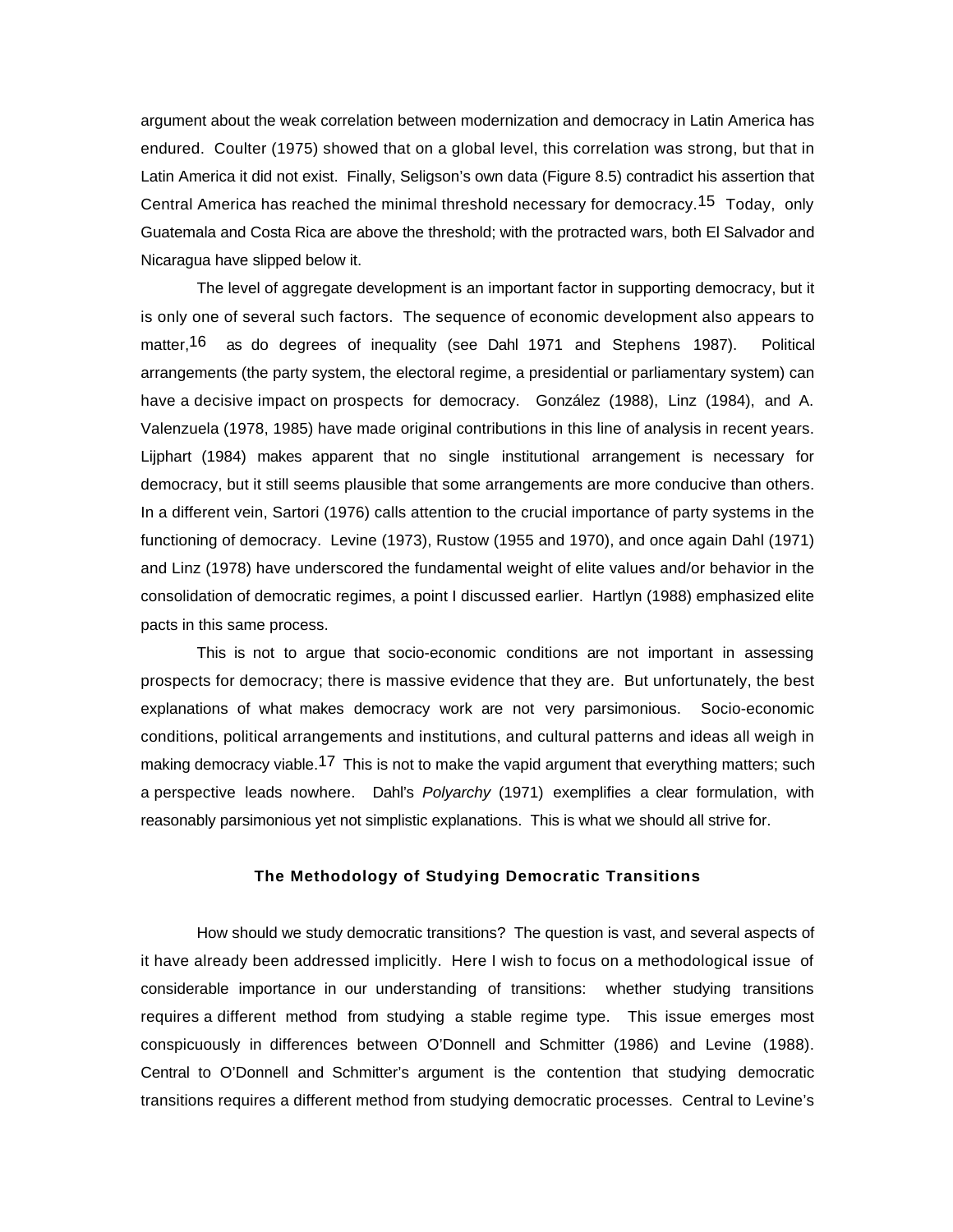criticism (1988) of their argument is the assertion that this contention is wrong. My own position is that both sides are correct on one aspect of the question, but mistaken on another.

O'Donnell and Schmitter begin their discussion of transitions by underscoring the high level of uncertainty and indeterminancy. They insist on

the high degree of indeterminacy embedded in situations where unexpected events (fortuna), insufficient information, hurried and audacious choices, confusion about motives and interests, plasticity, and even indefinition of political identities, as well as the talents of specific individuals (virtù) are frequently decisive in determining the outcomes… The short-term political calculations we stress here cannot be 'deduced' from or 'imputed' to such structures (1986: 5).

Elsewhere, the authors claim that this indeterminacy, this uncertainty, the importance of choice, distinguishes transitions from "normal" political circumstances. Under most conditions, choice is less of an element of politics; political life is more closely bounded by structural factors. They argue that there is an assymetry between the processes that lead to the demise of democratic governments and those that lead to transitions from authoritarian rule to democracy. "Hope, opportunity, choice, incorporation of new actors, shaping and renewal of political identities, inventiveness—these and many other characteristics of the politics of the transition stand in sharp contrast to the mode and tone of politics in the periods preceding the breakdown of democratic regimes" (p. 19).

Levine takes O'Donnell and Schmitter to task for distinguishing so sharply between the study of transitions and the study of democracy. He argues that the proper study of transitions must be rooted in an understanding of democracy. "(P)redominant or exclusive attention to transitions will not suffice. Full understanding requires that study of transitions to democracy be rooted in consideration of democracy's own characteristic motivations, organizational resources, and operative patterns of leadership and legitimacy… (O'Donnell and Schmitter) reveal an empirical focus more concerned with transitions than with either authoritarianism or democracy" (1988: 377, 385).

Levine's assertion that O'Donnell and Schmitter are primarily concerned with transitions rather than authoritarianism or democracy is indisputable, as the authors themselves recognize. The question is whether such a focus is warranted. I think it is, for two principal reasons. First, transition processes constitute an interesting and important subject in their own right; there is no reason not to focus on them. Adequate analysis of transitional periods does require an understanding of authoritarianism and democracy, as Levine argues, but both O'Donnell and Schmitter have contributed to such understanding. Second, O'Donnell and Schmitter's claim that transition processes are different from political processes under an institutionalized authoritarian regime or a consolidated democratic regime is compelling. A fundamental characteristic of a consolidated democratic regime is that the rules of the game are widely known and accepted. The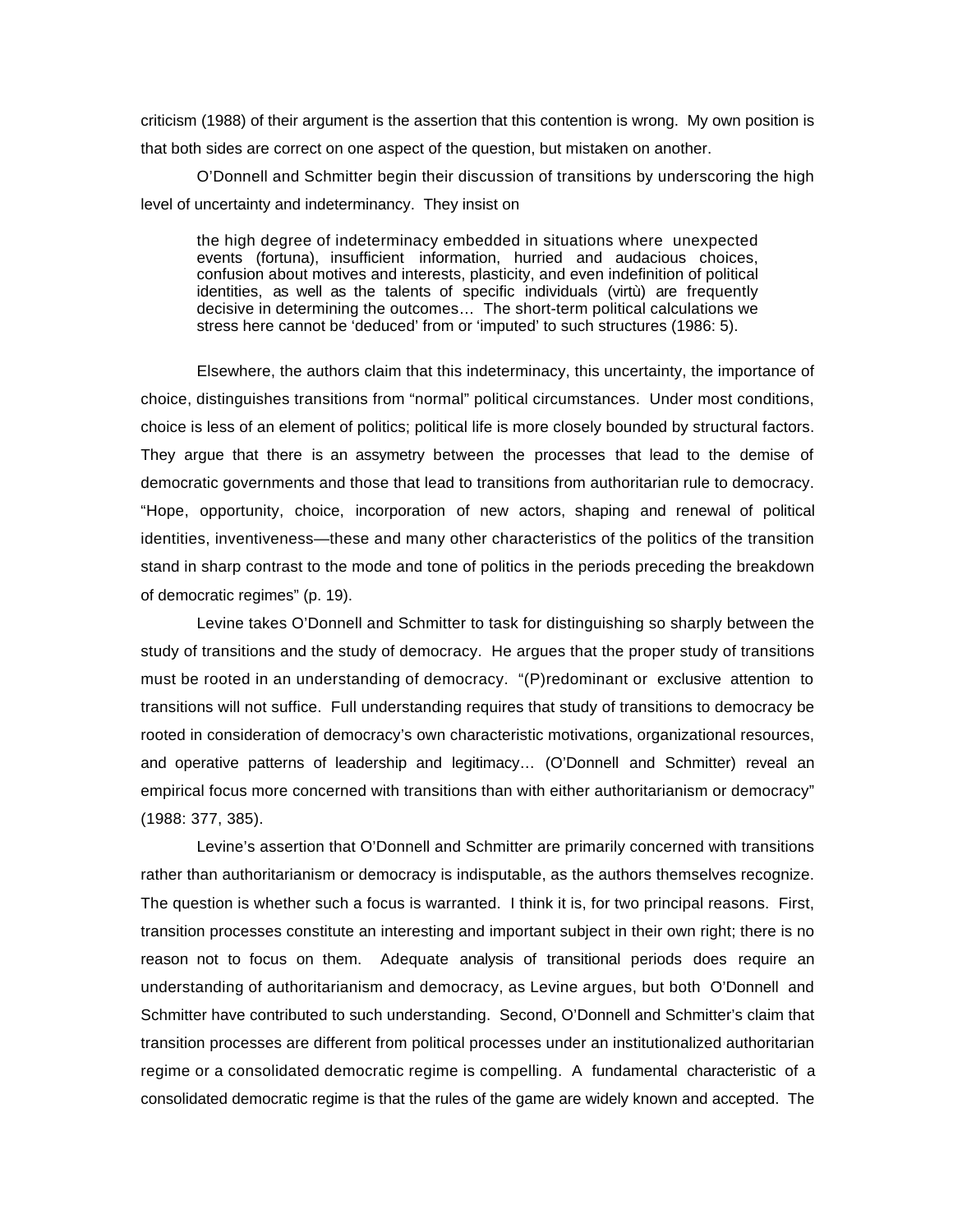rules of the game are often not as clear in authoritarian regimes; many such regimes use uncertainty about the rules as a means of reinforcing fear. Nevertheless, in a stable authoritarian regime, the major political actors attempt to conform to what they perceive as the dominant rules of the game. In contrast, in a transition period the rules are in constant flux; they are neither widely known nor widely accepted. Sharp change in the rules is unusual (though possible) in consolidated democracies; it is common in transition processes.

The dominant actors in democratic politics are not always important in transition periods, and conversely the actors who are important in transition periods are not always central to democratic politics. For example, parties and elections are essential in understanding democratic politics, but they may be secondary during the transition phase. Among recent transitions in Latin America, the Brazilian case is the only one in which both parties and elections played a major role from the beginning of the transition, though plebiscites were important in Uruguay and Chile. By the time elections are called, parties invariably become important actors, but in numerous cases they appear relatively late on the scene of transition politics. Conversely, the military has consistently been a dominant force in transition politics and has remained an unfortunately obtrusive actor in the new democracies, but in consolidated democracies becomes considerably less conspicuous.

The other question revolves around the more specific issue of choice and leadership in politics. I agree with Levine that not only transitions, but all politics—democratic, transitional, authoritarian—involves choice. O'Donnell and Schmitter are generally right in suggesting that there is a big difference between analyzing transitional politics and stable democracies, but on this particular issue they overstate the differences. There is nothing extraordinary about the fact that the choices, leadership abilities, and predilections of political leaders can affect the outcome of transition processes. Linz (1978) compellingly argued that this is also the case in processes of democratic breakdown. It is equally true in new democracies, in which the battles to define the rules are ongoing. Only in well institutionalized democracies does the element of choice become slightly less important, and then only in specific ways: radical change (whether substantive or in the rules of the game) is less likely. In highly institutionalized political systems, choice, strategies, and leadership are of crucial importance, but choice is usually less comprehensive in the sense that it does not involve making the basic rules of the game—as it does during transition periods. Leadership is generally a residual category for analysis because it is difficult to formulate nontautological, rigorous arguments about it. In terms of impact on politics, however, it is very far from being residual.

None of this is to imply that choices are not bounded by structural factors; they obviously are. But it is simply not clear that what O'Donnell and Schmitter term "normal" political processes (p. 5) involve radically less choice and radically more determination by structural factors.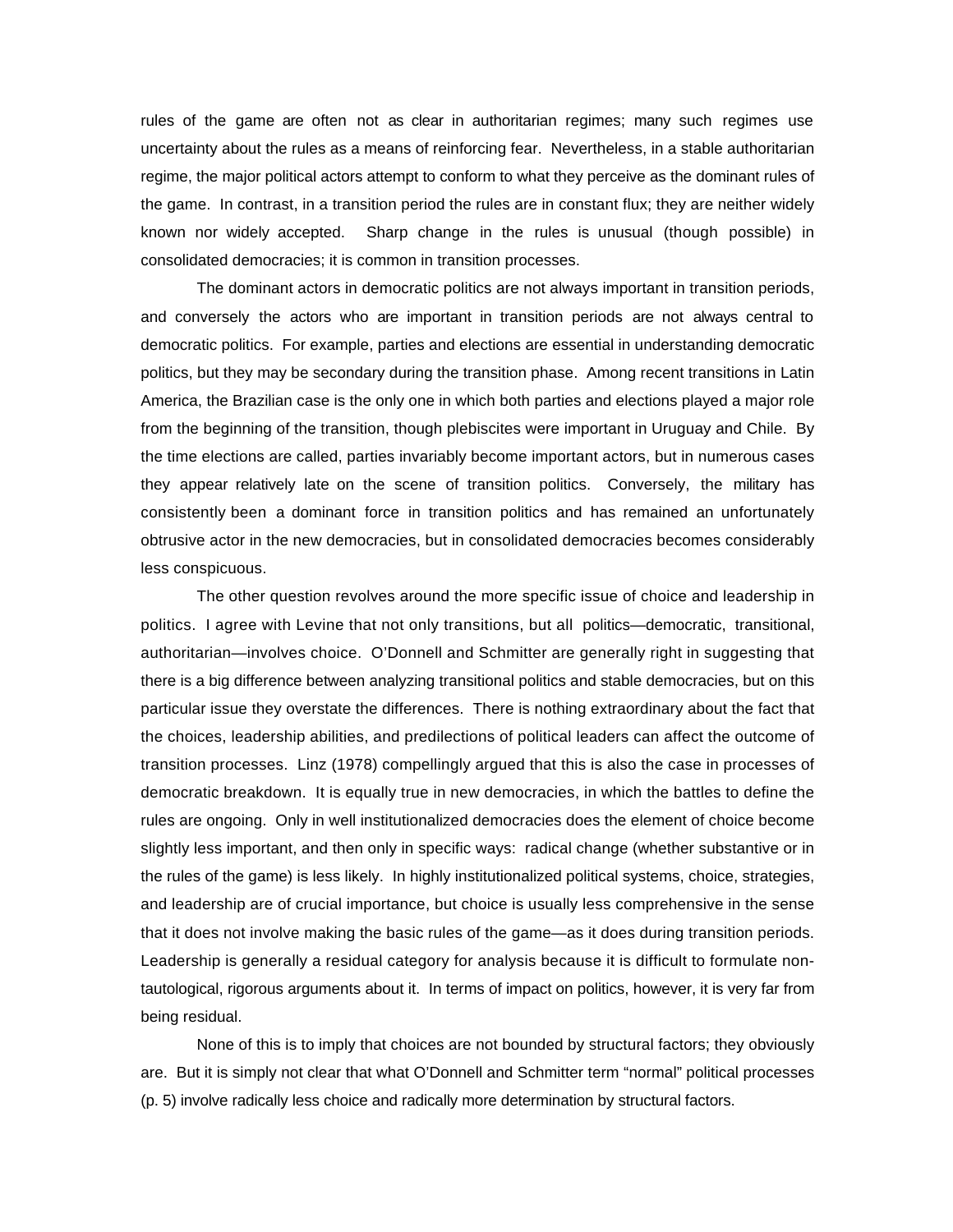#### **Conclusion**

In the past decade, the volume of literature analyzing democratic transitions and democratic processes in Latin America has far outstripped anything produced in the past. Latin Americans and Latin Americanists have produced works on democracy that have received attention throughout the entire western world, and in many countries beyond the West. They did groundbreaking work on transitions to democracy, and have also contributed important works on democratic processes.

One of the results of the quantity and quality of work on these subjects is that a rich debate has emerged on several important issues. Until now, however, these debates have generally been inchoate. Because the transition phase is over and democratic governments are now in place, it is predictable that fewer people will write about democratic transitions as they turn their attention to the new democratic processes. But it would be unfortunate to simply forget about the interesting issues in the transitions literature, especially because, as I have implied throughout this paper, they have strong implications for the analysis of democratic processes as well. It is precisely at this point when a considerable amount has been written that an overview of the issues and debates can be most valuable. That is what I hoped to do in this effort to flush out several debates in the literature and to challenge influential writings on some issues.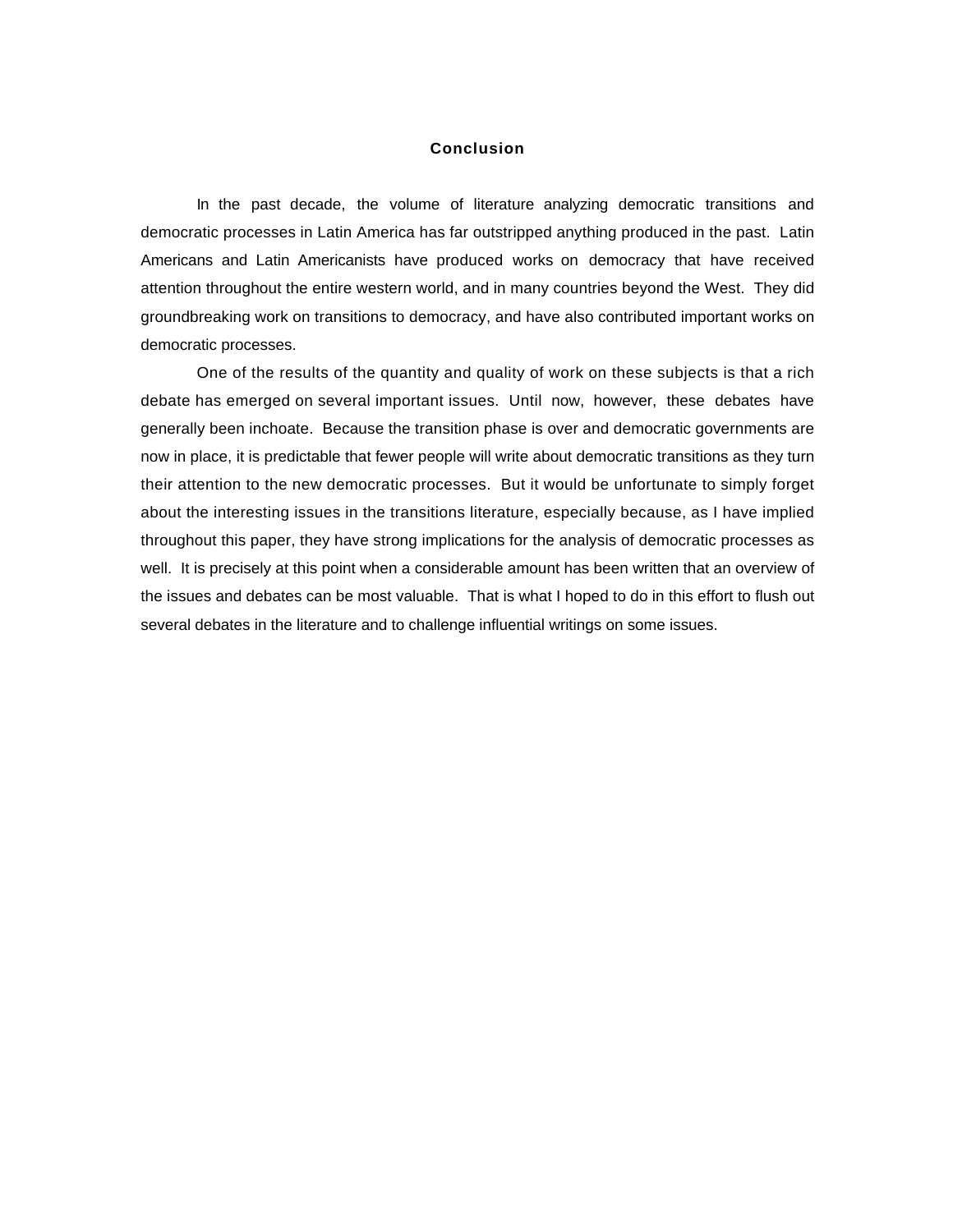## **Notes**

- 1 Although I am not suggesting that prospects for democratic consolidation are uniformally or even generally good, this point can be obscured by those who speak of cycles of authoritarianism and democracy in Latin America. It is true that Latin America has experienced several cycles of authoritarianism and democracy in the past; see Chalmers (1977) for one explanation of this phenomenon. However, until the 1980s, authoritarian regimes and oligarchic pre-democratic regimes consistently prevailed except for short interregnums.
- <sup>2</sup> The current longevity of the new democracies in Latin America owes more to this change<br>among intellectuals than is generally recognized. Latin American intellectuals have among intellectuals than is generally recognized. considerable influence in parties of the left and center-left, as well as in a wide amalgam of social movements. Their shift from the dependency to the democratic paradigm helps explain the current longevity of democratic governments as much as this longevity explains the interest of intellectuals in democracy. At other points in Latin American history, it is doubtful that democratic governments could have withstood such dismal public policy performances.
- $3$  Although I agree with Schumpeter's critique of idealized conceptions of democracy, this does not mean that I agree with all aspects of his own conception. Schumpeter wrote (p. 287) that democracy "forces upon the men at or near the helm a short-run view and makes it extremely difficult for them to serve such long-run interests of the nation as may require consistent work for far-off ends." In itself, this statement is unobjectionable, but there is no evidence that democracy holds a monopoly on myopic politicians; authoritarian leaders can be equally, if not more, short-sighted. Also, Schumpeter generally understates the importance of mechanisms of accountability in democratic politics. For a discussion of Schumpeter's definition of democracy, see J. S. Valenzuela (1985: 22-35).
- $4$  This requirement cannot be applied to regimes usually considered democratic in the period before women won the right to vote. It creates a troublesome issue in a case like Switzerland in which women won the suffrage late: was Switzerland not a democracy because women could not vote? This problem underscores the difficulty of developing an all-encompassing definition of democracy; on the other hand, we cannot flee from definitions simply because they are difficult.
- $5$  A caveat is necessary because of the U.S. electoral college and mechanisms such as those in Argentina, Bolivia, and Chile that provide that congress elect the president if there is not an absolute majority in the first round of the popular vote. However, none of these mechanisms systematically favor one party over another; they are not intended to thwart popular preferences.
- $6$  Scholars will disagree about some countries, with Nicaragua being a controversial case in some circles, and El Salvador, Guatemala, and Honduras in others. For an example of the argument that Nicaragua is democratic, see Stahler-Sholk (1987), who builds on a definition of democracy different from the one employed here.
- <sup>7</sup> Linz (1978: 16-23) properly insists that "the relationships between these variables (legitimacy, efficacy, and effectiveness) are far from fully transitive and lineal, since perception of the efficacy and effectiveness of a regime tends to be biased by the initial commitments to its legitimacy" (18).
- $8$  Weber is not consistent on this point. At times he seems to imply that obedience through tradition does not constitute legitimacy. He affirms that "an order which is adhered to from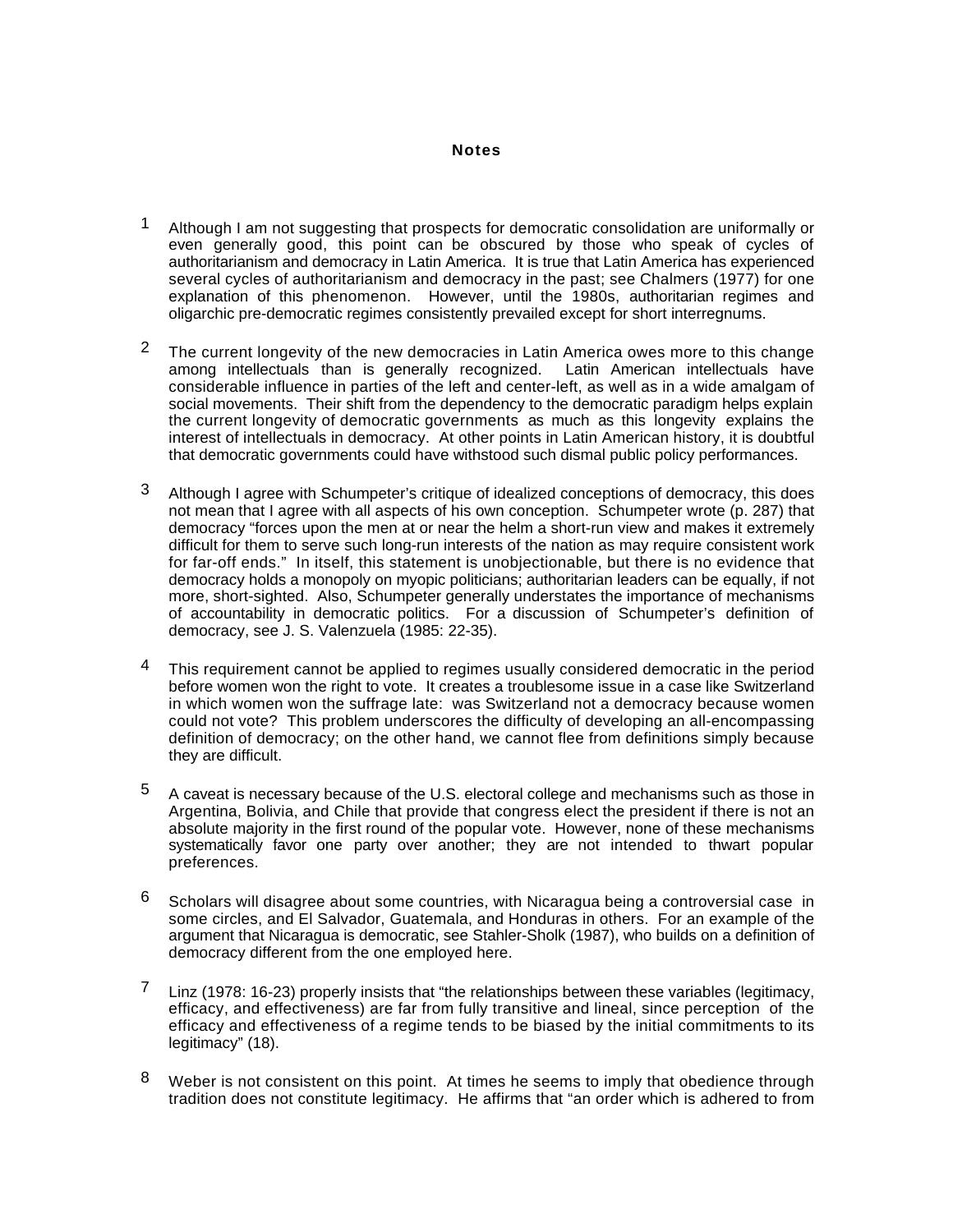motives of pure expediency is generally much less stable than one upheld on a purely customary basis through the fact that the corresponding behavior has become habitual… But even this type of order is in turn much less stable than an order which enjoys the prestige of being considered binding, or, as it may be expressed, of 'legitimacy'" (31). Elsewhere, however, he argues that "actors may ascribe legitimacy to a social order by virtue of tradition: valid is that which has always been" (36). Here, as in most of his work, he argues that unquestioning adherence to tradition constitutes a form of legitimacy.

- 9 This is why Przeworski (1985) insists on a materialistic reading of Gramsci's notion of hegemony. I am skeptical about this reading, which undercuts one of Gramsci's most important contributions to Marxist thought and contemporary social science: the ideological and cultural bases of hegemony. It is impossible to understand Gramsci's concern with religion, education, and culture on the basis of a materialistic notion of hegemony.
- 10 O'Donnell and Schmitter seem to be somewhat inconsistent on this point. Elsewhere (p. 11) they agree with Przeworski's argument that uncertainty is a central feature of democracy. "As Adam Przeworski argues in his chapter, democracy institutionalizes uncertainty."
- 11 I emphasize contemporary transitions. By this, I exclude the generally protracted transitions from oligarchic regimes to modern mass democracies that occurred in the United States, Canada, and northern Europe during the nineteenth and early twentieth centuries. The reason for excluding these cases is that they would be impossible to reproduce in the contemporary setting. See Therborn (1977) for a broader typology of paths to democracy.
- <sup>12</sup> For a thoughtful criticism, not of this typology as a whole, but of its applicability to Brazil, see Diniz (1985). Commenting upon Mainwaring and Viola (1985) and an early draft of Mainwaring and Share (1986), she argued that we overstated the control the Brazilian authoritarian regime exercised over the transition process. Share and I benefitted from her comments and in revisions insisted more on the fluid nature of all transitions. We also appropriately renamed this category "transition through transaction" rather than "transition from above."
- <sup>13</sup> One of the problems of parsimonious classifications is apparent here; the category of transitions initiated with regime defeats is somewhat heterogeneous. Stepan's discussion (1986) of three paths in which warfare and conquest play a major role usefully disaggregates this category.
- 14 Jonathan Hartlyn observed to me that the "new institutionalism" in the study of Latin American politics resembles the "old institutionalism" in American politics. The "new institutionalism" in Latin America has some precursors, especially in the study of Venezuelan politics, where attention to institutions is well established. However, even in Chile and Uruguay, political institutions had never received widespread scholarly attention until recently.
- 15 Seligson uses 1957 dollars for his minimum threshold, while Figure 8.5 reports 1950 dollars. Even if the table were adjusted to 1957 dollars, it appears unlikely that El Salvador and Nicaragua would reach the minimum threshold of \$250 per capita.
- <sup>16</sup> Bollen (1979) argues that sequence is not too important. He takes only one year (1965) and shows that at that particular juncture, there was a strong positive correlation between democracy and GNP, and only a very weak correlation between democracy and timing of development. This approach has two problems. First, because he focuses on one year, the method does not allow him to examine the question of *stable* democracy. Second, if GNP is the critical variable, then we should compare the GNPs (in fixed dollars) of non-democratic countries with those of established democracies at the period of democratic instauration, not at the present. Collier (1975) argued that timing of development had an independent impact on democracy; the late developing countries within Latin America were less likely to be democratic.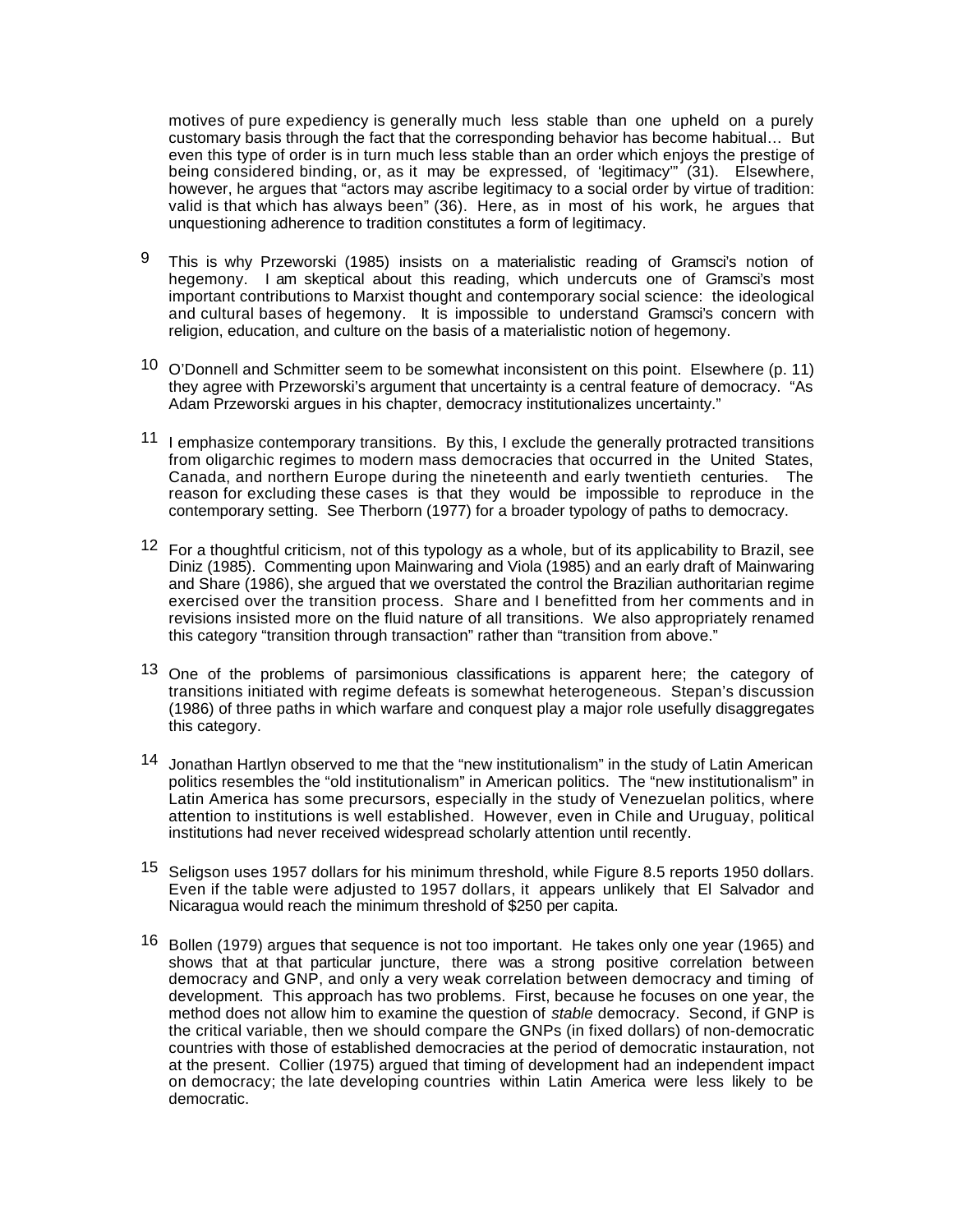17 I am aware that emphasizing cultural patterns runs counter to some trends in the transitions literature and in democratic theory in general. At a minimum, what I have in mind is something akin to Dahl's (1971) analysis of the beliefs of political elites, Hirschman's (1979) emphasis on how ideology affects development models and politics, and Weber's insistence (1958) on the importance of ideas in history. Broader cultural patterns also have their importance, but their impact is more difficult to weigh. See Scott (1985) and DaMatta (1985) for interesting contributions to this question.

#### **References**

- Baloyra, Enrique, ed. 1987a. *Comparing New Democracies: Transition and Consolidation in Mediterranean Europe and the Southern Cone.* Boulder: Westview.
- Baloyra, Enrique. 1987b. "Democratic Transition in Comparative Perspective." In Baloyra, ed., *Comparing New Democracies,* pp. 9-52.
- Barry, Brian. 1978. *Sociologists, Economists and Democracy.* Chicago: University of Chicago Press.
- Bollen, Kenneth. 1979. "Political Democracy and the Timing of Development." *American Sociological Review* 44 (August), pp. 572-587.
- Bresser Pereira, Luis Carlos. 1984. "Os Limites da 'Abertura' e a Sociedade Civil." *CEDEC Cadernos Contribuições* No. 4.
- Cammack, Paul. 1985. "The Political Economy of Contemporary Military Regimes in Latin America: From Bureaucratic Authoritarianism to Restructuring." In Philip O'Brien and Paul Cammack, eds., *Generals in Retreat,* pp. 1-36. Manchester: Manchester University Press.
- Cavarozzi, Marcelo. 1983. *Autoritarismo y democracia (1955-1983)*. Buenos Aires: Centro Editor.
	- . 1986. "Political Cycles in Argentina since 1955." In O'Donnell et al., eds., *Transitions from Authoritarian Rule,* part 2, pp. 19-48.
- Chalmers, Douglas. 1977. "The Politicized State in Latin America." In James Malloy, ed., *Authoritarianism and Corporatism in Latin America*, pp. 23-46. Pittsburgh: University of Pittsburgh.
- Chalmers, Douglas, and Craig Robinson. 1982. "Why Power Contenders Choose Liberalization." *International Studies Quarterly* 26 (March), pp. 3-36.
- Collier, David. 1975. "Timing of Economic Growth and Regime Characteristics in Latin America." *Comparative Politics* 7 (April), pp. 331-360.

\_\_\_\_\_\_\_\_\_\_\_\_, ed. 1979. *The New Authoritarianism in Latin America*. Princeton: Princeton University Press.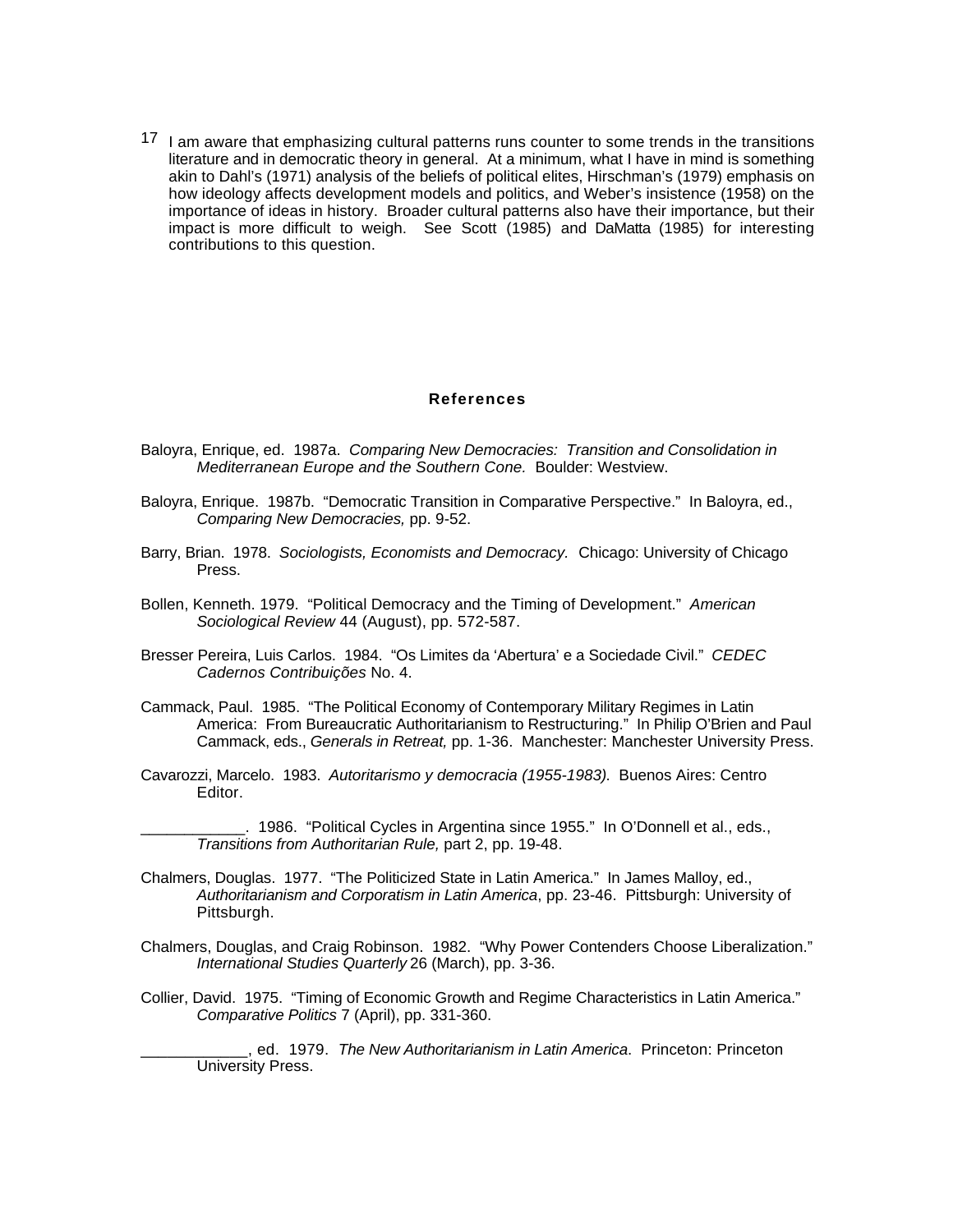Conaghan, Catherine. 1985. "Democracy by Attrition: Parties, Civil Society, and Political Order in Ecuador." Paper for the Conference on Redemocratization in Latin America, University of Pittsburgh, March 28-30.

\_\_\_\_\_\_\_\_\_\_\_\_. 1987. "Party Politics and Democratization in Ecuador." In Malloy and Seligson, eds., *Authoritarians and Democrats*, pp. 145-163.

\_\_\_\_\_\_\_\_\_\_\_\_. 1988. "Capitalists, Technocrats, and Politicians: Economic Policy-Making and Democracy in the Central Andes." Kellogg Institute Working Paper #109 (May).

Cortázar, René. 1987. "La no transición a la democracia en Chile y el plebiscito de 1988." *Estudios CIEPLAN* 22 (December), pp. 111-128.

Coulter, Phillip. 1975. *Social Mobilization and Liberal Democracy*. Lexington: Heath.

Coutinho, Carlos Nelson. 1980. *A Democracia como Valor Universal*. São Paulo: Ciências Humanas.

Dahl, Robert. 1956. *A Preface to Democracy Theory*. Chicago: University of Chicago Press.

\_\_\_\_\_\_\_\_\_\_\_\_. 1961. *Who Governs?* New Haven: Yale University Press.

\_\_\_\_\_\_\_\_\_\_\_\_. 1971. *Polyarchy*. New Haven: Yale University Press.

DaMatta, Roberto. 1985. *A Casa e a Rua*. São Paulo: Brasiliense.

- Diniz, Eli. 1985. "A Transição Política no Brasil: Uma Reavaliação da Dinâmica da Abertura." *Dados* 28, No. 3, pp. 329-346.
- Garretón, Manuel Antonio. 1986. "Political Processes in an Authoritarian Regime: The Dynamics of Institutionalization and Opposition in Chile, 1973-1980." In J. Samuel Valenzuela and Arturo Valenzuela, eds., *Military Rule in Chile: Dictatorship and Opposition*, pp. 144-183. Baltimore: Johns Hopkins University Press.
- Gillespie, Charles. 1986. "Uruguay's Transition from Collegial Military-Technocratic Rule." In O'Donnell et al., eds., *Transitions from Authoritarian Rule*, part 2, pp. 173-195.
- González, Luis. 1988. "Political Structures and the Prospects for Democracy in Uruguay." Ph.D. dissertation, Yale University.

Hagopian, Frances, and Scott Mainwaring. 1987. "Democracy in Brazil: Prospects and Problems." *World Policy Journal* IV, pp. 485-514.

- Hartlyn, Jonathan. 1988. *The Politics of Coalition Rule in Colombia*. Cambridge: Cambridge University Press.
- Hirschman, Albert. 1979. "The Turn to Authoritarianism in Latin America and the Search for Its Economic Determinants." In Collier, ed., *The New Authoritarianism in Latin America*, pp. 61-98.

\_\_\_\_\_\_\_\_\_\_\_\_. 1987. "The Political Economy of Latin American Development: Seven Exercises in Retrospection." *Latin American Research Review* 22, No. 3, pp. 7-36.

Huntington, Samuel. 1968. *Political Order in Changing Societies.* New Haven: Yale University Press.

\_\_\_\_\_\_\_\_\_\_\_\_. 1984. "Will More Countries Become Democratic?" *Political Science Quarterly* 99 (Summer), pp. 193-218.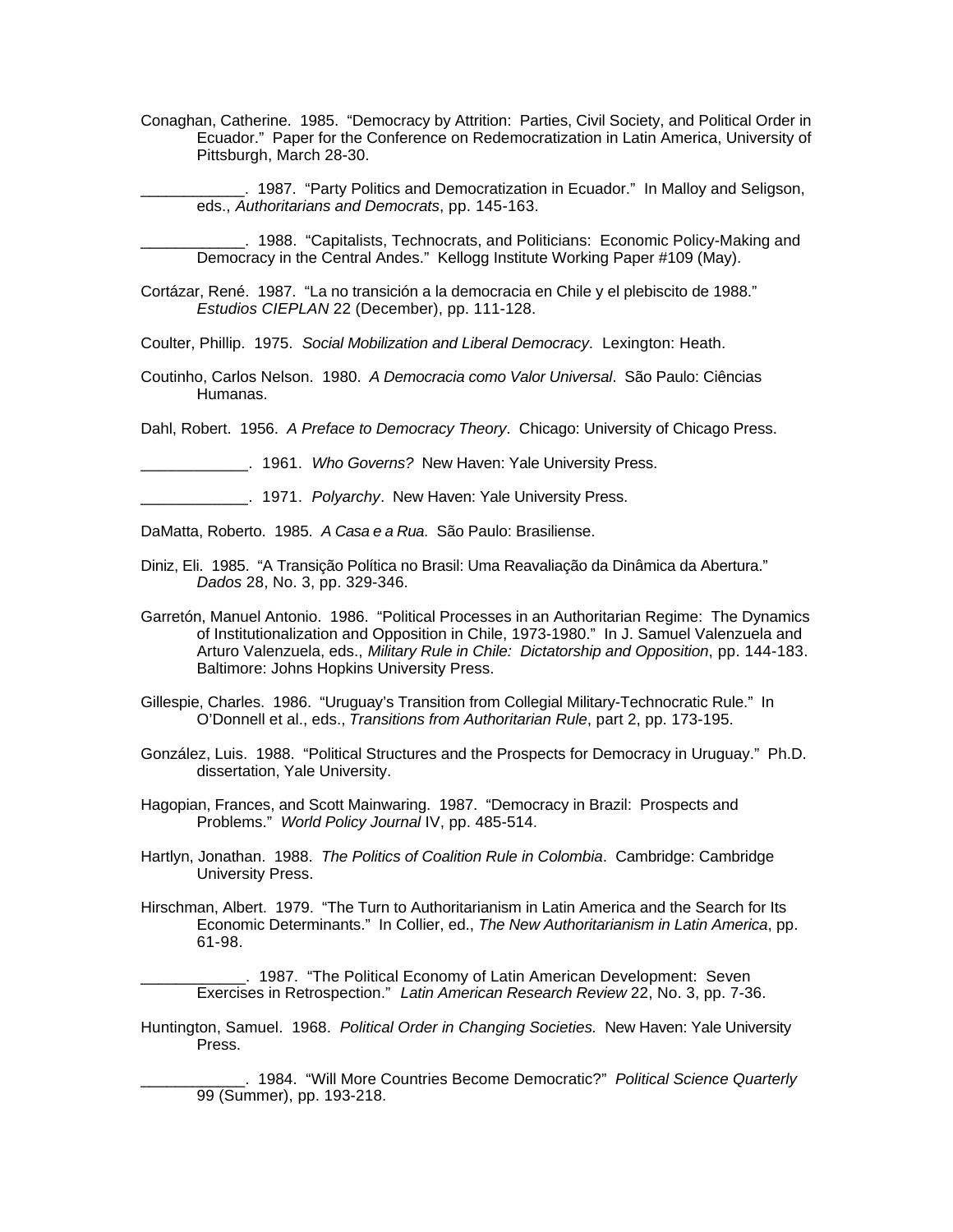Karl, Terry Lynn. 1986a. "Petroleum and Political Pacts: The Transition to Democracy in Venezuela." In O'Donnell, et al. eds., *Transitions from Authoritarian Rule*, part 2, pp. 196- 219.

\_\_\_\_\_\_\_\_\_\_\_\_. 1986b. "Imposing Consent? Electoralism Vs Democratization in El Salvador." In Paul Drake and Eduardo Silva, eds., *Elections and Democratization in Latin America, 1980-1985*, pp. 9-36. San Diego: University of California.

\_\_\_\_\_\_\_\_\_\_\_\_. 1986c. "Democracy by Design: The Christian Democratic Party in El Salvador." In Giuseppe Di Palma and Laurence Whitehead, eds., *The Central American Impasse*, pp. 195-217. New York: St. Martin's Press.

- Kaufman, Robert. 1986. "Liberalization and Democratization in South America: Perspectives from the 1970s." In O'Donnell et al., eds., *Transitions from Authoritarian Rule*, part 3, pp. 85-107.
- Lamounier, Bolivar. 1979a. "O Discurso e o Processo Da Distensão às Opções do Regime Brasileiro." In Henrique Rattner, ed., *Brasil 1990: Caminhos Alternativos do Desenvolvimento*, pp. 88-120. São Paulo: Brasiliense.

\_\_\_\_\_\_\_\_\_\_\_\_. 1979b. "Representação Política: A Importância de Certos Formalismos." In Lamounier, Francisco Weffort, and Maria Victoria Benevides, eds., *Direito, Cidadania e Participação*, pp. 230-257. São Paulo: Tao.

Levine, Daniel. 1973. *Conflict and Political Change in Venezuela*. Princeton: Princeton University Press.

\_\_\_\_\_\_\_\_\_\_\_\_. 1978. "Venezuela since 1958: The Consolidation of Democratic Politics." In Juan Linz and Alfred Stepan, eds., *The Breakdown of Democratic Regimes*, pp. 82-109. Baltimore: Johns Hopkins University Press.

\_\_\_\_\_\_\_\_\_\_\_\_. 1988. "Paradigm Lost: From Dependency to Democracy." *World Politics* 40, pp. 377-394.

\_\_\_\_\_\_\_\_\_\_\_\_. 1989. "Venezuela: The Nature, Sources, and Future Prospects of Democracy." In Larry Diamond, Juan Linz, and Seymour Martin Lipset, eds., *Democracy in Developing Countries,* Vol. 4, pp. 247-289. Boulder: Lynne Rienner.

Lijphart, Arend. 1977. *Democracy in Plural Societies: A Comparative Exploration*. New Haven: Yale University Press.

\_\_\_\_\_\_\_\_\_\_\_\_ . 1984. *Democracies*. New Haven: Yale University Press.

Linz, Juan. 1973. "The Future of an Authoritarian Situation or the Institutionalization of an Authoritarian Regime." In Alfred Stepan, ed., *Authoritarian Brazil: Origins, Policies, and Future*, pp. 233-254. New Haven: Yale University Press.

\_\_\_\_\_\_\_\_\_\_\_\_. 1975. "Totalitarian and Authoritarian Regimes." In Fred Greenstein and Nelson Polsby, eds., *Handbook of Political Science*, pp. 175-411. Reading, MA: Addison-Wesley.

\_\_\_\_\_\_\_\_\_\_\_\_. 1978. *The Breakdown of Democratic Regimes: Crisis, Breakdown, and Reequilibration.* Baltimore: Johns Hopkins University Press.

\_\_\_\_\_\_\_\_\_\_\_\_. 1981. "Some Comparative Thoughts on the Transition to Democracy in Portugal and Spain." In Jorge Braga de Macedo and Simon Serfaty, eds., *Portugal Since the Revolution: Economic and Political Perspectives*, pp. 25-45. Westview: Boulder.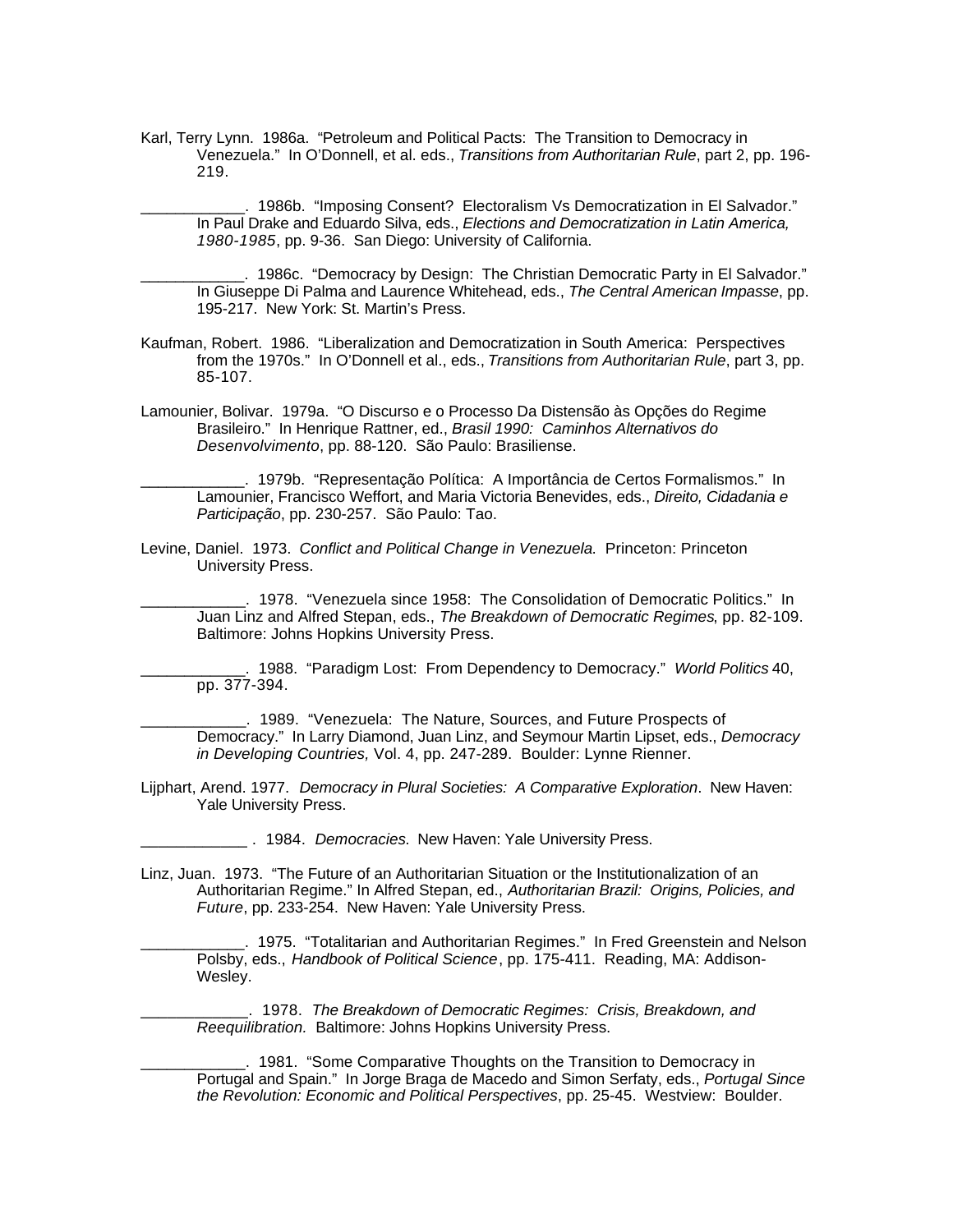1984. "Democracy: Presidential or Parliamentary. Does It Make a Difference?" Unpublished paper.

- Lipset, Seymour Martin. 1959. "Some Social Requisites of Democracy: Economic Development and Political Legitimacy." *American Political Science Review* 53, pp. 69-105.
- López-Pintor, Rafael. 1987. "Mass and Elite Perspectives in the Process of Transition to Democracy." In Baloyra, ed., *Comparing New Democracies*, pp. 79-106.
- Mainwaring, Scott, and Donald Share. 1986. "Transitions through Transaction: Democratization in Brazil and Spain." In Wayne Selcher, ed., *Political Liberalization in Brazil,* pp. 175-215. Boulder: Westview.
- Mainwaring, Scott, and Eduardo Viola. 1985. "Transitions to Democracy: Brazil and Argentina in the 1980s." *Journal of International Affairs* 38 (Winter), pp. 193-219.
- Malloy, James. 1987. "The Politics of Transition in Latin America." In Malloy and Seligson, eds., *Authoritarians and Democrats,* pp. 235-258.
- Malloy, James, and Eduardo Gamarra. 1987. "The Transition to Democracy in Bolivia." In Malloy and Seligson, eds., *Authoritarians and Democrats*, pp. 93-120.
- Malloy, James, and Mitchell Seligson, eds. 1987. *Authoritarians and Democrats: Regime Transition in Latin America*. Pittsburgh: University of Pittsburgh Press.
- March, James, and Johan Olsen. 1984. "The New Institutionalism: Organizational Factors in Political Life." *American Political Science Review* 78 (September), pp. 734-749.
- Martins, Luciano. 1986. "The 'Liberalization' of Authoritarian Rule in Brazil." In O'Donnell, Schmitter, and Whitehead, eds., *Transitions from Authoritarian Rule*, Part 2, pp. 72-94.
- McDonough, Peter, et al. 1981. "The Spanish Public in Political Transition." *British Journal of Political Science* 11, pp. 49-79.
- Michels, Robert. 1959. *Political Parties*. New York: Dover.
- Moisés, José Alvaro. 1986. "Sociedade Civil, Cultura Política e Democracia: Descaminhos da Transição Política." In Maria de Lourdes Covre, ed., *A Cidadania que não Temos*, pp. 119-150. São Paulo: Brasiliense.
- Morlino, Leonardo. 1987. "Democratic Establishments: A Dimensional Analysis." In Baloyra, ed., *Comparing New Democracies*, pp. 53-78.
- Nun, José, and Juan Carlos Portantiero, eds. 1987. *Ensayos sobre la transición democrática en la Argentina*. Buenos Aires: Puntosur.
- O'Donnell, Guillermo. 1973. *Modernization and Bureaucratic Authoritarianism*. Berkeley: Institute of International Studies.

\_\_\_\_\_\_\_\_\_\_\_\_. 1979a. "Notas para el estudio de procesos de democratización política a partir del estado burocrático-autoritario." *Estudios CEDES*, Vol. 2, no. 5.

\_\_\_\_\_\_\_\_\_\_\_\_. 1979b. "Tensions in the Bureaucratic-Authoritarian State and the Question of Democracy." In Collier, ed., *The New Authoritarianism in Latin America*, pp. 285-318.

\_\_\_\_\_\_\_\_\_\_\_\_. 1982. *El estado burocrático-autoritario, 1966-1973: Triunfos, derrotas y crisis*. Buenos Aires: Editorial del Belgrano.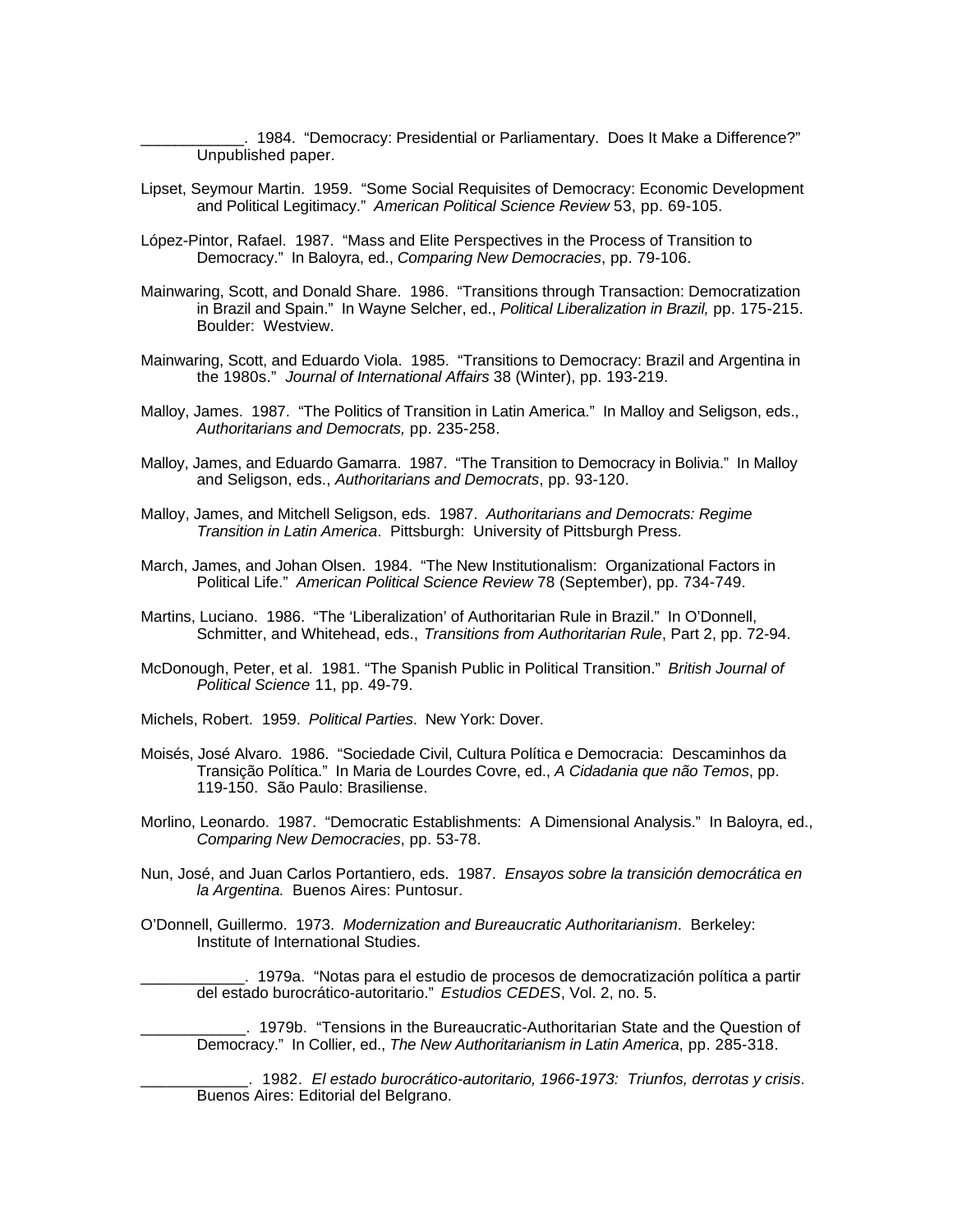\_\_\_\_\_\_\_\_\_\_\_\_. 1984. "¿Y a mí, que me importa?: Notas sobre sociabilidad y política en Argentina y Brasil." Kellogg Institute Working Paper #9, University of Notre Dame (January).

\_\_\_\_\_\_\_\_\_\_\_\_. 1986. "Introduction to the Latin American Cases." In O'Donnell *et al*., eds., *Transitions from Authoritarian Rule,* Part 2, pp. 3-18.

\_\_\_\_\_\_\_\_\_\_\_\_. 1988. "Transições, Continuidades e Alguns Paradoxos." In Fábio Wanderley Reis and Guillermo O'Donnell, eds., *A Democracia no Brasil: Dilemas e Perspectivas,* pp. 41-71. São Paulo: Vértice.

\_\_\_\_\_\_\_\_\_\_\_\_. Forthcoming. "Transitions to Democracy: Some Navigation Instruments." In Robert Pastor, ed., *Democracy in the Americas: The Swing of the Pendulum*. New York: Holmes and Meier.

- O'Donnell, Guillermo, and Philippe Schmitter. 1986. "Tentative Conclusions about Uncertain Democracies." In O'Donnell et al., eds., *Transitions from Authoritarian Rule,* Part 4, pp. 1- 78.
- O'Donnell, Guillermo, Philippe Schmitter, and Laurence Whitehead, eds. 1986. *Transitions from Authoritarian Rule: Prospects for Democracy.* Baltimore: Johns Hopkins University Press.
- Ollier, Maria Matilde. 1986. *El fenómeno insurreccional y la cultura política (1969-1973).* Buenos Aires: Centro Editor.
- Packenham, Robert. 1986. "The Changing Political Discourse in Brazil." In Wayne Selcher, ed., *Political Liberalization in Brazil: Dynamics, Dilemmas, and Future Prospects*, pp. 135-173. Boulder: Westview.

Peeler, John. 1985. *Latin American Democracies*. Chapel Hill: University of North Carolina Press.

- Pizzorno, Alessandro. 1985. "On the Rationality of Democratic Choice." *Telos* 64 (Spring), pp. 41-69.
- Przeworski, Adam. 1985. *Capitalism and Social Democracy*. Cambridge: Cambridge University Press.

\_\_\_\_\_\_\_\_\_\_\_\_. 1986. "Some Problems in the Study of the Transition to Democracy." In O'Donnell et al., eds., *Transitions from Authoritarian Rule*, Part 3, pp. 47-63.

\_\_\_\_\_\_\_\_\_\_\_\_. 1988. "Democracy as a Contingent Outcome of Conflicts." In Jon Elster, ed., *Constitutionalism and Democracy*, pp. 59-80. Cambridge: Cambridge University Press.

- Reis, Fábio Wanderley. 1988. "Partidos, Ideologia e Consolidação Democrática." In Fábio Wanderley Reis and Guillermo O'Donnell, eds., *A Democracia no Brasil: Dilemas e Perspectivas*, pp. 296-326. São Paulo: Vértice.
- Remmer, Karen, and Gilbert Merkx. 1982. "Bureaucratic-Authoritarianism Revisited." *Latin American Research Review* 17, No. 2, pp. 3-40.
- Rustow, Dankwart. 1955. *The Politics of Compromise: A Study of Parties and Cabinet Government in Sweden.* Princeton: Princeton University Press.

\_\_\_\_\_\_\_\_\_\_\_\_.1970. "Transitions to Democracy." *Comparative Politics* 2 (April), pp. 337-363.

Sahlins, Marshall. 1976. *Culture and Practical Reason*. Chicago: University of Chicago Press.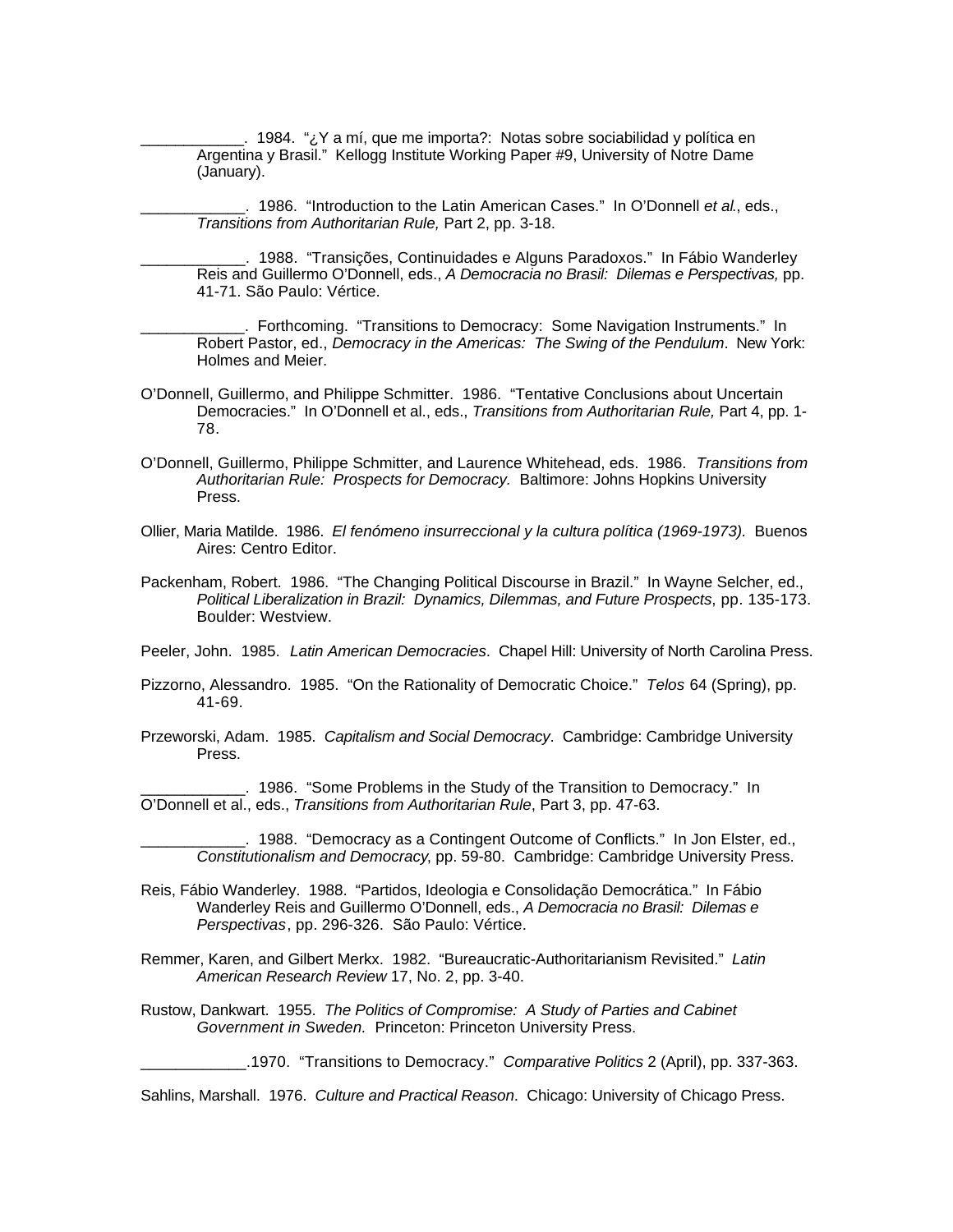- Santos, Wanderley Guilherme dos. 1987. *Sessenta e Quatro: Anatomia da Crise*. São Paulo: Vértice.
- Sartori, Giovanni. 1976. *Parties and Party Systems: A Framework for Analysis.* Cambridge: Cambridge University Press.

\_\_\_\_\_\_\_\_\_\_\_\_. 1987. *The Theory of Democracy Revisited*. Chatham, NJ: Chatham House.

Schumpeter, Joseph. 1950. *Capitalism, Socialism and Democracy*. New York: Harper & Row.

- Scott, James. 1985. *Weapons of the Weak: Everyday Forms of Peasant Resistance.* New Haven: Yale University Press.
- Seligson, Mitchell. 1987a. "Democratization in Latin America: The Current Cycle." In Malloy and Seligson, eds., *Authoritarians and Democrats*, pp. 3-12.

\_\_\_\_\_\_\_\_\_\_\_\_. 1987b. "Development, Democratization, and Decay: Central America at the Crossroads." In Malloy and Seligson, *Authoritarians and Democrats*, pp. 167-192.

- Serra, José. 1979. "Three Mistaken Theses Regarding the Connection between Industrialization and Authoritarian Regimes." In Collier, ed., *The New Authoritarianism in Latin America*, pp. 99-163.
- Share, Donald. 1987. "Transitions to Democracy and Transition through Transaction." *Comparative Political Studies* 19 (January), pp. 525-548.
- Smith, William. 1987. "The Political Transition in Brazil: From Authoritarian Liberalization and Elite Conciliation to Democratization." In Baloyra, *Comparing New Democracies,* pp. 179-240.
- Stahler-Sholk, Richard. 1987. "Building Democracy in Nicaragua." In George Lopez and Michael Stohl, eds., *Liberalization and Redemocratization in Latin America*, pp. 57-103. New York: Greenwood Press.
- Stepan, Alfred. 1971. *The Military in Politics: Changing Patterns in Brazil*. Princeton: Princeton University Press.

. 1986. "Paths toward Redemocratization: Theoretical and Comparative Considerations." In O'Donnell et al., eds., *Transitions to Democracy*, pp. 65-84.

\_\_\_\_\_\_\_\_\_\_\_\_. 1988. *Rethinking Military Politics: Brazil and the Southern Cone*. Princeton: Princeton University Press.

- Stephens, John. 1987. "Democratic Transition and Breakdown in Europe, 1870-1939: A Test of the Moore Thesis." Kellogg Institute Working Paper #101 (November).
- Therborn, Goran. 1977. "The Rule of Capital and the Rise of Democracy." *New Left Review* 103 (May-June), pp. 3-41.
- Valenzuela, Arturo. 1978. *The Breakdown of Democratic Regimes: Chile*. Baltimore: Johns Hopkins University Press.

. 1985. "Origins and Characteristics of the Chilean Party System." Working Paper #164, Latin American Program, Woodrow Wilson Center (May).

Valenzuela, Arturo, and J. Samuel Valenzuela. 1983. "Los orígenes de la democracia: Reflexiones teóricas sobre el case de Chile." *Estudios Públicos* 12 (Spring), pp. 5-39.